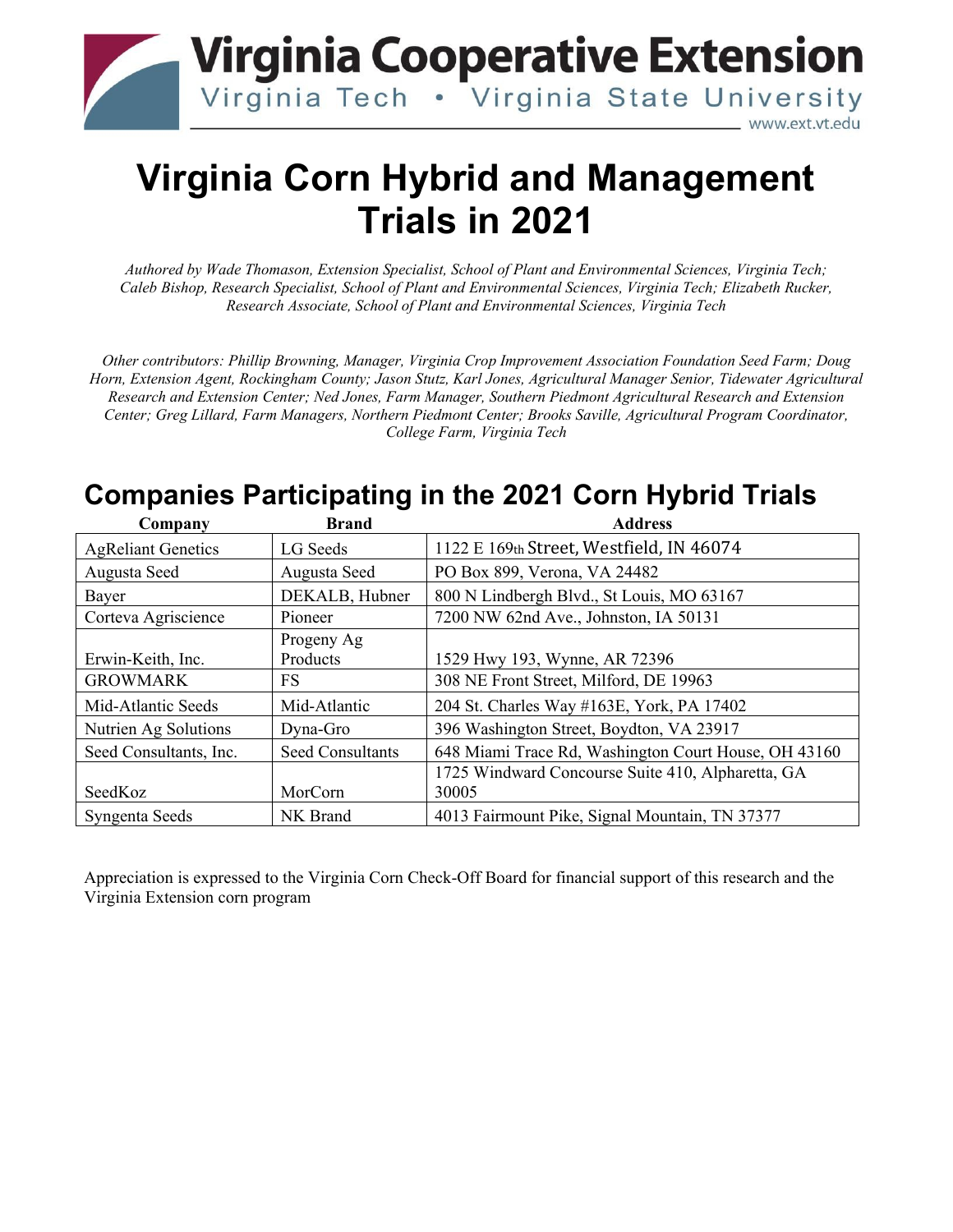# **Table of Contents**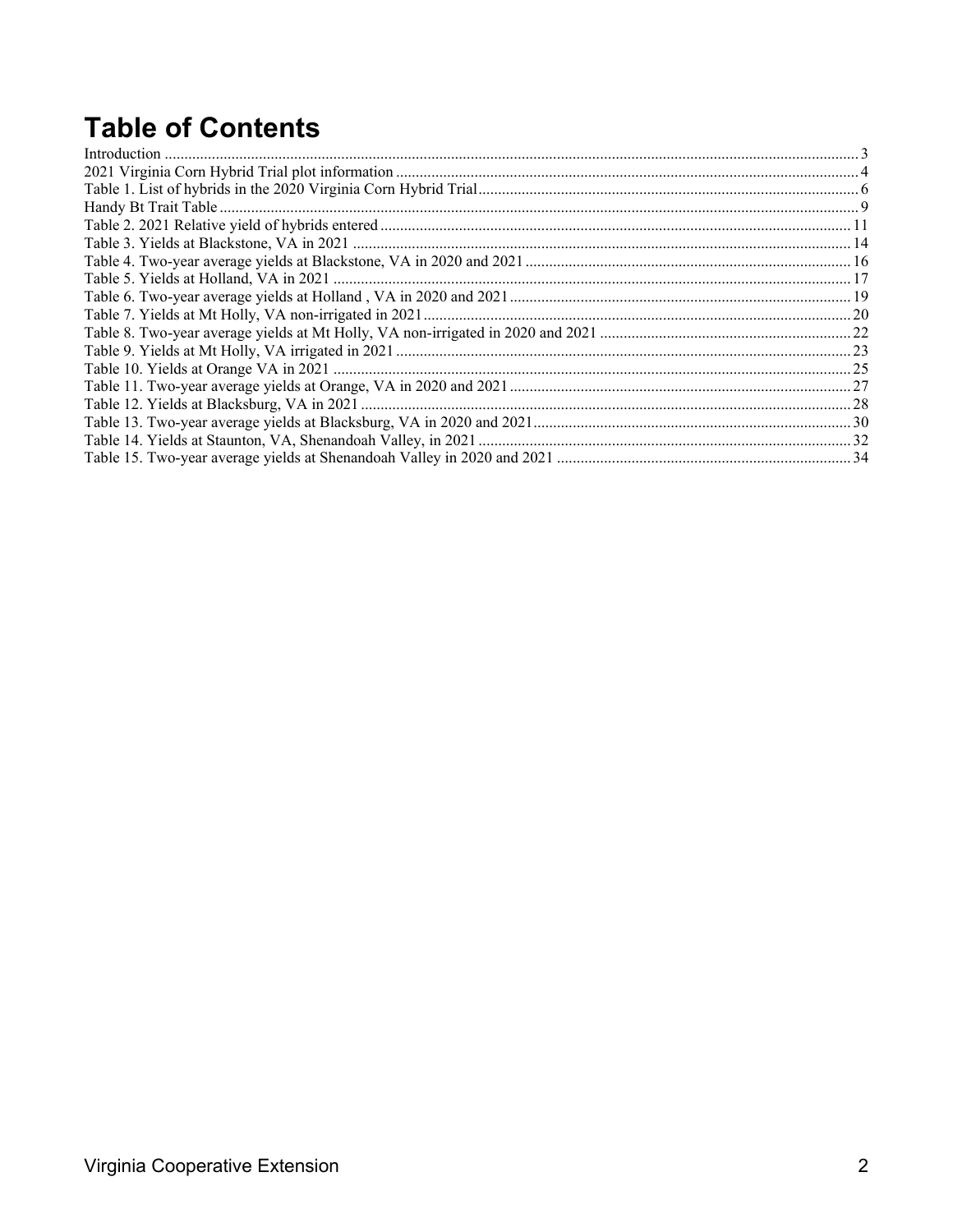# **Introduction**

### **Background Information**

Performance trials of commercial corn hybrids were conducted at six locations in Virginia in 2021. The Mt. Holly location consisted of both an irrigated and non-irrigated test. All locations were planted with a Wintersteiger PlotKing 2600. All locations were harvested with a Massey-Ferguson 8XP plot combine. Yields have been adjusted to 15.5% moisture. Grain test weight, moisture, and plot grain weights were measured with a GrainGauge® manufactured by HarvestMaster. A list of companies participating in the trials is provided before the table of contents. All hybrids entered in the Virginia trials are those submitted by commercial companies. The locations at which particular hybrids were entered were specified by the company. Companies entering hybrids were charged a fee for each hybrid per location to support the Virginia Corn Hybrid and Management Trials.

### **Yield Differences**

Experimental plots vary in yield and other measurements due to location in the field and other factors which cannot be controlled. Statistics given in the tables are intended to help the reader make valid comparisons between hybrids. The magnitude of differences which may have been due to uncontrollable variation has been computed for the data and listed at the bottom of columns as the LSD (.05) (least significant difference with 95% confidence). Differences less than the LSD are assumed not to be real differences with 95% confidence.

### **Understanding Relative Yield**

Companies entering hybrids decide which hybrids are planted at which locations. Combining and comparing absolute yield and other results from multiple sites is inappropriate when not all hybrids are planted at all locations. For example, one hybrid might have an unfair advantage in such a comparison because it was tested only at sites with ideal growing conditions. Another hybrid tested at sites with less-than-ideal growing conditions would have yields that tended to be lower. In this example, it would be difficult to determine whether yield differences were because of differences in genetic yield potential or simply because of differences in the environmental conditions under which they were tested. The solution is to compare hybrids based on relative yields rather than absolute yields.

To calculate relative yield, the yield for each hybrid at each site is divided by the average yield for all hybrids tested at that same site and multiplied by 100. Once each hybrid at each site has been assigned a relative yield, comparisons can be made between hybrids tested at the same site or different sites. For hybrids tested at multiple sites, we can also calculate a multi-site relative yield average.

Relative yields of 100 indicate hybrids that were average performers. Relative yields greater than 100 indicate yields above-average. Relative yields less than 100 indicate yields below-average. The magnitude of the relative yield numbers indicates how far above or below average a hybrid performed. For example, a hybrid with a relative yield of 110 yielded 10% of above the average yield for all hybrids at that site.

# **Choice of Hybrids**

When making hybrid selections it is important to realize that hybrids differ in their performance in different environments. Some hybrids are more adapted to a wide range of environments. Hybrid performance may vary with year and location variations in rainfall, temperature, pests and other environmental variables. In these experiments, many hybrids have essentially the same yield, and great care should be taken in interpreting the results of a single year's tests, especially at only one location. For these reasons it is important, whenever possible, to also look at a hybrid's average across locations when making hybrid selections. Multi-year averages give even greater confidence to hybrid performance decisions. The relative yield tables compare the yield of a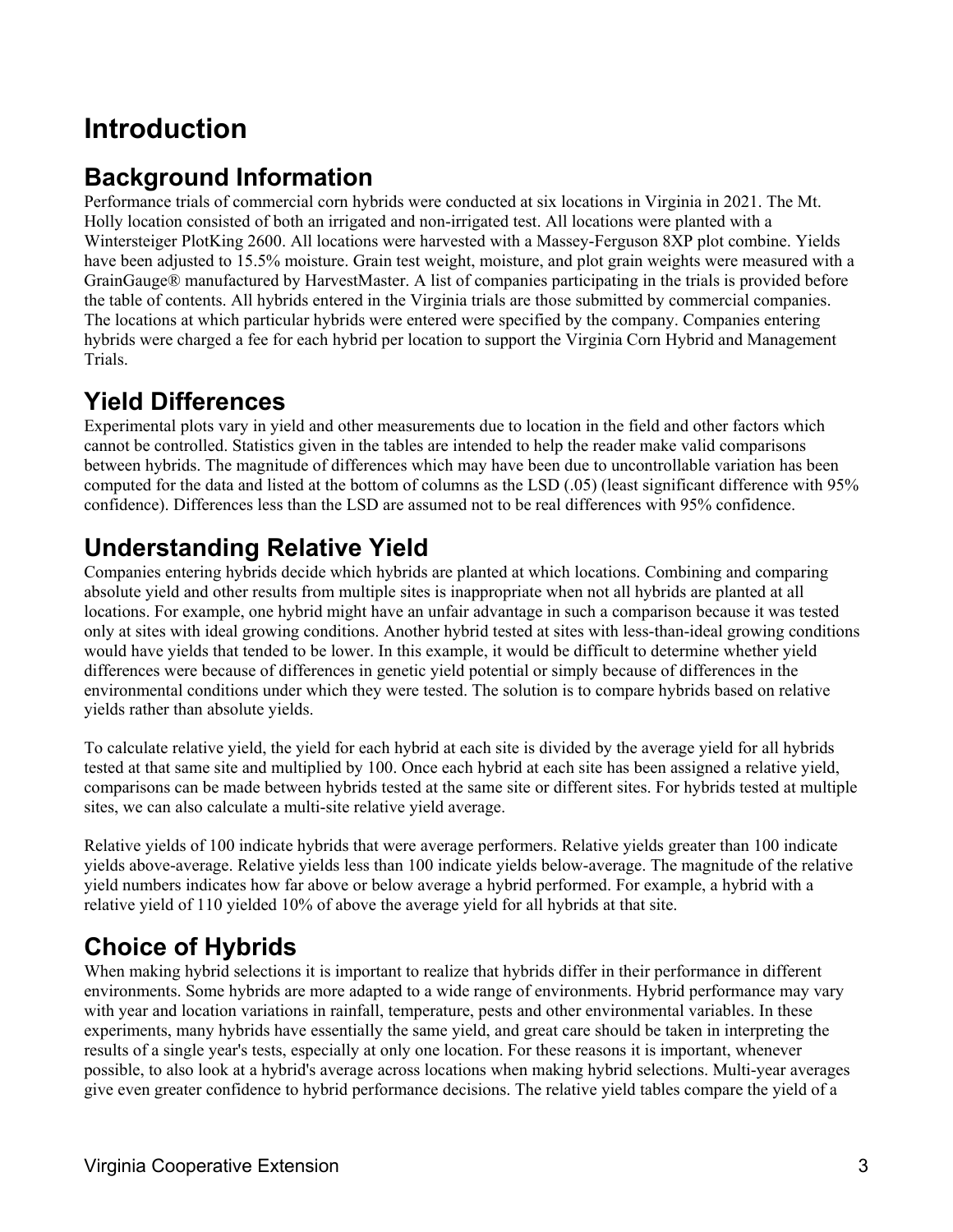hybrid to the average yield of all hybrids in the test. These tables are an excellent summary of yield potential compared to other hybrids.

### **2021 Virginia Corn Hybrid Plot Information (Rates are on a per acre basis.)**

#### **Blacksburg Kentland Farm**

| <b>Planted:</b>    | April 29, 2021 no-till                                                            |
|--------------------|-----------------------------------------------------------------------------------|
| Harvested:         | October 18, 2021                                                                  |
| <b>Population:</b> | $29,000$ plants/acre                                                              |
| Pesticide:         | 2 qt glyphosate; 1 pt atrazine $4L + 3$ qt Acuron®; 5 lb Force® 3G at planting    |
| <b>Fertilizer:</b> | 40-100-60; 17 gal 15-15-0-2S-.13B-.25Zn at planting; 160 lb N as UAN side-dressed |
| <b>Plot Size:</b>  | 2 rows $25' \times 30''$ 4 replications                                           |
| <b>Soil Type:</b>  | Hayter loam                                                                       |
| Cooperator:        | <b>Brooks Saville</b>                                                             |

#### **Blackstone Southern Piedmont Agricultural Research & Extension Center**

| <b>Planted:</b>    | April 9, 2021 conventional tillage                                                                                  |
|--------------------|---------------------------------------------------------------------------------------------------------------------|
| Harvested:         | September 8,2021                                                                                                    |
| <b>Population:</b> | $25,500$ plants/acre                                                                                                |
| Pesticide:         | 1 pt Brawl II ATZ <sup>TM</sup> + 1 qt atrazine                                                                     |
| <b>Fertilizer:</b> | 1000 lb 10-10-10 preplant incorporated April 5, 2021; 17 gal 15-15-0-2S-.13B-.25Zn at planting; 80 lb N top-dressed |
|                    | using UAN May 18,2021                                                                                               |
| <b>Plot Size:</b>  | 2 rows $25'$ x $30''$ 4 replications                                                                                |
| <b>Soil Type:</b>  | Appling sandy loam                                                                                                  |
| Cooperator:        | Ned Jones                                                                                                           |

#### **Holland Tidewater Agricultural Research & Extension Center**

| <b>Planted:</b>    | April 7, 2021 no-till                                                                              |
|--------------------|----------------------------------------------------------------------------------------------------|
| Harvested:         | September 17, 2021                                                                                 |
| <b>Population:</b> | $28,000$ plants/acre                                                                               |
| <b>Pesticide:</b>  | 1 qt glyphosate + 1 pt 2,4-D+ 1 qt Liberty March 28, 2020; 4 pt Bicep $\mathbb{R}$ + 2 pt Simazine |
| <b>Fertilizer:</b> | 426 lb 14-9-18; 17 gal 15-15-0-2S-.13B-.25Zn at planting; 60gal 24-0-0-3 side-dressed              |
| <b>Plot Size:</b>  | 2 rows 25' x 30" 4 replications                                                                    |
| <b>Soil Type:</b>  | Emporia, Nansemond                                                                                 |
| Cooperator:        | Karl Jones                                                                                         |
|                    |                                                                                                    |

#### **Mt Holly (dryland) Virginia Crop Improvement Association Foundation Seed Farm**

| <b>Planted:</b>    | April 13, 2021 no-till into soybean stubble                                                                                                                    |
|--------------------|----------------------------------------------------------------------------------------------------------------------------------------------------------------|
| Harvested:         | September 20, 2021                                                                                                                                             |
| <b>Population:</b> | $25,300$ plants/acre                                                                                                                                           |
| Pesticide:         | 1.5 qt Acuron $\mathbb{R}$ + 1.5 qt Prince $\mathbb{R}$ preplant; 5 lb Force $\mathbb{R}$ 3G at planting; 1.5 qt Acuron $\mathbb{R}$ + 4 oz dicamba post-plant |
| <b>Fertilizer:</b> | 60-40-60 pre-plant incorporated; 17 gal 15-15-0-2S-.13B-.25Zn at planting; 60 lb N 1 <sup>st</sup> sidedress; 90 lb N 2nd sidedress                            |
| <b>Plot Size:</b>  | 2 rows $25'$ x $30''$ 4 replications                                                                                                                           |
| <b>Soil Type:</b>  | Nansemond, Lumbee, State                                                                                                                                       |
| Cooperator:        | Phillip Browning                                                                                                                                               |
|                    |                                                                                                                                                                |

#### **Mt Holly (irrigated) Virginia Crop Improvement Association Foundation Seed Farm**

| <b>Planted:</b>                | April 13, 2021 no-till into soybean stubble                                                                                                                    |
|--------------------------------|----------------------------------------------------------------------------------------------------------------------------------------------------------------|
| Harvested:                     | September 20, 2021                                                                                                                                             |
| <b>Population:</b>             | 32,000 plants/acre                                                                                                                                             |
| <b>Pesticide:</b>              | 1.5 qt Acuron $\mathbb{R}$ + 1.5 qt Prince $\mathbb{R}$ preplant; 5 lb Force $\mathbb{R}$ 3G at planting; 1.5 qt Acuron $\mathbb{R}$ + 4 oz dicamba post-plant |
| <b>Fertilizer:</b>             | 60-40-60 pre-plant incorporated; 17 gal 15-15-0-2S-.13B-.25Zn at planting; 60 lb N 1 <sup>st</sup> sidedress; 90 lb N 2nd sidedress                            |
| <b>Plot Size:</b>              | 2 rows $25' \times 30''$ 4 replications                                                                                                                        |
| <b>Soil Type:</b>              | State fine sandy loam                                                                                                                                          |
| <b>Previous crop:</b> Soybeans |                                                                                                                                                                |
| Cooperator:                    | Phillip Browning                                                                                                                                               |
|                                |                                                                                                                                                                |

### **Orange Northern Piedmont Center<br>Planted:** April 13, 2021 no-till i

**Planted:** April 13, 2021 no-till into soybean stubble<br> **Harvested:** September 14, 2021 **Harvested:** September 14, 2021<br>**Pesticide:** 1 pt atrazine + 1.5 qt **Pesticide:** 1 pt atrazine + 1.5 qt Lumax 5 lb Force® 3G at planting **Irrigation:** 1 inch May 21; 1 inch May 27 **Irrigation:** 1 inch May 21; 1 inch May 27<br>**Fertilizer:** 30-30-30; 70 lb N June 15, 202 **Fertilizer:** 30-30-30; 70 lb N June 15, 2020

#### Virginia Cooperative Extension 4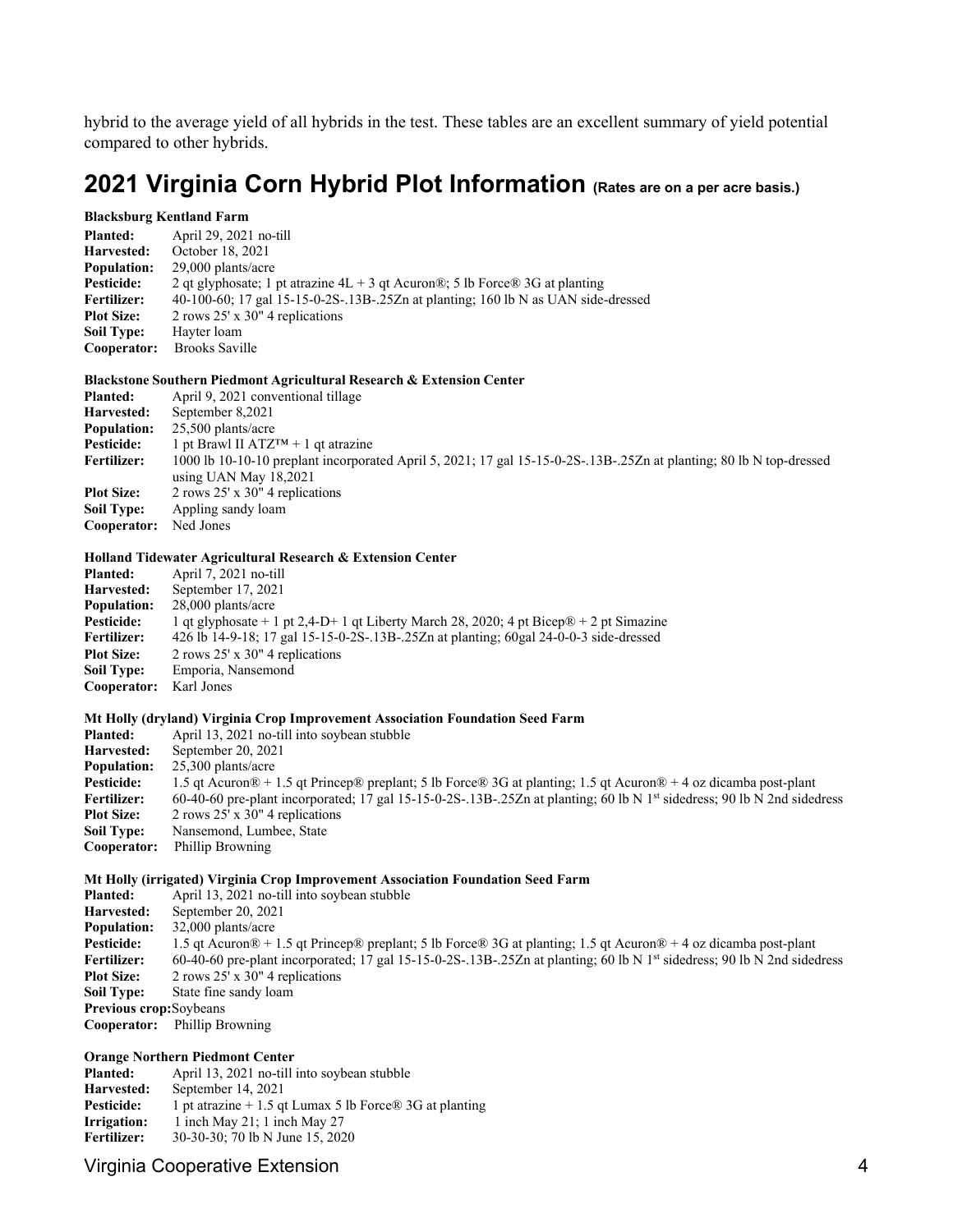**Population:** 27,000 plants/acre<br>**Plot Size:** 2 rows 25' x 30" 4 **Plot Size:** 2 rows 25' x 30" 4 replications<br>**Soil Type:** Davidson clay **Davidson** clay **Previous crop:**Soybeans **Cooperators:** GregLillard

### **Shenandoah Valley (Thanks to Jason Stuth)**<br>**Planted:** April 28, 2021

**Planted:** April 28, 2021<br>**Harvested:** October 22, 20 **Harvested:** October 22, 2020 **Population:** 28,300 plants/acre<br>**Pesticide:** Glyphosate at 1 qt. **Pesticide:** Glyphosate at 1 qt/ac + dicamba (Vision) at 10 oz/ac + atrazine at 1 qt/ac + Princep at 1 qt/ac 5 lb Force® 3G at planting; **Fertilizer:** 100-75-150-20S; 17 gal 20-10-0-2S-.13B-.25Zn at planting; 75 lb N topdressed **Plot Size:** 2 rows 25' x 30" 4 replications **Plot Size:** 2 rows 25' x 30" 4 replications<br>**Soil Type:** Frederick and Lodi silt loam Frederick and Lodi silt loam **Previous crop:**Soybeans **Cooperators:** Doug Horn and Jason Stuth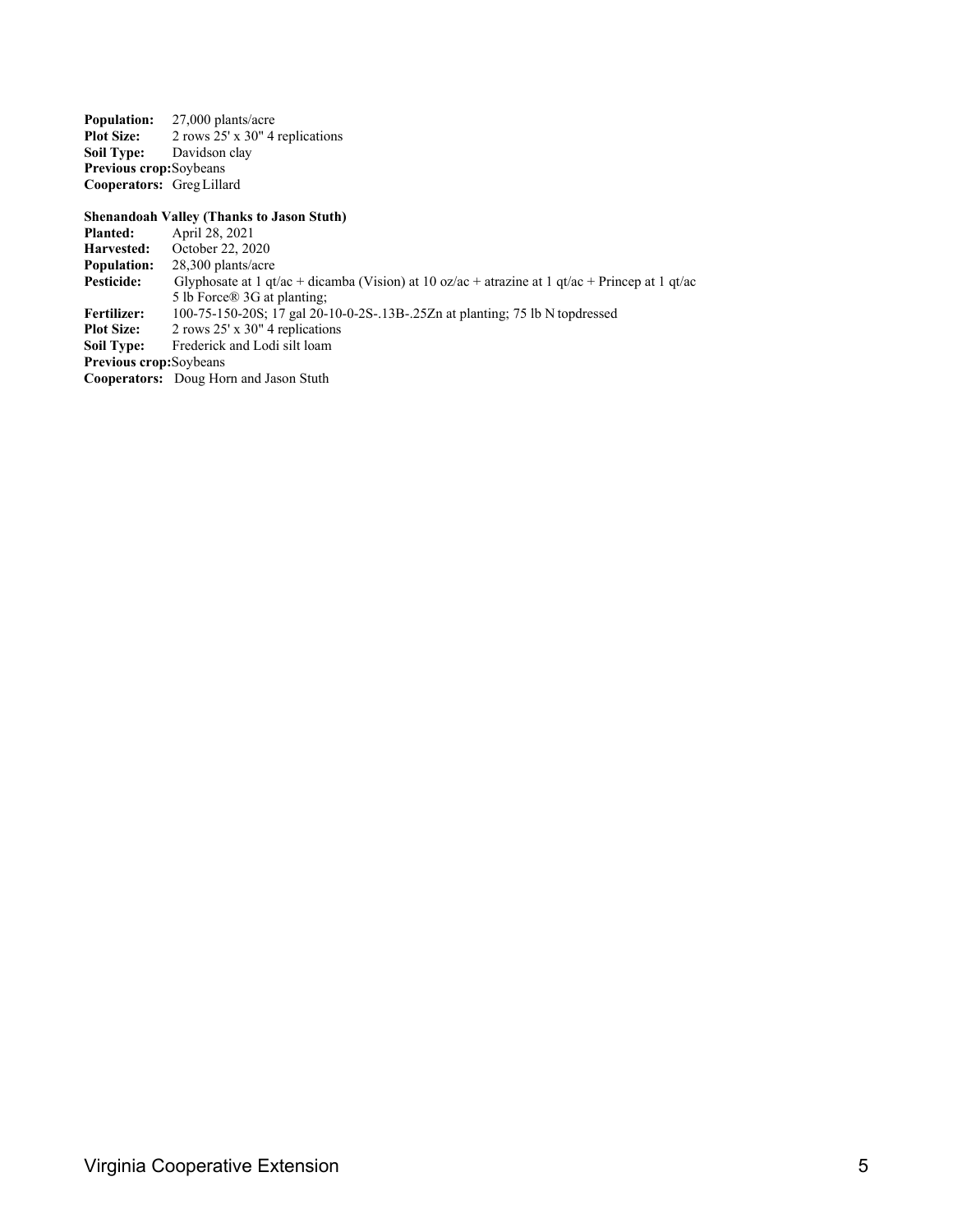| <b>BRAND</b>    | <b>HYBRID</b>                  | DTM <sup>1</sup> | Seed Treatment                            | <b>GENETICS</b>              |
|-----------------|--------------------------------|------------------|-------------------------------------------|------------------------------|
| <b>Augusta</b>  | A4463                          | 113              | CruiserMaxx <sup>®</sup> 1250             | VT Double PRO®               |
| Augusta         | A1259                          | 109              | CruiserMaxx® 250                          | Agrisure Duracade® 5222 E-Z  |
| <b>Augusta</b>  | A1961                          | $\overline{111}$ | CruiserMaxx <sup>®</sup> 250              | Trecepta®                    |
| Augusta         | A3663                          | 113              | CruiserMaxx® 250                          | DroughtGard® VT Double PRO®  |
| <b>Augusta</b>  | A2362                          | $\overline{112}$ | CruiserMaxx® 250                          | VT Double PRO®               |
| <b>DEKALB</b>   | DKC67-44RIB                    | 117              | Acceleron® 500 Elite                      | VT Double PRO® RIB Complete® |
| <b>DEKALB</b>   | DKC70-27RIB                    | 120              | Acceleron <sup>®</sup> 500 Elite          | VT Double PRO® RIB Complete® |
| <b>DEKALB</b>   | DKC65-95RIB                    | 115              | Acceleron <sup>®</sup> 500 Elite          | VT Double PRO® RIB Complete® |
| <b>DEKALB</b>   | DKC68-69RIB                    | 118              | Acceleron <sup>®</sup> 500 Elite          | VT Double PRO® RIB Complete® |
| <b>DEKALB</b>   | DKC59-82RIB                    | 109              | Acceleron® 500 Elite                      | VT Double PRO® RIB Complete® |
| <b>DEKALB</b>   | DKC61-41RIB                    | $\overline{111}$ | Acceleron® 500 Elite                      | VT Double PRO® RIB Complete® |
| <b>DEKALB</b>   | DKC62-70RIB                    | 112              | Acceleron® 500 Elite                      | VT Double PRO® RIB Complete® |
| <b>DEKALB</b>   | DKC62-89RIB                    | 112              | Acceleron <sup>®</sup> 500 Elite          | Trecepta® RIB Complete®      |
| <b>DEKALB</b>   | DKC64-65RIB                    | 114              | Acceleron® 500 Elite                      | VT Double PRO® RIB Complete® |
| <b>DEKALB</b>   | DKC65-84RIB                    | $\overline{115}$ | Acceleron <sup>®</sup> 500 Elite          | SmartStax® RIB Complete®     |
| <b>DEKALB</b>   | DKC67-94RIB                    | 117              | Acceleron® 500 Elite                      | Trecepta® RIB Complete®      |
| <b>DEKALB</b>   | DKC68-48RIB                    | 118              | Acceleron® 500 Elite                      | SmartStax® RIB Complete®     |
| Dyna-Gro        | D58VC65                        | 118              | Acceleron® 500/Poncho® 500/VOTiVO®500 EDC | VT Double PRO®               |
| <b>Dyna-Gro</b> | D52VC63                        | 111              | Acceleron® 500/Poncho® 500/VOTiVO®500 EDC | VT Double PRO®               |
| Dyna-Gro        | D54VC14                        | 114              | Acceleron® 500/Poncho® 500/VOTiVO®500 EDC | VT Double PRO®               |
| <b>Dyna-Gro</b> | D54VC34                        | 114              | Acceleron® 500/Poncho® 500/VOTiVO®500 EDC | VT Double PRO®               |
| FS              | <b>FS 6194V RIB</b>            | 111              |                                           | VT Double PRO® RIB Complete® |
| FS              | FS 62ZV1 RIB                   | $\overline{112}$ |                                           | VT Double PRO® RIB Complete® |
| $\overline{FS}$ | <b>FS 6306T RIB</b>            | 113              |                                           | Trecepta® RIB Complete®      |
| FS              | <b>FS 6595V RIB</b>            | $\overline{115}$ |                                           | VT Double PRO® RIB Complete® |
| FS              | FS 65R87VT2P                   | 115              |                                           | VT Double PRO® RIB Complete® |
| FS              | FS 66ZV1 RIB                   | 116              |                                           | VT Double PRO® RIB Complete® |
| FS              | <b>FS 6606T RIB</b>            | 116              |                                           | Trecepta® RIB Complete®      |
| FS              | FS 62ZX1 RIB                   | $\overline{112}$ |                                           | SmartStax® RIB Complete®     |
| FS              | <b>FS 6406X RIB</b>            | 114              |                                           | SmartStax® RIB Complete®     |
| FS              | <b>FS 6595X RIB</b>            | $\overline{115}$ |                                           | SmartStax® RIB Complete®     |
|                 | Virginia Cooperative Extension |                  |                                           | $\overline{6}$               |

Table 1. List of hybrids in the 2021 Virginia Corn Hybrid & Management Trials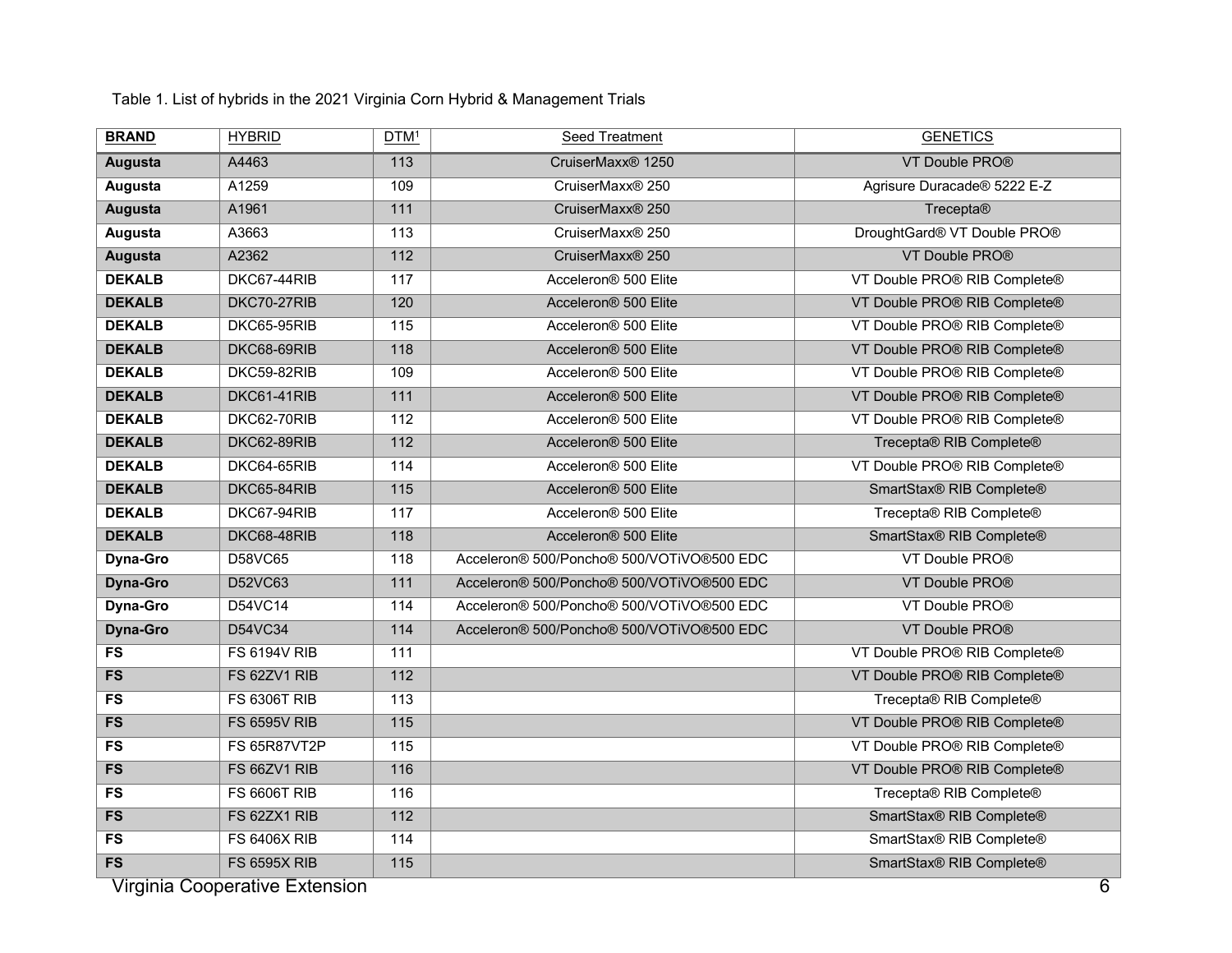| <b>FS</b>            | <b>FS 65R87SS</b>                                                                                                 | 115              |                                              | SmartStax® RIB Complete®                  |  |  |  |  |  |  |
|----------------------|-------------------------------------------------------------------------------------------------------------------|------------------|----------------------------------------------|-------------------------------------------|--|--|--|--|--|--|
| <b>Hubner Seed</b>   | <b>H4890RC2P</b>                                                                                                  | $\overline{117}$ | Acceleron <sup>®</sup> Basic                 | VT Double PRO® RIB Complete®              |  |  |  |  |  |  |
| <b>Hubner Seed</b>   | H4563RC2P                                                                                                         | 111              | Acceleron® Basic                             | VT Double PRO® RIB Complete®              |  |  |  |  |  |  |
| <b>Hubner Seed</b>   | H4763RC2P                                                                                                         | $\overline{115}$ | Acceleron <sup>®</sup> Basic                 | VT Double PRO® RIB Complete®              |  |  |  |  |  |  |
| <b>Hubner Seed</b>   | H09G056                                                                                                           | 109              | Acceleron® Basic                             | DroughtGard® VT Double PRO® RIB Complete® |  |  |  |  |  |  |
| <b>Hubner Seed</b>   | <b>H4828RC2P</b>                                                                                                  | 116              | Acceleron <sup>®</sup> Basic                 | VT Double PRO® RIB Complete®              |  |  |  |  |  |  |
| <b>Hubner Seed</b>   | <b>H4390RC2P</b>                                                                                                  | 108              | Acceleron <sup>®</sup> Basic                 | VT Double PRO® RIB Complete®              |  |  |  |  |  |  |
| <b>Hubner Seed</b>   | H13G513                                                                                                           | 113              | Acceleron <sup>®</sup> Basic                 | DroughtGard® VT Double PRO® RIB Complete® |  |  |  |  |  |  |
| <b>LG Seeds</b>      | LG5643VT2PRO                                                                                                      | 114              | Poncho <sup>®</sup> 500/VOTiVO <sup>®</sup>  | VT Double PRO®                            |  |  |  |  |  |  |
| <b>LG Seeds</b>      | LG66C44VT2PRO                                                                                                     | 116              | Poncho <sup>®</sup> 500/VOTiVO <sup>®</sup>  | VT Double PRO®                            |  |  |  |  |  |  |
| <b>Mid-Atlantic</b>  | MA8128VT2PRIB                                                                                                     | 112              | Acceleron <sup>®</sup> 250                   | VT Double PRO® RIB Complete®              |  |  |  |  |  |  |
| <b>Mid-Atlantic</b>  | MA8141DGVT2PRIB                                                                                                   | $114$            | Acceleron <sup>®</sup> 250                   | DroughtGard® VT Double PRO® RIB Complete® |  |  |  |  |  |  |
| <b>Mid-Atlantic</b>  | MA8106VT2PRIB                                                                                                     | 110              | Acceleron <sup>®</sup> 250                   | VT Double PRO® RIB Complete®              |  |  |  |  |  |  |
| <b>Mid-Atlantic</b>  | MA5155GT3VIP                                                                                                      | $\overline{115}$ | CruiserMaxx <sup>®</sup> 250                 | Agrisure Viptera® 3111                    |  |  |  |  |  |  |
| <b>Mid-Atlantic</b>  | MA8158SSRIB                                                                                                       | 115              | Acceleron <sup>®</sup> 250                   | SmartStax® RIB Complete®                  |  |  |  |  |  |  |
| <b>Mid-Atlantic</b>  | MA5161DCVIPEZ                                                                                                     | 116              | CruiserMaxx® 250                             | Agrisure Duracade® 5222 E-Z Refuge        |  |  |  |  |  |  |
| <b>Mid-Atlantic</b>  | MA5083DCEZ                                                                                                        | 108              | CruiserMaxx® 250                             | Agrisure Duracade® 5122 E-Z Refuge        |  |  |  |  |  |  |
| <b>Mid-Atlantic</b>  | MA8110TREC                                                                                                        | 111              | Acceleron <sup>®</sup> 250                   | Trecepta®                                 |  |  |  |  |  |  |
| <b>MorCorn</b>       | MC 4319                                                                                                           | 113              | Poncho <sup>®</sup> 1250/VOTiVO <sup>®</sup> | VT Double PRO®                            |  |  |  |  |  |  |
| <b>MorCorn</b>       | <b>MC 4725</b>                                                                                                    | 117              | Poncho <sup>®</sup> 1250/VOTiVO <sup>®</sup> | VT Double PRO <sup>®</sup>                |  |  |  |  |  |  |
| <b>MorCorn</b>       | MC 4255                                                                                                           | 112              | Poncho <sup>®</sup> 1250/VOTiVO <sup>®</sup> | VT Double PRO®                            |  |  |  |  |  |  |
| <b>MorCorn</b>       | MC 3952                                                                                                           | 109              | Poncho <sup>®</sup> 1250/VOTiVO <sup>®</sup> | VT Double PRO®                            |  |  |  |  |  |  |
| <b>MorCorn</b>       | MC 4670                                                                                                           | 116              | Poncho <sup>®</sup> 1250/VOTiVO <sup>®</sup> | Trecepta®                                 |  |  |  |  |  |  |
| <b>MorCorn</b>       | MC 4161                                                                                                           | $\overline{111}$ | Poncho <sup>®</sup> 1250/VOTiVO <sup>®</sup> | VT Double PRO®                            |  |  |  |  |  |  |
| <b>MorCorn</b>       | MC 4311                                                                                                           | 113              | Poncho <sup>®</sup> 1250/VOTiVO <sup>®</sup> | <b>Trecepta®</b>                          |  |  |  |  |  |  |
| <b>NK Brand</b>      | NK1082-5222                                                                                                       | 110              | CruiserMaxx® 250                             | Agrisure Duracade® 5222 E-Z Refuge        |  |  |  |  |  |  |
| <b>NK Brand</b>      | NK1677-3110                                                                                                       | 116              | CruiserMaxx® 250                             | Agrisure Viptera® 3110                    |  |  |  |  |  |  |
| <b>NK Brand</b>      | NK1748-3110                                                                                                       | 117              | CruiserMaxx® 250                             | Agrisure Viptera® 3110                    |  |  |  |  |  |  |
| <b>Pioneer Brand</b> | P1185AM                                                                                                           | 111              | Poncho <sup>®</sup> 1250/VOTiVO <sup>®</sup> | <b>AcreMax®</b>                           |  |  |  |  |  |  |
| <b>Pioneer Brand</b> | P1506AM                                                                                                           | 115              | Poncho <sup>®</sup> 1250/VOTiVO <sup>®</sup> | AcreMax <sup>®</sup> Leptra™              |  |  |  |  |  |  |
| Progeny              | <b>PGY 8116SS</b>                                                                                                 | 116              | Poncho <sup>®</sup> 1250/VOTiVO <sup>®</sup> | <b>SmartStax®</b>                         |  |  |  |  |  |  |
| Progeny              | PGY 9114VT2P                                                                                                      | 114              | Poncho <sup>®</sup> 1250/VOTiVO <sup>®</sup> | VT Double PRO®                            |  |  |  |  |  |  |
| Progeny              | PGY 2012VT2P                                                                                                      | 112              | Poncho <sup>®</sup> 1250/VOTiVO <sup>®</sup> | VT Double PRO®                            |  |  |  |  |  |  |
| Progeny              | PGY 2025DGVT2P<br>$\overline{115}$<br>DroughtGard® VT Double PRO®<br>Poncho <sup>®</sup> 1250/VOTiVO <sup>®</sup> |                  |                                              |                                           |  |  |  |  |  |  |
|                      | Virginia Cooperative Extension                                                                                    |                  |                                              | 7                                         |  |  |  |  |  |  |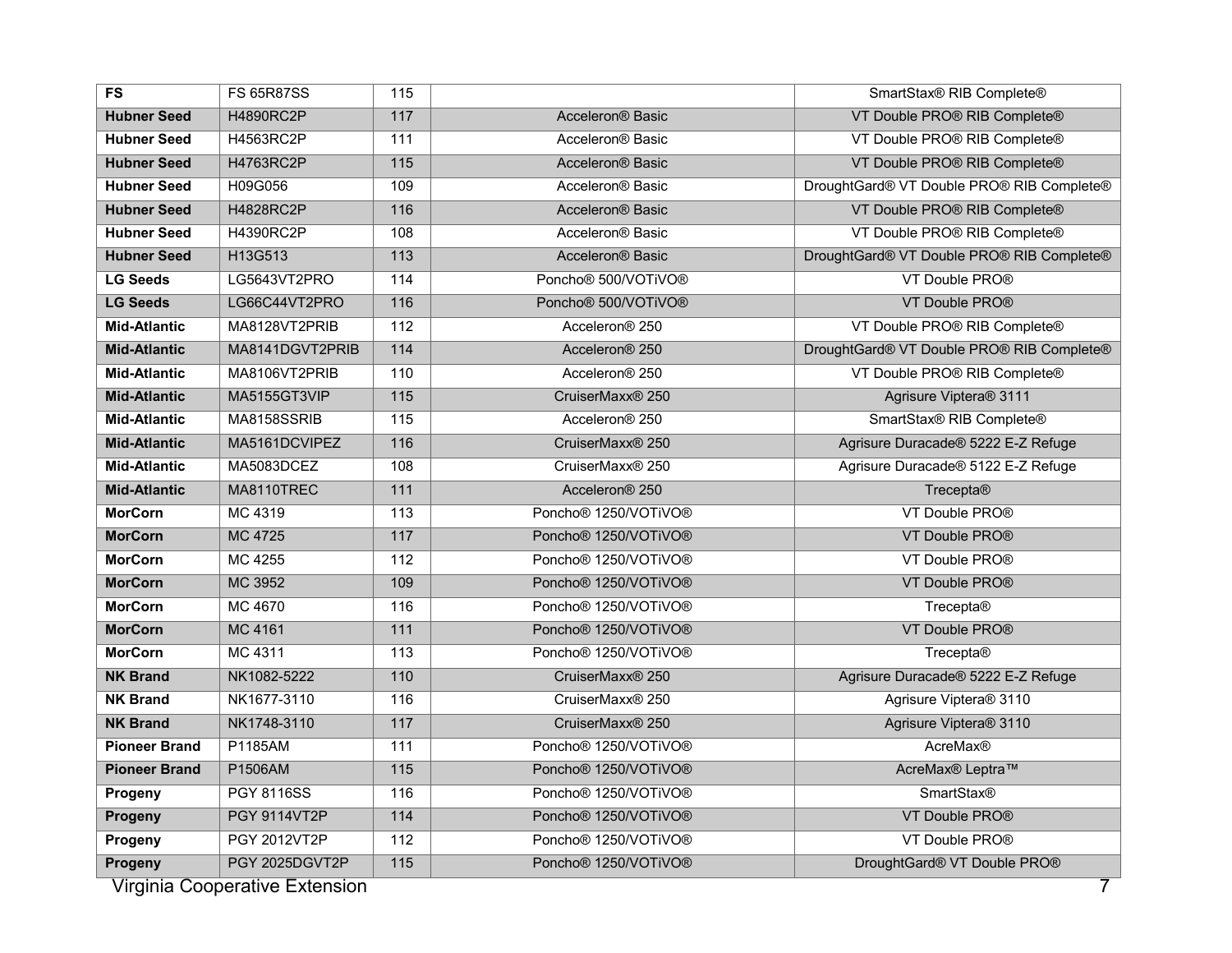| Progeny                                                                                                       | <b>PGY 2015VT2P</b> | 115 | Poncho <sup>®</sup> 1250/VOTiVO <sup>®</sup> | VT Double PRO®     |  |  |  |  |  |  |
|---------------------------------------------------------------------------------------------------------------|---------------------|-----|----------------------------------------------|--------------------|--|--|--|--|--|--|
| <b>Progeny</b>                                                                                                | PGY EXP 1912VT2P    | 112 | Poncho <sup>®</sup> 1250/VOTiVO <sup>®</sup> | VT Double PRO®     |  |  |  |  |  |  |
| Progeny                                                                                                       | PGY EXP 2010TRE     | 110 | Poncho <sup>®</sup> 1250/VOTiVO <sup>®</sup> | VT Double PRO®     |  |  |  |  |  |  |
| <b>Progeny</b>                                                                                                | <b>PGY 8116VT2P</b> | 116 | Poncho <sup>®</sup> 1250/VOTiVO <sup>®</sup> | VT Double PRO®     |  |  |  |  |  |  |
| Progeny                                                                                                       | PGY EXP 112VT2P     | 112 | Poncho <sup>®</sup> 1250/VOTiVO <sup>®</sup> | VT Double PRO®     |  |  |  |  |  |  |
| <b>Progeny</b>                                                                                                | PGY EXP 115TRE      | 115 | Poncho <sup>®</sup> 1250/VOTiVO <sup>®</sup> | Trecepta®          |  |  |  |  |  |  |
| Progeny                                                                                                       | <b>PGY 2008VT2P</b> | 108 | Poncho <sup>®</sup> 1250/VOTiVO <sup>®</sup> | VT Double PRO®     |  |  |  |  |  |  |
| <b>Seed</b><br><b>Consultants</b>                                                                             | SC1158AM™           | 115 | Poncho <sup>®</sup> 500/VOTiVO <sup>®</sup>  | <b>AcreMax®</b>    |  |  |  |  |  |  |
| Seed<br><b>Consultants</b>                                                                                    | SC1168AM™           | 116 | Poncho <sup>®</sup> 500/VOTiVO <sup>®</sup>  | AcreMax®           |  |  |  |  |  |  |
| <b>Seed</b><br><b>Consultants</b>                                                                             | SC1188AM™           | 118 | Poncho <sup>®</sup> 500/VOTiVO <sup>®</sup>  | <b>AcreMax®</b>    |  |  |  |  |  |  |
| Seed<br><b>Consultants</b>                                                                                    | SC1170AM™           | 117 | Poncho <sup>®</sup> 1250/VOTiVO <sup>®</sup> | <b>AcreMax®</b>    |  |  |  |  |  |  |
| <b>Seed</b><br><b>Consultants</b>                                                                             | SC1112AM™           | 111 | Poncho <sup>®</sup> 500/VOTiVO <sup>®</sup>  | <b>AcreMax®</b>    |  |  |  |  |  |  |
| Seed<br><b>Consultants</b>                                                                                    | SC1122Q™            | 112 | Poncho <sup>®</sup> 1250/VOTiVO <sup>®</sup> | QROME <sup>®</sup> |  |  |  |  |  |  |
| $1$ Days to maturity provided by company; differences in maturity rating methods may exist between companies. |                     |     |                                              |                    |  |  |  |  |  |  |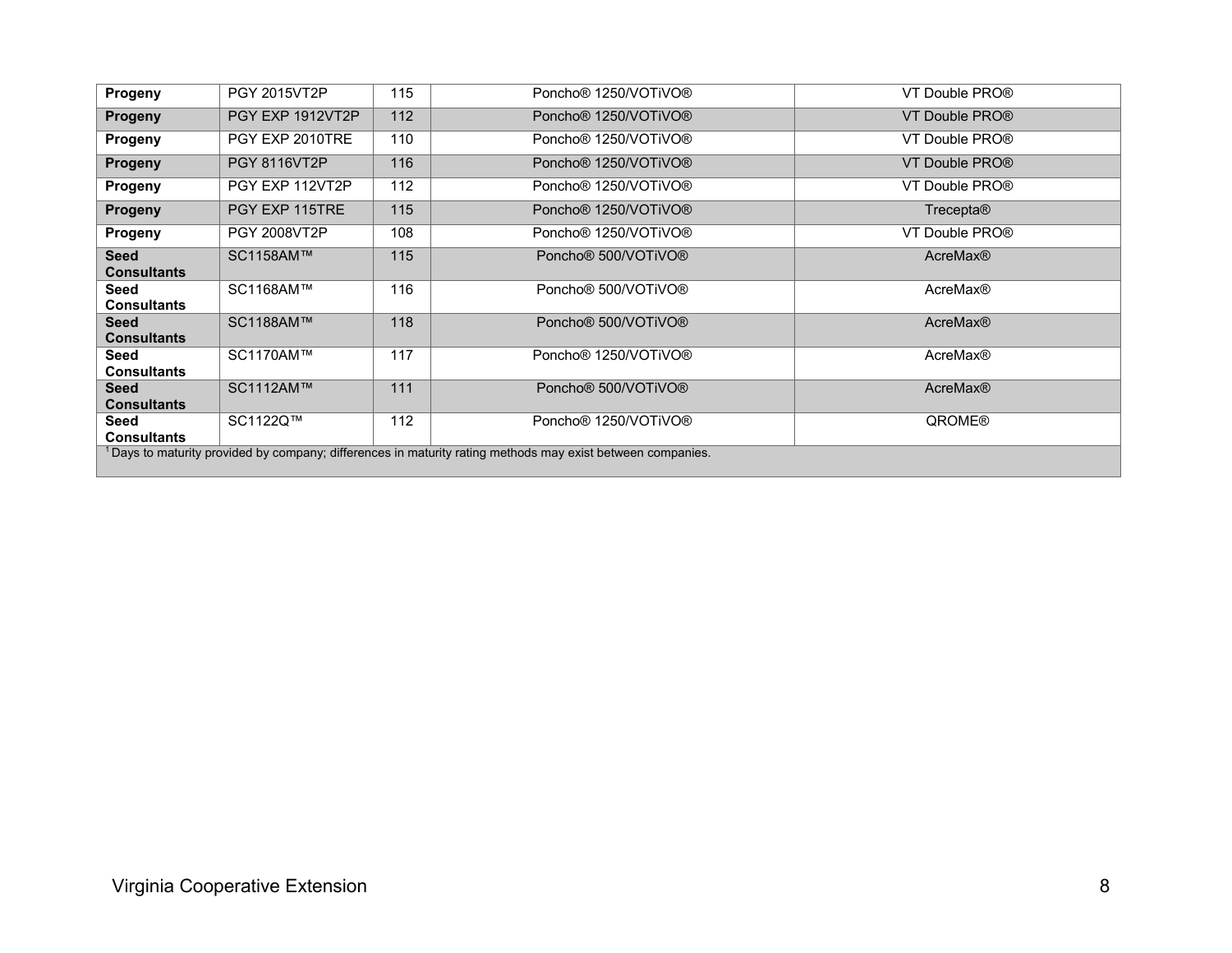The Handy Bt Trait Table for U.S. corn production, updated 2021 (thanks to Chris DiFonzo, Michigan State University, [difonzo@msu.edu\)](mailto:difonzo@msu.edu)

|                                                                                                                  | Bt protein(s)                                         |              |                           |                           |                           |                           |                           | Marketed for control of:  |                |                           |                         | <b>Resistance confirmed</b>          | Herbicide    |                           |                |                               |
|------------------------------------------------------------------------------------------------------------------|-------------------------------------------------------|--------------|---------------------------|---------------------------|---------------------------|---------------------------|---------------------------|---------------------------|----------------|---------------------------|-------------------------|--------------------------------------|--------------|---------------------------|----------------|-------------------------------|
|                                                                                                                  | (or other trait)                                      | В            | С                         | Ε                         | F                         |                           | S                         | S                         |                | W                         |                         | to the combination of                |              | trait                     |                | Non-Bt                        |
|                                                                                                                  | in package                                            | C            | E                         | C                         | A                         | S                         | $\mathsf{C}$              | W                         | A              | B                         | $\mathsf{C}$            | <b>Bts in package</b>                | G            | L                         |                | Refuge %                      |
|                                                                                                                  |                                                       | W            | W                         | В                         | W                         | В                         | B                         | $\mathsf C$<br>В          | W              | C                         | R                       | (check local situation)              | R            | Г                         | E              | (cornbelt)                    |
| AcreMax (AM)                                                                                                     | Cry1Ab Cry1F                                          | x            | $\boldsymbol{\mathsf{X}}$ | $\boldsymbol{\mathsf{x}}$ |                           | X                         | X                         | $\pmb{\times}$            |                |                           |                         | <b>CEW FAW WBC</b>                   | x            | X                         |                | 5% in bag                     |
| AcreMax CRW (AMRW)                                                                                               | Cry34/35Ab1                                           |              |                           |                           |                           |                           |                           |                           |                |                           | $\mathsf{x}$            | <b>NCR WCR</b>                       | x            | $\pmb{\chi}$              |                | 10% in bag                    |
| AcreMax1 (AM1)                                                                                                   | Cry1F Cry34/35Ab1                                     | x            |                           | $\boldsymbol{\mathsf{x}}$ | $\mathsf{x}$              | $\boldsymbol{\mathsf{x}}$ | $\pmb{\times}$            | X                         |                |                           | $\mathsf{x}$            | ECB FAW SWB WBC<br><b>NCR WCR</b>    | x            | $\mathsf{x}$              |                | 10% in bag<br><b>20% ECB</b>  |
| AcreMax Leptra (AML)                                                                                             | Cry1Ab Cry1F Vip3A                                    | x            | $\mathsf{x}$              | $\pmb{\times}$            | $\boldsymbol{\mathsf{x}}$ | $\pmb{\times}$            | $\pmb{\mathsf{x}}$        | $\pmb{\mathsf{x}}$        | $\mathsf{X}$   | $\pmb{\chi}$              |                         |                                      | X            | X                         |                | 5% in bag                     |
| AcreMax TRIsect (AMT)                                                                                            | Cry1Ab Cry1F<br>mCry3A                                | X            | $\mathsf{x}$              | $\mathsf{x}$              | $\overline{\mathsf{x}}$   | $\boldsymbol{\mathsf{x}}$ | $\pmb{\times}$            | $\mathsf{x}$              |                |                           | $\mathsf{x}$            | CEW FAW WBC WCR                      | X            | $\mathsf{x}$              |                | 10% in bag                    |
| AcreMax Xtra (AMX)                                                                                               | Cry1Ab Cry1F<br>Cry34/35Ab1                           | X            | X                         | X                         | $\boldsymbol{\mathsf{X}}$ | $\pmb{\times}$            | $\mathsf{x}$              | X                         |                |                           | $\overline{\mathsf{x}}$ | <b>CEW FAW WBC</b><br><b>NCR WCR</b> | x            | X                         |                | 10% in bag                    |
| AcreMax Xtreme (AMXT)                                                                                            | Crv1Ab Crv1F<br>mCry3A Cry34/35Ab1                    | X            | $\boldsymbol{\mathsf{X}}$ | $\boldsymbol{\mathsf{x}}$ | $\mathsf{x}$              | $\boldsymbol{\mathsf{x}}$ | $\boldsymbol{\mathsf{X}}$ | X                         |                |                           | X                       | CEW FAW WBC WCR                      | X            | X                         |                | 5% in bag                     |
| Agrisure 3010 (BR)                                                                                               | Cry1Ab                                                |              | $\boldsymbol{\mathsf{x}}$ | X                         |                           |                           | X                         | x                         |                |                           |                         | <b>CEW</b>                           | x            | x                         |                | 20%                           |
| Agrisure 3000GT & 3011A                                                                                          | Cry1Ab mCry3A                                         |              | $\pmb{\times}$            | $\boldsymbol{\mathsf{x}}$ |                           |                           | $\pmb{\mathsf{x}}$        | x                         |                |                           | $\mathsf{x}$            | <b>CEW WCR</b>                       | x            | X                         |                | 20%                           |
| Agrisure Viptera 3110 (VR)                                                                                       | Cry1Ab Vip3A                                          | x            | $\boldsymbol{\mathsf{x}}$ | X                         | $\pmb{\times}$            | $\pmb{\times}$            | $\pmb{\times}$            | x                         | X              | X                         |                         |                                      | x            | x                         |                | 20%                           |
| Agrisure Viptera 3111 (A4)                                                                                       | Cry1Ab Vip3A mCry3A                                   | x            | $\pmb{\mathsf{X}}$        | X                         | $\pmb{\times}$            | X                         | $\pmb{\mathsf{X}}$        | X                         | $\pmb{\times}$ | X                         | $\pmb{\mathsf{X}}$      | <b>WCR</b>                           | x            | $\pmb{\times}$            |                | 20%                           |
| Agrisure 3120 E-Z Refuge (BZ)                                                                                    | Cry1Ab Cry1F                                          | x            | $\pmb{\times}$            | X                         | $\pmb{\times}$            | X                         | $\pmb{\times}$            | $\pmb{\times}$            |                |                           |                         | CEW FAW WBC                          | X            | See                       |                | 5% in bag                     |
| Agrisure 3122 E-Z Refuge                                                                                         | Cry1Ab Cry1F<br>mCry3A Cry34/35Ab1                    | x            | $\boldsymbol{\mathsf{x}}$ | $\boldsymbol{\mathsf{x}}$ | $\boldsymbol{\mathsf{x}}$ | $\boldsymbol{\mathsf{x}}$ | $\pmb{\times}$            | X                         |                |                           | $\mathsf{x}$            | <b>CEW FAW WBC WCR</b>               | X            | pag                       |                | 5% in bag                     |
| Agrisure Viptera 3220 E-Z (VZ)                                                                                   | Cry1Ab Cry1F Vip3A                                    | X            | X                         | X                         | $\pmb{\times}$            | $\pmb{\times}$            | $\pmb{\mathsf{X}}$        | x                         | X              | X                         |                         |                                      | x            | tag.                      |                | 5% in bag                     |
| Agrisure Viptera 3330 E-Z                                                                                        | Cry1Ab Vip3A<br>Cry1A.105/Cry2Ab2                     | X            | $\mathsf{x}$              | $\boldsymbol{\mathsf{x}}$ | $\boldsymbol{\mathsf{x}}$ | $\boldsymbol{\mathsf{x}}$ | $\pmb{\times}$            | X                         | $\mathsf{x}$   | X                         |                         |                                      | x            | ezo=no                    |                | 5% in bag                     |
| Agrisure Duracade 5122 E-Z (D1)                                                                                  | Crv1Ab Crv1F<br>mCry3A eCry3.1Ab                      | x            | $\overline{\mathsf{x}}$   | $\boldsymbol{\mathsf{x}}$ | $\mathsf{x}$              | $\mathsf{x}$              | $\mathsf{x}$              | $\boldsymbol{\mathsf{x}}$ |                |                           | $\overline{\mathsf{x}}$ | CEW FAW WBC WCR                      | x            | EZ1=yes                   |                | 5% in bag                     |
| Agrisure Duracade 5222 E-Z (D2)                                                                                  | Cry1Ab Cry1F Vip3A<br>mCry3A eCry3.1Ab                | x            | $\mathbf{x}$              | $\mathsf{x}$              | $\boldsymbol{\mathsf{x}}$ | $\mathsf{x}$              | $\pmb{\times}$            | x                         | $\pmb{\times}$ | $\pmb{\chi}$              | $\pmb{\times}$          | <b>WCR</b>                           | x            |                           |                | 5% in bag                     |
| Agrisure Duracade 5332-E-Z                                                                                       | Cry1A.105/Cry2Ab2<br>Cry1Ab Vip3A<br>mCry3A eCry3.1Ab | $\mathsf{x}$ | $\mathsf{x}$              | $\boldsymbol{\mathsf{x}}$ | $\mathsf{x}$              | $\boldsymbol{\mathsf{x}}$ | $\mathsf{x}$              | X                         | $\mathsf{x}$   | $\boldsymbol{\mathsf{x}}$ | $\mathsf{x}$            | <b>WCR</b>                           | x            | $\boldsymbol{\mathsf{x}}$ |                | $5%$ in bag                   |
| Herculex I (HXI)                                                                                                 | Cry1F                                                 | x            |                           | X                         | $\pmb{\times}$            | $\pmb{\times}$            | $\pmb{\times}$            | x                         |                |                           |                         | ECB FAW SWB WBC                      | X            | X                         |                | 20%                           |
| Herculex RW (HXRW)                                                                                               | Cry34/35Ab1                                           |              |                           |                           |                           |                           |                           |                           |                |                           | X                       | <b>NCR WCR</b>                       | x            | x                         |                | 20%                           |
| Herculex XTRA (HXX)                                                                                              | Cry1F Cry34/35Ab1                                     | x            |                           | X                         | $\mathsf{x}$              | $\boldsymbol{\mathsf{x}}$ | $\boldsymbol{\mathsf{x}}$ | X                         |                |                           | $\overline{\mathsf{x}}$ | ECB FAW SWB WBC<br><b>NCR WCR</b>    | X            | X                         |                | 20%                           |
| Intrasect (YHR)                                                                                                  | Cry1Ab Cry1F                                          | X            | $\boldsymbol{\mathsf{x}}$ | X                         | $\pmb{\times}$            | $\pmb{\chi}$              | $\pmb{\mathsf{X}}$        | $\pmb{\times}$            |                |                           |                         | <b>CEW FAW WBC</b>                   | X            | x                         |                | 5%                            |
| Intrasect TRIsect (CYHR)                                                                                         | Cry1Ab Cry1F mCry3A                                   | x            | $\pmb{\mathsf{X}}$        | X                         | $\boldsymbol{\mathsf{x}}$ | $\pmb{\times}$            | $\pmb{\times}$            | x                         |                |                           | X                       | <b>CEW FAW WBC WCR</b>               | x            | x                         |                | 20%                           |
| Intrasect Xtra (YXR)                                                                                             | Cry1Ab Cry1F<br>Cry34/35Ab1                           | X            | $\boldsymbol{\mathsf{x}}$ | X                         | $\mathsf{x}$              | $\boldsymbol{\mathsf{x}}$ | $\pmb{\mathsf{X}}$        | X                         |                |                           | X                       | <b>CEW FAW WBC</b><br><b>NCR WCR</b> | X            | $\boldsymbol{\mathsf{x}}$ |                | 20%                           |
| Intrasect Xtreme (CYXR)                                                                                          | Cry1Ab Cry1F<br>mCry3A Cry34/35Ab1                    | x            | $\mathsf{x}$              | $\mathsf{x}$              | $\pmb{\times}$            | $\mathsf{x}$              | $\pmb{\mathsf{X}}$        | $\mathsf{x}$              |                |                           | $\mathsf{x}$            | CEW FAW WBC WCR                      | X            | X                         |                | 5%                            |
| Leptra (VYHR)                                                                                                    | Cry1Ab Cry1F Vip3A                                    | $\mathsf{x}$ | $\mathsf X$               |                           | $x \mid x$                |                           | $X$ $X$                   |                           | $x \mid x$     | $\mathsf X$               |                         |                                      | x            | $\pmb{\chi}$              |                | 5%                            |
| Powercore <sup>a</sup> (PW)<br>PW Refuge Advanced <sup>b</sup> (PWRA)                                            | Cry1A.105/Cry2Ab2<br>Cry1F                            | x            | $\mathsf{X}$              | X                         | $\mathsf{x}$              | X                         | $\mathsf{x}$              | $\boldsymbol{\mathsf{x}}$ |                |                           |                         | CEW WBC                              | x            | X                         |                | 35%<br>b <sub>5%</sub> in bag |
| Powercore Enlist (PWE)                                                                                           | Same as Powercore                                     | x            | $\mathsf X$               | X                         | $\pmb{\mathsf{X}}$        | X                         | $\mathsf X$               | X                         |                |                           |                         | CEW WBC                              | X            | $\pmb{\times}$            | x              | 5% in bag                     |
| QROME (Q)                                                                                                        | Cry1Ab Cry1F<br>mCry3A Cry34/35Ab1                    | x            | $\mathsf{x}$              | $\pmb{\chi}$              | $\boldsymbol{\mathsf{X}}$ | X                         | $\mathsf{x}$              | X                         |                |                           | $\overline{\mathsf{x}}$ | CEW FAW WBC WCR                      | x            | $\mathsf{x}$              |                | 5% in bag                     |
| SmartStax <sup>a</sup> (SX, STX or SS)<br>STX Refuge Advanced b (SXRA)<br>STX RIB Complete <sup>b</sup> (STXRIB) | Cry1A.105/Cry2Ab2<br>Cry1F Cry3Bb1<br>Cry34/35Ab1     | X            | $\mathsf{x}$              | X                         | $\boldsymbol{\mathsf{x}}$ | X                         | $\pmb{\times}$            | X                         |                |                           | $\mathsf{x}$            | CEW WBC<br><b>NCR WCR</b>            | x            | X                         |                | a5%<br><sup>b</sup> 5% in bag |
| SmartStax Enlist (SXE)                                                                                           | Same as SmartStax                                     | x            | $\mathsf{x}$              | $\pmb{\chi}$              | $\pmb{\mathsf{X}}$        | $\pmb{\mathsf{X}}$        | $\mathsf X$               | $\pmb{\mathsf{x}}$        |                |                           | X                       | Same as SmartStax                    | x            | $\pmb{\mathsf{x}}$        | $\pmb{\times}$ | 5% in bag                     |
| SmartStax Pro<br>*2022 commercialization date                                                                    | Same as SmartStax<br>+ DvSnf7 dsRNA                   | x            | $\mathsf X$               | X                         | $\boldsymbol{\mathsf{x}}$ | $\boldsymbol{\mathsf{x}}$ | $\mathsf{x}$              | X                         |                |                           | $\mathsf{x}$            | CEW WBC                              | $\mathsf{x}$ | $\mathsf{x}$              |                | 5% in bag                     |
| Trecepta <sup>a</sup> (TRE)<br>Trecepta RIB Complete <sup>b</sup> (TRERIB)                                       | Cry1A.105/Cry2Ab2<br>Vip3A                            | x            | $\mathsf{x}$              | x                         | $\mathsf{x}$              | X                         | $\pmb{\times}$            | x                         | X              | X                         |                         |                                      | x            |                           |                | 35%<br>b <sub>5%</sub> in bag |
| TRIsect (CHR)                                                                                                    | Cry1F mCry3A                                          | X            |                           | $\times$                  | $\pmb{\mathsf{X}}$        | $\pmb{\mathsf{X}}$        | $\mathsf{x}$              | $\pmb{\times}$            |                |                           | $\mathsf{x}$            | ECB FAW SWB WBC<br><b>WCR</b>        | x            | $\pmb{\mathsf{X}}$        |                | 20%                           |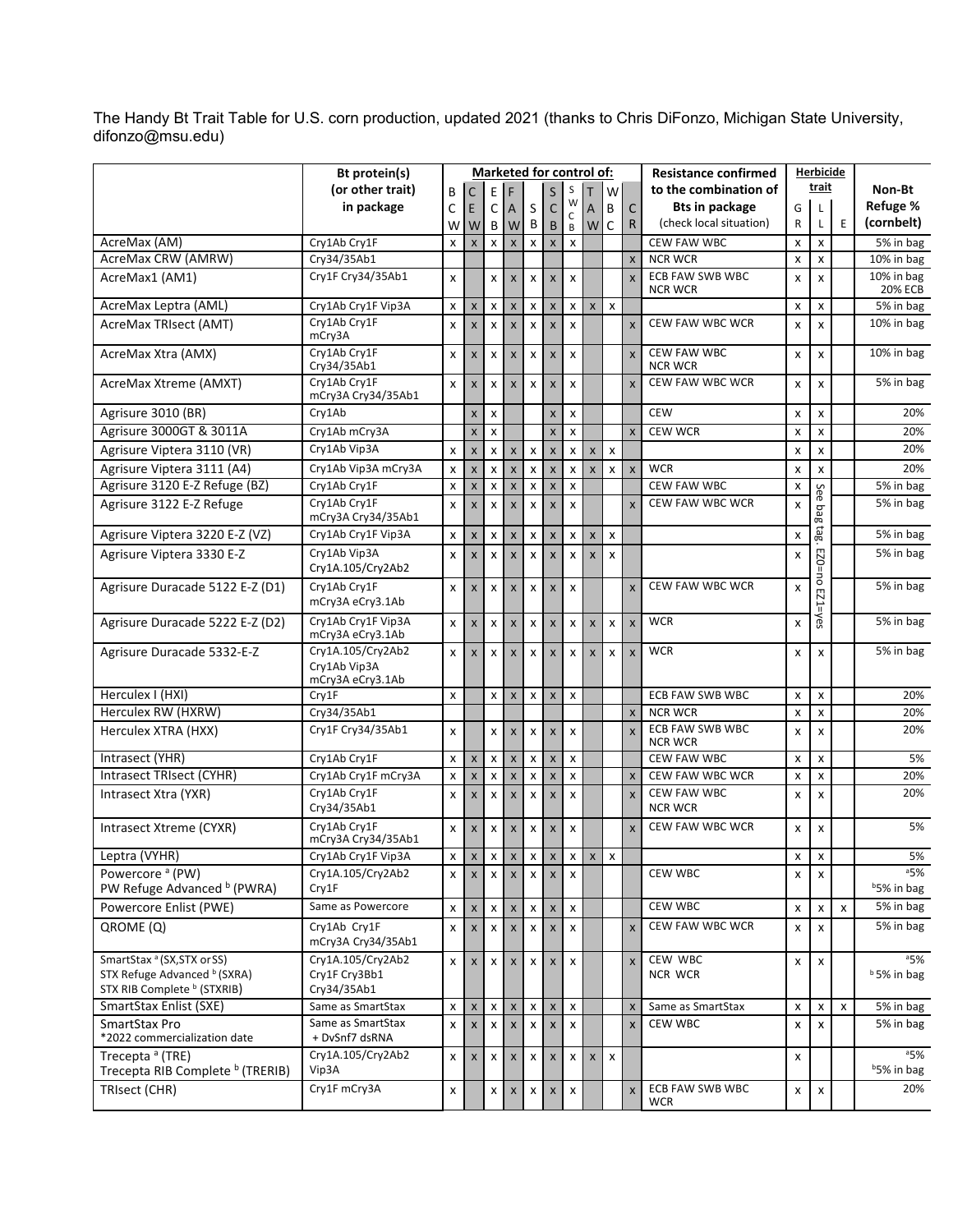| VT DoublePRO <sup>a</sup> (VT2P)<br>VT2P RIB Complete <sup>b</sup> (VT2PRIB)       | Cry1A.105/Cry2Ab2            | X            | $\mathsf{x}$              |                           | x        | $\mathsf{x}$ | $\mathsf{x}$              |  |              | <b>CEW</b>                   | x |  | a5%<br>b <sub>5%</sub> in bag         |
|------------------------------------------------------------------------------------|------------------------------|--------------|---------------------------|---------------------------|----------|--------------|---------------------------|--|--------------|------------------------------|---|--|---------------------------------------|
| VT TriplePRO <sup>c</sup> (VT3P)<br>VT3P RIB Complete <sup>d</sup> (VT3PRIB)       | Cry1A.105/Cry2Ab2<br>Cry3Bb1 | $\mathsf{x}$ | x                         | $\boldsymbol{\mathsf{x}}$ | X        | $\mathsf{x}$ | $\mathsf{x}$              |  | $\mathbf{x}$ | <b>CEW</b><br><b>NCR WCR</b> | X |  | c20%<br><sup>D</sup> 10% in bag       |
| Yieldgard Corn Borer (YGCB)                                                        | Cry1Ab                       | X            | $\boldsymbol{\mathsf{x}}$ |                           |          | $\mathsf{X}$ | X                         |  |              | <b>CEW</b>                   | x |  | 20%                                   |
| Yieldgard Rootworm (YGRW)                                                          | Cry3Bb1                      |              |                           |                           |          |              |                           |  | $\mathsf{x}$ | <b>NCR WCR</b>               | x |  | 20%                                   |
| Yieldgard VT Triple (VT3)                                                          | Cry1Ab Cry3Bb1               | $\mathsf{x}$ | X                         |                           |          | X            | x                         |  | $\mathsf{x}$ | <b>CEW NCR WCR</b>           | X |  | 20%                                   |
| VT DoublePRO <sup>a</sup><br>(VT2P)<br>VT2P RIB Complete <sup>b</sup><br>(VT2PRIB) | Cry1A.105/Cry2Ab2            | X            | $\times$                  | $\mathsf{x}$              | X        | $\mathsf{x}$ | $\boldsymbol{\mathsf{x}}$ |  |              | <b>CEW</b>                   |   |  | 35%<br><sup>b</sup> 5% in bag         |
| VT TriplePRO <sup>c</sup><br>(VT3P)<br>VT3P RIB Complete <sup>d</sup><br>(VT3PRIB) | Cry1A.105/Cry2Ab2<br>Cry3Bb1 | $\mathsf{x}$ | x I                       | $\mathsf{x}$              | $\times$ | $\mathsf{x}$ | $\mathsf{x}$              |  | $\mathsf{x}$ | <b>CEW</b><br><b>NCR WCR</b> |   |  | $c_{20\%}$<br><sup>D</sup> 10% in bag |
| <b>Yieldgard Corn Borer</b><br>(YGCB)                                              | Cry1Ab                       | $\mathsf{x}$ | X                         |                           |          | $\mathsf{x}$ | $\mathsf{x}$              |  |              | <b>CEW</b>                   | x |  | 20%                                   |
| <b>Yieldgard Rootworm</b><br>(YGRW)                                                | Cry3Bb1                      |              |                           |                           |          |              |                           |  | $\mathsf{x}$ | <b>NCR WCR</b>               | x |  | 20%                                   |
| <b>Yieldgard VT Triple</b><br>(VT3)                                                | Cry1Ab Cry3Bb1               | $\mathsf{x}$ | $\mathsf{x}$              |                           |          | $\mathsf{x}$ | $\mathbf{x}$              |  | $\mathsf{x}$ | CEW<br><b>NCR WCR</b>        | x |  | 20%                                   |

#### **Abbreviations used in the Trait Table Insect targets**

BCW black cutworm CEW corn earworm CR corn rootworm (N- Northern, W- Western) ECB European corn borer FAW fall armyworm SB stalk borer SCB sugarcane borer SWCB southwestern corn bore TAW true armyworm WBC western bean cutworm **Herbicide tolerance**  E Enlist - *2,4-D and 'FOPs'*

G *glyphosate*

R Roundup Ready 2 - *glyphosate*

LL Liberty Link - *glufosinate*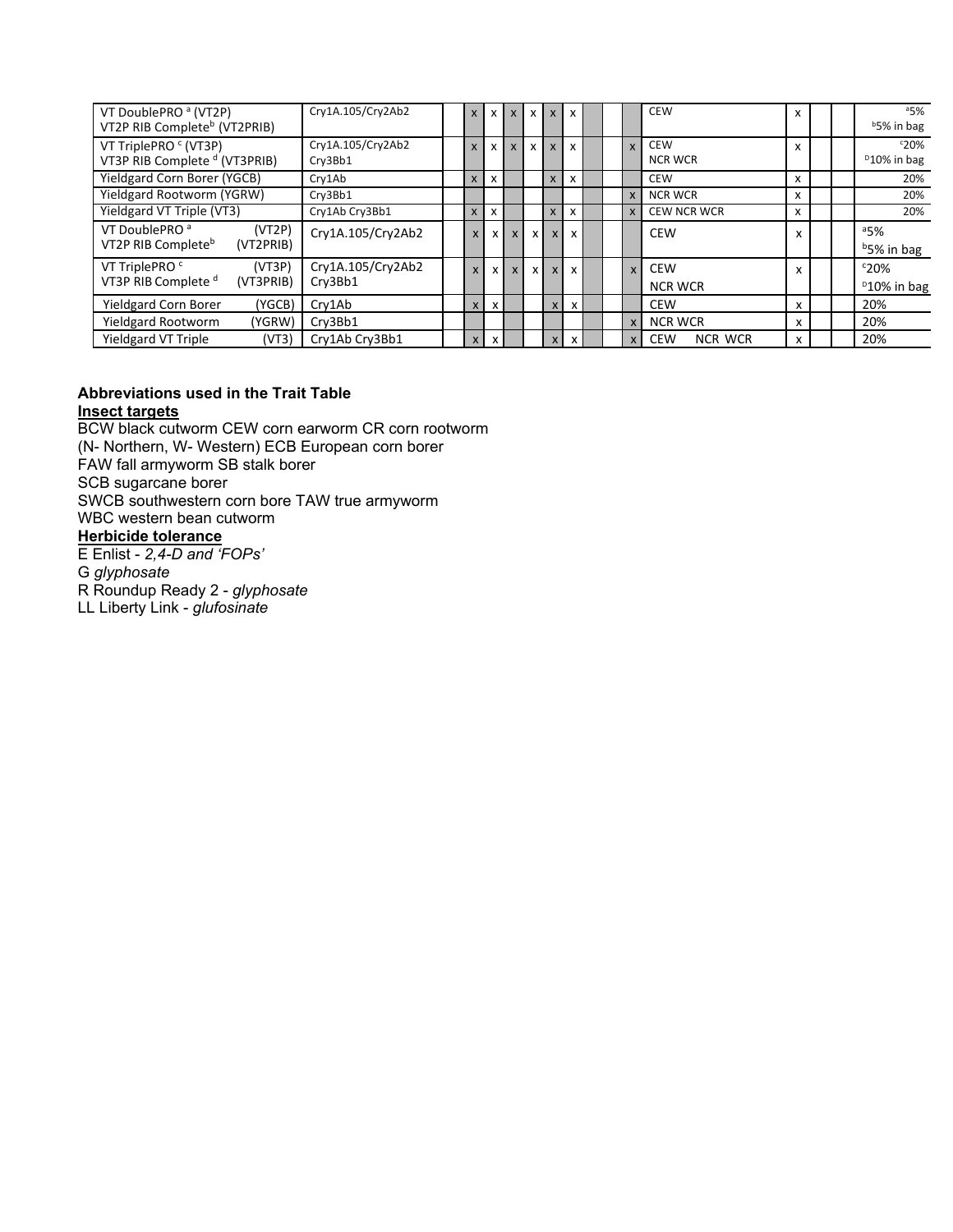|                                |                     |                  |                   |                   |                |                 | <b>Mt Holly</b> |        |            |      |
|--------------------------------|---------------------|------------------|-------------------|-------------------|----------------|-----------------|-----------------|--------|------------|------|
|                                |                     | <b>DTM</b>       |                   |                   |                | <b>Mt Holly</b> | Non-            |        |            |      |
|                                |                     | per              | <b>Blacksburg</b> | <b>Blackstone</b> | <b>Holland</b> | Irrigated       | Irrigated       | Orange | Shenandoah | Mean |
| <b>Brand/Company</b>           | <b>Hybrid</b>       | Co. <sup>1</sup> |                   |                   |                |                 |                 |        |            |      |
| 108-111 Days Relative Maturity |                     |                  |                   |                   |                |                 |                 |        |            |      |
| Mid-Atlantic                   | MA8110TREC          | 111              |                   |                   |                |                 |                 |        | 116        | 116  |
| Seed Consultants               | SC1112AM™           | 111              | 102               | 88                | 116            | 111             | 107             | 118    | 119        | 109  |
| Hubner Seed                    | H09G056             | 109              | 110               | 121               | 91             | 109             | 112             | 107    | 108        | 108  |
| Progeny                        | PGY EXP 2010TRE     | 110              | 111               | 93                | 97             | 105             | 98              | 113    | 102        | 102  |
| <b>Hubner Seed</b>             | H4563RC2P           | 111              | 101               | 107               | 92             | 100             | 102             | 102    | 104        | 101  |
| Augusta                        | A1259               | 109              |                   | 99                |                | 100             | 102             |        | 100        | 100  |
| Mid-Atlantic                   | MA5083DCEZ          | 108              |                   |                   |                |                 |                 |        | 100        | 100  |
| <b>DEKALB</b>                  | DKC59-82RIB         | 109              | 100               | 96                | 88             | 105             | 88              | 106    | 110        | 99   |
| Augusta                        | A1961               | 111              |                   |                   |                | 104             | 91              |        | 100        | 99   |
| MorCorn                        | MC 4161             | 111              |                   | 101               | 95             | 99              | 97              |        |            | 98   |
| <b>DEKALB</b>                  | DKC61-41RIB         | 111              | 100               | 85                | 91             | 105             | 103             | 104    | 96         | 98   |
| MorCorn                        | MC 3952             | 109              |                   | 109               | 96             | 94              | 91              |        |            | 98   |
| Dyna-Gro                       | D52VC63             | 111              |                   |                   |                | 94              | 99              | 99     |            | 97   |
| Progeny                        | PGY 2008VT2P        | 108              | 92                | 91                | 94             | 92              | 118             | 86     | 109        | 97   |
| Pioneer Brand                  | P1185AM             | 111              | 92                | 92                | 84             | 102             | 91              | 115    | 99         | 97   |
| Hubner Seed                    | H4390RC2P           | 108              | 97                | 90                | 87             | 98              | 90              | 107    | 95         | 95   |
| Mid-Atlantic                   | MA8106VT2PRIB       | 110              |                   |                   |                |                 |                 |        | 89         | 89   |
| <b>NK Brand</b>                | NK1082-5222         | 110              | 95                | 98                |                |                 |                 | 90     | 69         | 88   |
| FS                             | <b>FS 6194V RIB</b> | 111              |                   | 79                | 80             | 89              | 89              | 94     |            | 86   |
| 112-115 Days Relative Maturity |                     |                  |                   |                   |                |                 |                 |        |            |      |
| Dyna-Gro                       | D54VC34             | 114              |                   | 118               | 117            | 115             | 102             | 100    |            | 110  |
| <b>FS</b>                      | <b>FS 6306T RIB</b> | 113              |                   | 107               | 112            | 104             | 108             | 115    |            | 109  |
| <b>Hubner Seed</b>             | H13G513             | 113              | 105               | 119               | 103            | 108             | 115             | 105    | 108        | 109  |
| <b>DEKALB</b>                  | DKC65-95RIB         | 115              | 110               | 105               | 100            | 101             | 105             | 108    | 105        | 105  |
| Mid-Atlantic                   | MA5155GT3VIP        | 115              |                   |                   |                |                 |                 |        | 105        | 105  |
| MorCorn                        | MC 4311             | 113              |                   | 95                | 125            | 98              | 101             |        |            | 105  |
| MorCorn                        | MC 4319             | 113              |                   | 101               | 112            | 96              | 108             |        |            | 104  |
| FS.                            | <b>FS 65R87VT2P</b> | 115              |                   | 108               | 97             | 100             | 99              | 113    |            | 103  |
| Mid-Atlantic                   | MA8128VT2PRIB       | 112              |                   |                   |                |                 |                 |        | 103        | 103  |
|                                |                     |                  |                   |                   |                |                 |                 |        |            |      |

Table 2. 2021 Relative yield of corn hybrids - Virginia Tech Trials.

Virginia Cooperative Extension 11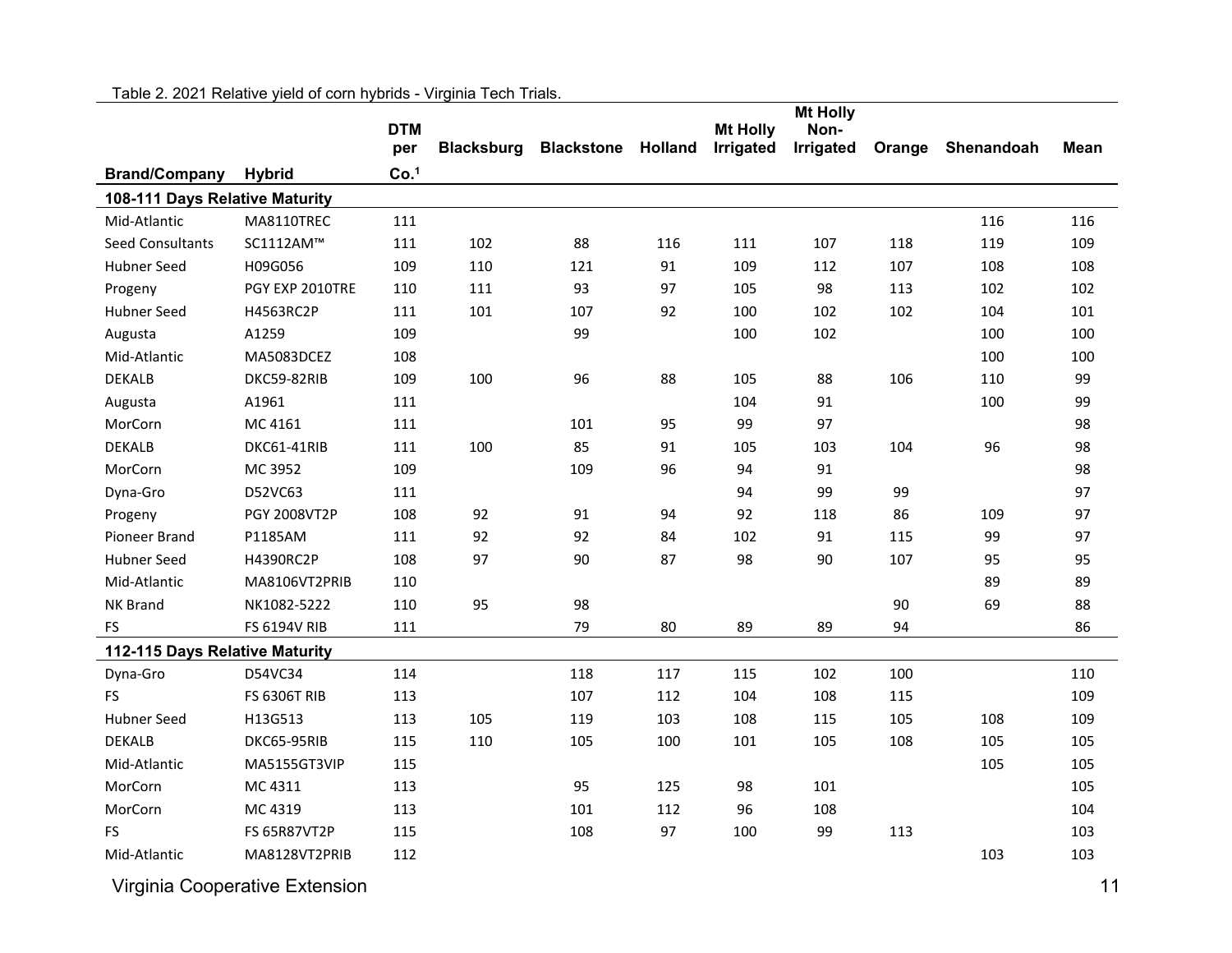| FS                          | <b>FS 6595V RIB</b>            | 115 |     | 103 | 103 | 98  | 101 | 108 |     | 103 |
|-----------------------------|--------------------------------|-----|-----|-----|-----|-----|-----|-----|-----|-----|
| <b>FS</b>                   | <b>FS 6406X RIB</b>            | 114 | 100 |     |     |     |     |     | 105 | 103 |
| Augusta                     | A3663                          | 113 |     |     | 104 | 99  | 104 |     |     | 102 |
| Progeny                     | PGY 9114VT2P                   | 114 | 103 | 113 | 105 | 101 | 103 | 96  | 95  | 102 |
| Progeny                     | PGY 2025DGVT2P                 | 115 | 114 | 100 | 102 | 104 | 104 | 90  | 96  | 102 |
| Dyna-Gro                    | D54VC14                        | 114 |     |     |     | 106 | 101 | 98  |     | 101 |
| <b>DEKALB</b>               | DKC62-70RIB                    | 112 | 106 | 115 | 90  | 103 | 97  | 100 | 94  | 101 |
| Progeny                     | PGY 2012VT2P                   | 112 | 112 | 91  | 97  | 99  | 100 | 102 | 100 | 100 |
| LG Seeds                    | LG5643VT2PRO                   | 114 |     |     |     | 104 | 102 | 96  | 98  | 100 |
| Mid-Atlantic                | MA8158SSRIB                    | 115 |     |     |     |     |     |     | 100 | 100 |
| <b>FS</b>                   | <b>FS 65R87SS</b>              | 115 | 100 |     |     |     |     |     | 99  | 100 |
| <b>DEKALB</b>               | DKC64-65RIB                    | 114 | 96  | 100 | 100 | 97  | 104 | 99  | 97  | 99  |
| <b>Hubner Seed</b>          | H4763RC2P                      | 115 | 64  | 107 | 104 | 98  | 104 | 107 | 105 | 98  |
| Progeny                     | PGY EXP 112VT2P                | 112 | 100 | 92  | 105 | 95  | 101 | 98  | 95  | 98  |
| FS                          | FS 62ZV1 RIB                   | 112 |     | 90  | 105 | 90  | 93  | 111 |     | 98  |
| <b>DEKALB</b>               | DKC62-89RIB                    | 112 | 107 | 103 | 88  | 100 | 102 | 89  | 96  | 98  |
| Progeny                     | PGY EXP 1912VT2P               | 112 | 103 | 102 | 83  | 92  | 100 | 107 | 98  | 98  |
| Seed Consultants            | SC1122Q™                       | 112 | 95  | 94  | 107 | 102 | 93  | 93  | 99  | 98  |
| Progeny                     | PGY EXP 115TRE                 | 115 |     | 91  | 94  | 100 | 90  | 104 | 103 | 97  |
| Pioneer Brand               | P1506AM                        | 115 | 91  | 92  | 88  | 109 | 102 | 87  | 106 | 96  |
| <b>FS</b>                   | FS 62ZX1 RIB                   | 112 | 96  |     |     |     |     |     | 96  | 96  |
| Progeny                     | PGY 2015VT2P                   | 115 | 90  | 103 | 94  | 93  | 97  | 95  | 98  | 96  |
| <b>FS</b>                   | <b>FS 6595X RIB</b>            | 115 | 98  |     |     |     |     |     | 93  | 96  |
| Seed Consultants            | SC1158AM™                      | 115 | 91  | 88  | 95  | 98  | 97  | 108 | 91  | 95  |
| Augusta                     | A4463                          | 113 |     |     |     |     |     |     | 95  | 95  |
| Augusta                     | A2362                          | 112 |     |     | 103 | 93  | 87  |     |     | 95  |
| Mid-Atlantic                | MA8141DGVT2PRIB                | 114 |     |     |     |     |     |     | 94  | 94  |
| <b>DEKALB</b>               | DKC65-84RIB                    | 115 | 99  | 90  | 91  | 89  | 95  | 100 | 88  | 93  |
| MorCorn                     | MC 4255                        | 112 |     | 75  | 88  | 91  | 98  |     |     | 88  |
| >115 Days Relative Maturity |                                |     |     |     |     |     |     |     |     |     |
| MorCorn                     | MC 4725                        | 117 |     | 107 | 113 | 106 | 105 |     |     | 108 |
| <b>DEKALB</b>               | DKC70-27RIB                    | 120 | 105 | 100 | 109 | 110 | 108 | 99  | 117 | 107 |
| Dyna-Gro                    | D58VC65                        | 118 |     | 104 | 109 |     |     |     |     | 106 |
| Seed Consultants            | SC1170AM™                      | 117 | 99  | 123 | 105 | 104 | 108 | 87  | 110 | 105 |
| FS                          | <b>FS 6606T RIB</b>            | 116 |     | 96  | 109 | 105 | 99  | 117 |     | 105 |
|                             | Virginia Cooperative Extension |     |     |     |     |     |     |     |     | 12  |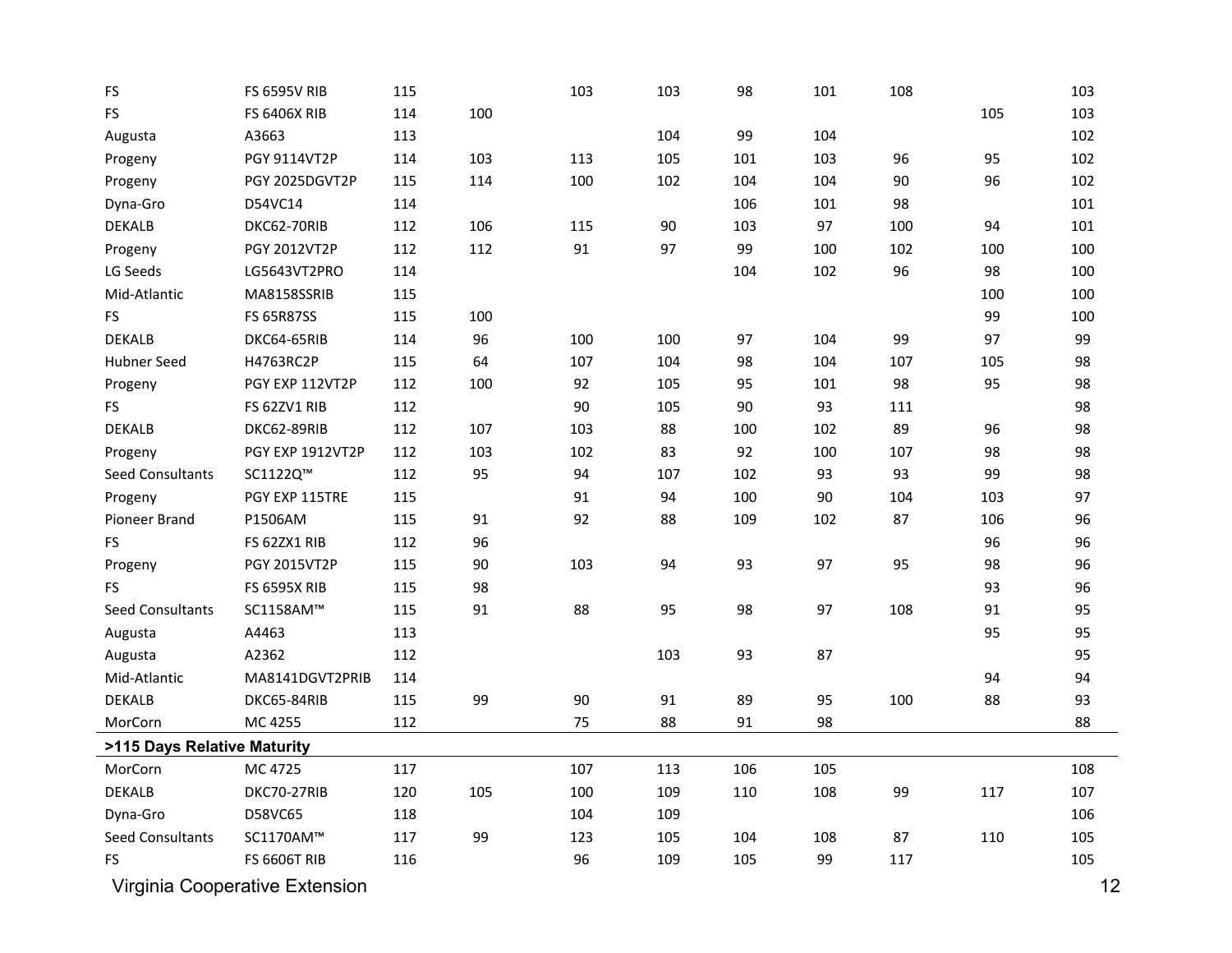| <b>DEKALB</b>           | DKC67-44RIB         | 117 | 105 | 111 | 117 | 100 | 102 | 89  | 103 | 104 |
|-------------------------|---------------------|-----|-----|-----|-----|-----|-----|-----|-----|-----|
| <b>Seed Consultants</b> | SC1188AM™           | 118 | 93  | 107 | 102 | 107 | 115 | 90  | 107 | 103 |
| <b>Seed Consultants</b> | SC1168AM™           | 116 | 91  | 106 | 112 | 110 | 107 | 94  | 95  | 102 |
| Mid-Atlantic            | MA5161DCVIPEZ       | 116 |     |     |     |     |     |     | 102 | 102 |
| Progeny                 | <b>PGY 8116VT2P</b> | 116 | 105 | 106 |     |     | 97  |     | 97  | 101 |
| <b>NK Brand</b>         | NK1748-3110         | 117 | 96  | 105 |     |     |     | 96  | 106 | 101 |
| Hubner Seed             | <b>H4828RC2P</b>    | 116 | 95  | 95  | 103 | 99  | 104 | 102 | 102 | 100 |
| LG Seeds                | LG66C44VT2PRO       | 116 |     |     |     | 100 | 106 | 100 | 94  | 100 |
| <b>DEKALB</b>           | DKC68-48RIB         | 118 | 106 | 114 | 92  | 100 | 93  | 103 | 91  | 100 |
| Hubner Seed             | <b>H4890RC2P</b>    | 117 | 100 | 104 | 91  | 96  | 99  | 93  | 108 | 99  |
| <b>DEKALB</b>           | DKC68-69RIB         | 118 | 106 | 93  | 98  | 106 | 89  | 90  | 106 | 98  |
| <b>NK Brand</b>         | NK1677-3110         | 116 | 96  | 103 |     |     |     | 93  | 102 | 98  |
| <b>DEKALB</b>           | DKC67-94RIB         | 117 | 97  | 95  | 103 | 97  | 102 | 95  | 97  | 98  |
| MorCorn                 | MC 4670             | 116 |     | 97  | 107 | 91  | 96  |     |     | 98  |
| FS.                     | FS 66ZV1 RIB        | 116 |     | 96  | 104 | 92  | 92  | 105 |     | 98  |
| Progeny                 | <b>PGY 8116SS</b>   | 116 | 93  | 103 |     |     | 94  |     | 92  | 96  |

1 Days to maturity provided by company; differences in maturity rating methods may exist between companies.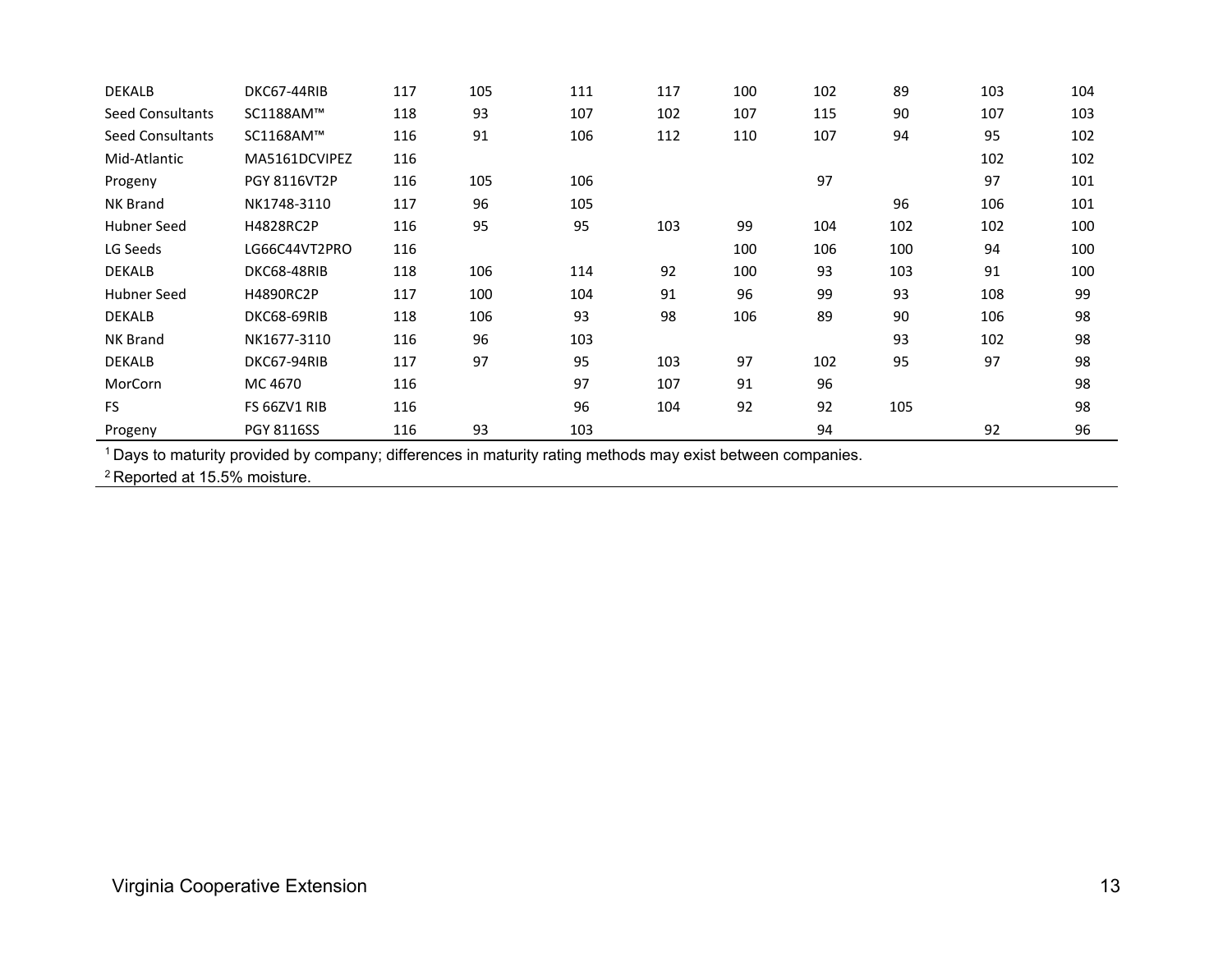| Table 3. Corn yields at the Southern Piedmont AREC at Blackstone, Virginia in 2021 - Virginia Tech Trials. |                         | <b>DTM</b><br>per | Yield <sup>2</sup> | Test<br>Wt.  |
|------------------------------------------------------------------------------------------------------------|-------------------------|-------------------|--------------------|--------------|
|                                                                                                            |                         | Co. <sup>1</sup>  | bu/A               | Ib/bu        |
| <b>Brand/Company</b>                                                                                       | <b>Hybrid</b>           |                   |                    |              |
| 108-111 Days Relative Maturity                                                                             |                         |                   |                    |              |
| <b>Hubner Seed</b>                                                                                         | H09G056                 | 109               | 219                | 53.6         |
| MorCorn                                                                                                    | MC 3952                 | 109               | 198                | 55.6<br>54.1 |
| <b>Hubner Seed</b>                                                                                         | H4563RC2P               | 111               | 195                |              |
| MorCorn                                                                                                    | MC 4161                 | 111               | 183                | 55.3         |
| Augusta                                                                                                    | A1259                   | 109               | 180                | 52.2         |
| <b>NK Brand</b>                                                                                            | NK1082-5222             | 110               | 178                | 52.5         |
| <b>DEKALB</b>                                                                                              | DKC59-82RIB             | 109               | 175                | 53.5         |
| Progeny                                                                                                    | PGY EXP 2010TRE         | 110               | 168                | 53.2         |
| <b>Pioneer Brand</b>                                                                                       | P1185AM                 | 111               | 168                | 56.2         |
| Progeny                                                                                                    | PGY 2008VT2P            | 108               | 165                | 54.7         |
| <b>Hubner Seed</b>                                                                                         | H4390RC2P               | 108               | 163                | 54.1         |
| <b>Seed Consultants</b>                                                                                    | SC1112AM™               | 111               | 160                | 54.9         |
| <b>DEKALB</b>                                                                                              | DKC61-41RIB             | 111               | 155                | 54.2         |
| <b>FS</b>                                                                                                  | <b>FS 6194V RIB</b>     | 111               | 144                | 54.0         |
|                                                                                                            | <b>Maturity Average</b> |                   | 175                | 54.1         |
|                                                                                                            | L.S.D. (0.05)           |                   | 33                 | 1.2          |
|                                                                                                            | C.V.                    |                   | 12                 | 1.5          |
| 112-115 Days Relative Maturity                                                                             |                         |                   |                    |              |
| <b>Hubner Seed</b>                                                                                         | H13G513                 | 113               | 216                | 53.0         |
| Dyna-Gro                                                                                                   | D54VC34                 | 114               | 214                | 53.9         |
| <b>DEKALB</b>                                                                                              | DKC62-70RIB             | 112               | 208                | 55.0         |
| Progeny                                                                                                    | PGY 9114VT2P            | 114               | 205                | 55.3         |
| <b>FS</b>                                                                                                  | <b>FS 65R87VT2P</b>     | 115               | 196                | 54.0         |
| <b>Hubner Seed</b>                                                                                         | H4763RC2P               | 115               | 194                | 55.0         |
| <b>FS</b>                                                                                                  | <b>FS 6306T RIB</b>     | 113               | 194                | 53.7         |
| <b>DEKALB</b>                                                                                              | DKC65-95RIB             | 115               | 191                | 54.5         |
| Progeny                                                                                                    | <b>PGY 2015VT2P</b>     | 115               | 188                | 57.5         |
| <b>DEKALB</b>                                                                                              | DKC62-89RIB             | 112               | 187                | 54.9         |
| <b>FS</b>                                                                                                  | <b>FS 6595V RIB</b>     | 115               | 187                | 55.4         |
| Progeny                                                                                                    | PGY EXP 1912VT2P        | 112               | 185                | 55.5         |
| MorCorn                                                                                                    | MC 4319                 | 113               | 183                | 54.3         |
| Progeny                                                                                                    | PGY 2025DGVT2P          | 115               | 182                | 54.4         |
| <b>DEKALB</b>                                                                                              | DKC64-65RIB             | 114               | 182                | 55.0         |
| MorCorn                                                                                                    | MC 4311                 | 113               | 172                | 53.8         |
| <b>Seed Consultants</b>                                                                                    | SC1122Q™                | 112               | 171                | 55.3         |
| <b>Pioneer Brand</b>                                                                                       | P1506AM                 | 115               | 167                | 55.0         |
| Progeny                                                                                                    | PGY EXP 112VT2P         | 112               | 166                | 54.2         |
| Progeny                                                                                                    | PGY 2012VT2P            | 112               | 166                | 54.6         |
| Progeny                                                                                                    | PGY EXP 115TRE          | 115               | 165                | 55.1         |
| <b>DEKALB</b>                                                                                              | DKC65-84RIB             | 115               | 164                | 54.5         |
| <b>FS</b>                                                                                                  | FS 62ZV1 RIB            | 112               | 164                |              |
|                                                                                                            |                         |                   |                    | 54.8         |
| <b>Seed Consultants</b>                                                                                    | SC1158AM™               | 115               | 160                | 55.6         |

Virginia Cooperative Extension **14**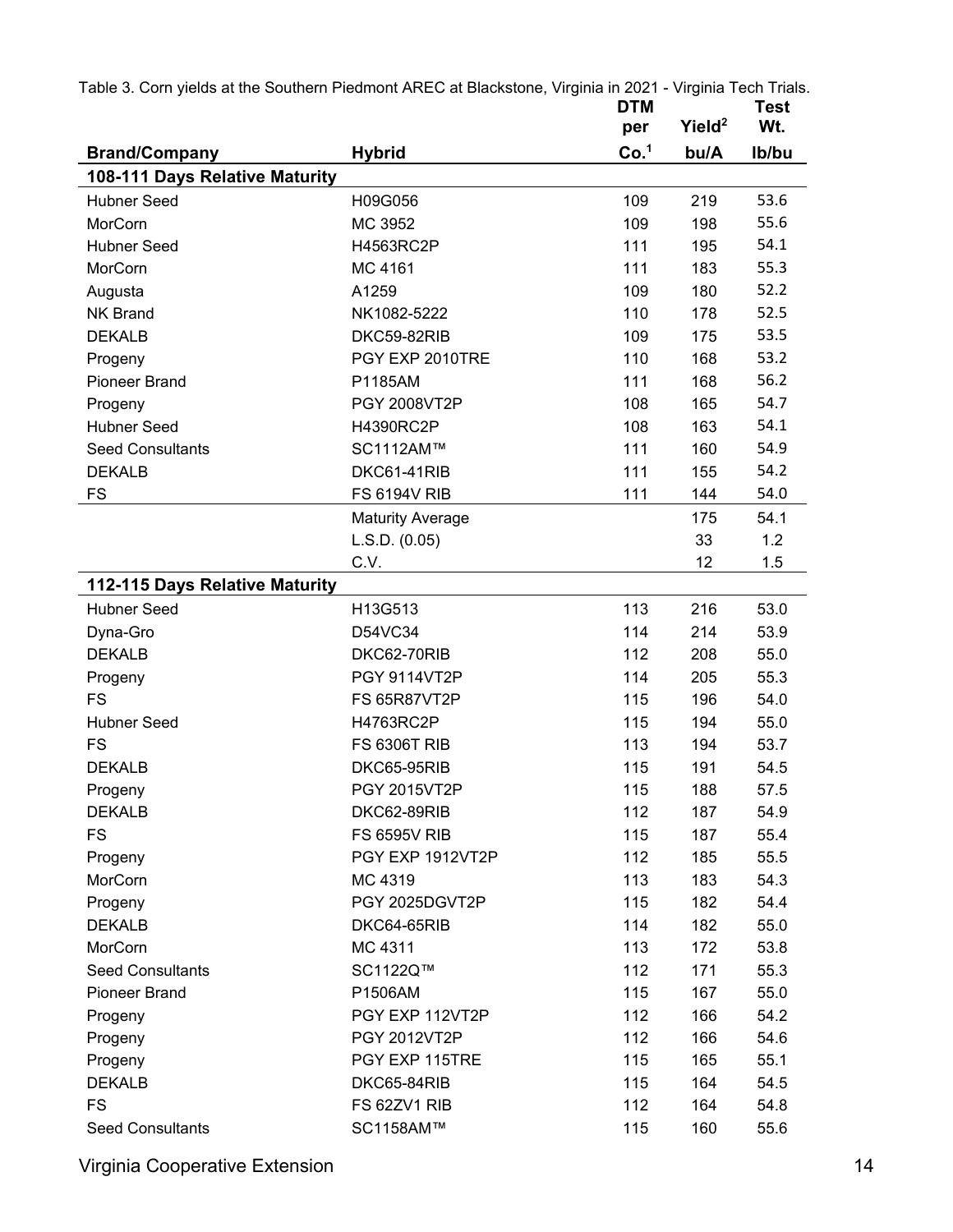| MorCorn                                  | MC 4255                                                                         | 112 | 137 | 54.4 |
|------------------------------------------|---------------------------------------------------------------------------------|-----|-----|------|
|                                          | <b>Maturity Average</b>                                                         |     | 182 | 54.7 |
|                                          | L.S.D. (0.05)                                                                   |     | 41  | 1.4  |
|                                          | C.V.                                                                            |     | 14  | 1.8  |
| >115 Days Relative Maturity              |                                                                                 |     |     |      |
| <b>Seed Consultants</b>                  | SC1170AM™                                                                       | 117 | 222 | 54.5 |
| <b>DEKALB</b>                            | DKC68-48RIB                                                                     | 118 | 206 | 53.6 |
| <b>DEKALB</b>                            | DKC67-44RIB                                                                     | 117 | 201 | 53.7 |
| MorCorn                                  | MC 4725                                                                         | 117 | 194 | 54.2 |
| <b>Seed Consultants</b>                  | SC1188AM™                                                                       | 118 | 193 | 53.7 |
| <b>Seed Consultants</b>                  | SC1168AM™                                                                       | 116 | 193 | 54.6 |
| Progeny                                  | PGY 8116VT2P                                                                    | 116 | 193 | 54.5 |
| <b>NK Brand</b>                          | NK1748-3110                                                                     | 117 | 190 | 53.7 |
| Dyna-Gro                                 | D58VC65                                                                         | 118 | 188 | 54.9 |
| <b>Hubner Seed</b>                       | H4890RC2P                                                                       | 117 | 188 | 54.9 |
| Progeny                                  | PGY 8116SS                                                                      | 116 | 188 | 55.3 |
| <b>NK Brand</b>                          | NK1677-3110                                                                     | 116 | 187 | 54.1 |
| <b>DEKALB</b>                            | DKC70-27RIB                                                                     | 120 | 182 | 54.3 |
| MorCorn                                  | MC 4670                                                                         | 116 | 177 | 55.8 |
| <b>FS</b>                                | FS 66ZV1 RIB                                                                    | 116 | 175 | 55.1 |
| <b>FS</b>                                | <b>FS 6606T RIB</b>                                                             | 116 | 175 | 53.8 |
| <b>Hubner Seed</b>                       | H4828RC2P                                                                       | 116 | 173 | 53.5 |
| <b>DEKALB</b>                            | DKC67-94RIB                                                                     | 117 | 172 | 55.9 |
| <b>DEKALB</b>                            | DKC68-69RIB                                                                     | 118 | 168 | 54.3 |
|                                          | <b>Maturity Average</b>                                                         |     | 188 | 54.4 |
|                                          | L.S.D. (0.05)                                                                   |     | 35  | 1.7  |
|                                          | C.V.                                                                            |     | 12  | 2.1  |
| $1 \text{D}$ ava ta maturitu nxavidad hu | <b>Location Average</b><br>nu differences in moturity roting mothodo move oviet |     | 182 | 54.4 |

 $1$  Days to maturity provided by company; differences in maturity rating methods may exist between companies.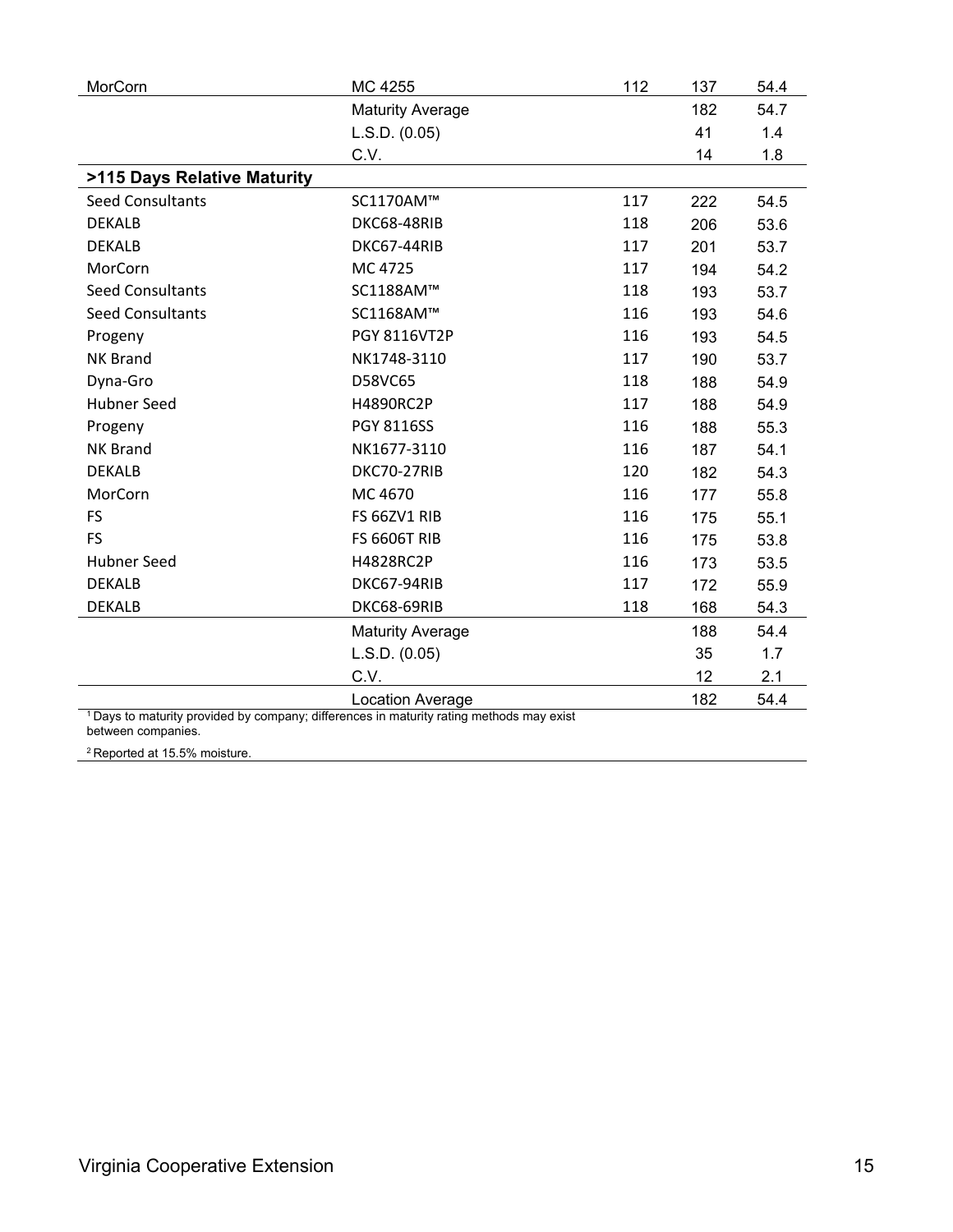Table 4. Corn yields at the Southern Piedmont AREC at Blackstone, Virginia, two-year average, 2020 and 2021 - Virginia Tech Trials. **DTM Test** 

|                                                                                            |                         | ואו ש<br>per     | Yield <sup>2</sup> | i est<br>Wt. |
|--------------------------------------------------------------------------------------------|-------------------------|------------------|--------------------|--------------|
| <b>Brand/Company</b>                                                                       | <b>Hybrid</b>           | Co. <sup>1</sup> | bu/A               | Ib/bu        |
| 108-111 Days Relative Maturity                                                             |                         |                  |                    |              |
| <b>Hubner Seed</b>                                                                         | H09G056                 | 109              | 144                | 52.1         |
| <b>DEKALB</b>                                                                              | DKC59-82RIB             | 109              | 134                | 52.1         |
| <b>Hubner Seed</b>                                                                         | H4563RC2P               | 111              | 124                | 52.6         |
| <b>NK Brand</b>                                                                            | NK1082-5222             | 110              | 122                | 51.2         |
| <b>DEKALB</b>                                                                              | DKC61-41RIB             | 111              | 112                | 52.1         |
|                                                                                            | <b>Maturity Average</b> |                  | 127                | 52.0         |
|                                                                                            | L.S.D. (0.05)           |                  | 29                 | 0.8          |
|                                                                                            | C.V.                    |                  | 20                 | 1.3          |
| 112-115 Days Relative Maturity                                                             |                         |                  |                    |              |
| Dyna-Gro                                                                                   | D54VC34                 | 114              | 141                | 52.7         |
| <b>Hubner Seed</b>                                                                         | H4763RC2P               | 115              | 139                | 53.7         |
| <b>DEKALB</b>                                                                              | DKC65-95RIB             | 115              | 135                | 53.0         |
| Progeny                                                                                    | <b>PGY 9114VT2P</b>     | 114              | 131                | 53.9         |
| Progeny                                                                                    | PGY 2025DGVT2P          | 115              | 127                | 53.1         |
| Progeny                                                                                    | <b>PGY 2015VT2P</b>     | 115              | 123                | 54.8         |
| Progeny                                                                                    | <b>PGY 2012VT2P</b>     | 112              | 120                | 53.2         |
| <b>Seed Consultants</b>                                                                    | SC1158AM™               | 115              | 118                | 53.8         |
|                                                                                            | <b>Maturity Average</b> |                  | 129                | 53.5         |
|                                                                                            | L.S.D. (0.05)           |                  | 21                 | 1.0          |
|                                                                                            | C.V.                    |                  | 15                 | 1.6          |
| >115 Days Relative Maturity                                                                |                         |                  |                    |              |
| <b>Hubner Seed</b>                                                                         | <b>H4890RC2P</b>        | 117              | 132                | 53.4         |
| <b>DEKALB</b>                                                                              | DKC67-44RIB             | 117              | 124                | 52.6         |
| <b>Seed Consultants</b>                                                                    | SC1168AM™               | 116              | 123                | 52.2         |
| <b>DEKALB</b>                                                                              | DKC70-27RIB             | 120              | 122                | 52.9         |
| <b>Seed Consultants</b>                                                                    | SC1188AM™               | 118              | 121                | 52.2         |
| <b>Hubner Seed</b>                                                                         | H4828RC2P               | 116              | 117                | 52.9         |
| <b>NK Brand</b>                                                                            | NK1748-3110             | 117              | 116                | 52.0         |
| <b>NK Brand</b>                                                                            | NK1677-3110             | 116              | 116                | 53.2         |
| <b>Seed Consultants</b>                                                                    | SC1170AM™               | 117              | 113                | 52.6         |
| Progeny                                                                                    | <b>PGY 8116SS</b>       | 116              | 111                | 53.5         |
| <b>DEKALB</b>                                                                              | DKC68-69RIB             | 118              | 93                 | 53.5         |
|                                                                                            | <b>Maturity Average</b> |                  | 117                | 52.8         |
|                                                                                            | L.S.D. (0.05)           |                  | 20                 | 1.2          |
|                                                                                            | C.V.                    |                  | 15                 | 2.0          |
| $1$ Davs to maturity provided by company, differences in maturity rating methods may exist | Location Average        |                  | 125                | 52.8         |

1 Days to maturity provided by company; differences in maturity rating methods may exist between companies.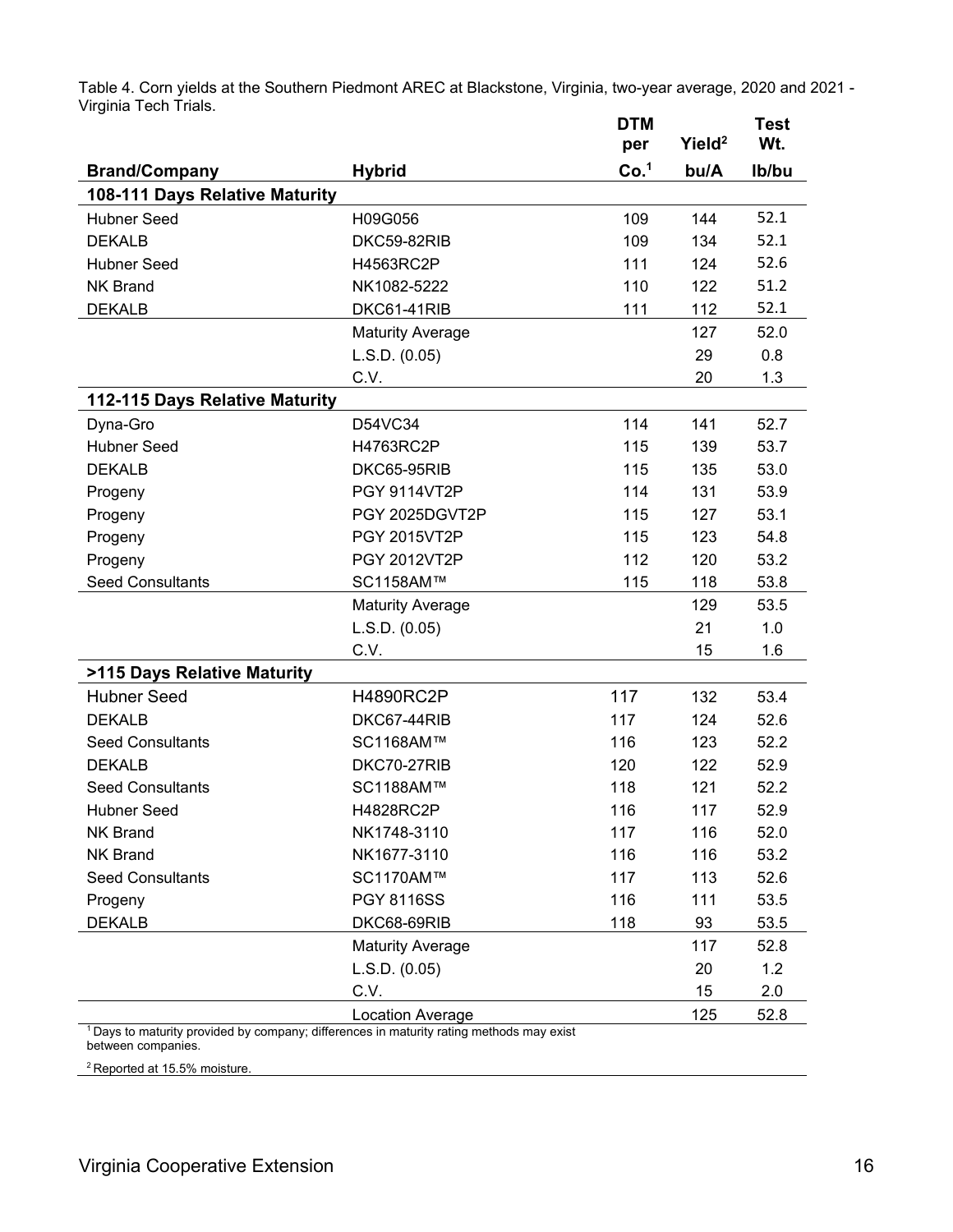| Table 5. Corn yields at the Tidewater AREC at Holland, Virginia in 2021 - Virginia Tech Trials. |                         |                  |                    |                    |
|-------------------------------------------------------------------------------------------------|-------------------------|------------------|--------------------|--------------------|
|                                                                                                 |                         | <b>DTM</b>       | Yield <sup>2</sup> | <b>Test</b><br>Wt. |
|                                                                                                 |                         | per              |                    |                    |
| <b>Brand/Company</b>                                                                            | <b>Hybrid</b>           | Co. <sup>1</sup> | bu/A               | Ib/bu              |
| 108-111 Days Relative Maturity                                                                  |                         |                  |                    |                    |
| <b>Seed Consultants</b>                                                                         | SC1112AM™               | 111              | 168                | 53.2               |
| Progeny                                                                                         | PGY EXP 2010TRE         | 110              | 140                | 51.8               |
| MorCorn                                                                                         | MC 3952                 | 109              | 139                | 54.3               |
| MorCorn                                                                                         | MC 4161                 | 111              | 138                | 54.1               |
| Progeny                                                                                         | PGY 2008VT2P            | 108              | 136                | 51.3               |
| <b>Hubner Seed</b>                                                                              | H4563RC2P               | 111              | 134                | 53.1               |
| <b>DEKALB</b>                                                                                   | DKC61-41RIB             | 111              | 133                | 52.4               |
| <b>Hubner Seed</b>                                                                              | H09G056                 | 109              | 131                | 51.6               |
| <b>DEKALB</b>                                                                                   | DKC59-82RIB             | 109              | 127                | 52.0               |
| <b>Hubner Seed</b>                                                                              | H4390RC2P               | 108              | 126                | 53.0               |
| <b>Pioneer Brand</b>                                                                            | P1185AM                 | 111              | 122                | 54.3               |
| FS                                                                                              | <b>FS 6194V RIB</b>     | 111              | 117                | 52.7               |
|                                                                                                 | <b>Maturity Average</b> |                  | 134                | 52.8               |
|                                                                                                 | L.S.D. (0.05)           |                  | 35                 | 1.9                |
|                                                                                                 | C.V.                    |                  | 16                 | 2.5                |
| 112-115 Days Relative Maturity                                                                  |                         |                  |                    |                    |
| MorCorn                                                                                         | MC 4311                 | 113              | 182                | 53.2               |
| Dyna-Gro                                                                                        | D54VC34                 | 114              | 170                | 53.8               |
| <b>FS</b>                                                                                       | <b>FS 6306T RIB</b>     | 113              | 163                | 52.8               |
| MorCorn                                                                                         | MC 4319                 | 113              | 162                | 54.1               |
| <b>Seed Consultants</b>                                                                         | SC1122Q™                | 112              | 156                | 53.9               |
| <b>FS</b>                                                                                       | FS 62ZV1 RIB            | 112              | 153                | 53.8               |
| Progeny                                                                                         | PGY EXP 112VT2P         | 112              | 153                | 53.9               |
| Progeny                                                                                         | <b>PGY 9114VT2P</b>     | 114              | 152                | 55.1               |
| Augusta                                                                                         | A3663                   | 113              | 151                | 53.7               |
| <b>Hubner Seed</b>                                                                              | H4763RC2P               | 115              | 150                | 54.2               |
| <b>Hubner Seed</b>                                                                              | H13G513                 | 113              | 150                | 52.6               |
| Augusta                                                                                         | A2362                   | 112              | 150                | 53.3               |
| <b>FS</b>                                                                                       | <b>FS 6595V RIB</b>     | 115              | 149                | 53.4               |
| Progeny                                                                                         | PGY 2025DGVT2P          | 115              | 148                | 53.0               |
| <b>DEKALB</b>                                                                                   | DKC65-95RIB             | 115              | 146                | 52.9               |
| <b>DEKALB</b>                                                                                   | DKC64-65RIB             | 114              | 145                | 53.4               |
| Progeny                                                                                         | PGY 2012VT2P            | 112              | 141                | 53.7               |
| <b>FS</b>                                                                                       | <b>FS 65R87VT2P</b>     | 115              | 140                | 54.0               |
| <b>Seed Consultants</b>                                                                         | SC1158AM™               | 115              | 138                | 54.6               |
| Progeny                                                                                         | PGY 2015VT2P            | 115              | 136                | 55.3               |
| Progeny                                                                                         | PGY EXP 115TRE          | 115              | 136                | 54.6               |
| <b>DEKALB</b>                                                                                   | DKC65-84RIB             | 115              | 132                | 54.5               |
| <b>DEKALB</b>                                                                                   | DKC62-70RIB             | 112              | 130                | 54.6               |
| <b>Pioneer Brand</b>                                                                            | P1506AM                 | 115              | 128                | 53.9               |
| MorCorn                                                                                         | MC 4255                 | 112              | 128                | 52.7               |
|                                                                                                 |                         |                  |                    |                    |
| <b>DEKALB</b>                                                                                   | DKC62-89RIB             | 112              | 127                | 54.0               |

Virginia Cooperative Extension 17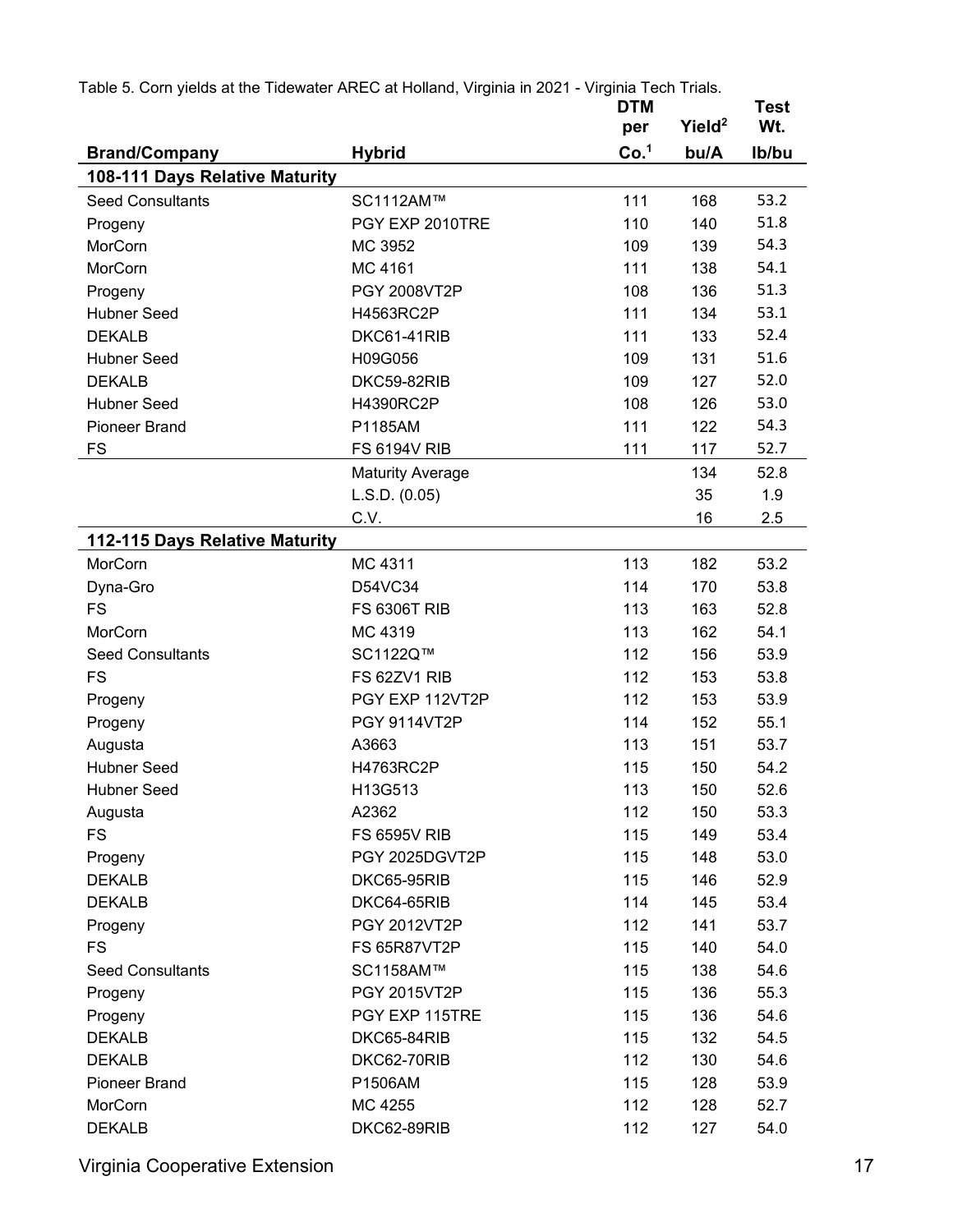| Progeny                                                                                             | PGY EXP 1912VT2P        | 112 | 120 | 53.7 |
|-----------------------------------------------------------------------------------------------------|-------------------------|-----|-----|------|
|                                                                                                     | <b>Maturity Average</b> |     | 146 | 53.8 |
|                                                                                                     | L.S.D. (0.05)           |     | 24  | 1.2  |
|                                                                                                     | C.V.                    |     | 11  | 1.6  |
| >115 Days Relative Maturity                                                                         |                         |     |     |      |
| <b>DEKALB</b>                                                                                       | DKC67-44RIB             | 117 | 169 | 54.3 |
| MorCorn                                                                                             | MC 4725                 | 117 | 163 | 54.9 |
| <b>Seed Consultants</b>                                                                             | SC1168AM™               | 116 | 163 | 53.7 |
| <b>DEKALB</b>                                                                                       | DKC70-27RIB             | 120 | 158 | 54.3 |
| Dyna-Gro                                                                                            | D58VC65                 | 118 | 158 | 54.2 |
| FS.                                                                                                 | <b>FS 6606T RIB</b>     | 116 | 158 | 53.4 |
| MorCorn                                                                                             | MC 4670                 | 116 | 156 | 55.4 |
| <b>Seed Consultants</b>                                                                             | SC1170AM™               | 117 | 153 | 53.1 |
| <b>FS</b>                                                                                           | FS 66ZV1 RIB            | 116 | 151 | 54.8 |
| Hubner Seed                                                                                         | H4828RC2P               | 116 | 150 | 53.0 |
| <b>DEKALB</b>                                                                                       | DKC67-94RIB             | 117 | 150 | 54.7 |
| <b>Seed Consultants</b>                                                                             | SC1188AM™               | 118 | 148 | 54.6 |
| <b>DEKALB</b>                                                                                       | DKC68-69RIB             | 118 | 143 | 54.8 |
| <b>DEKALB</b>                                                                                       | DKC68-48RIB             | 118 | 133 | 55.0 |
| <b>Hubner Seed</b>                                                                                  | H4890RC2P               | 117 | 132 | 52.8 |
|                                                                                                     | <b>Maturity Average</b> |     | 152 | 54.2 |
|                                                                                                     | L.S.D. (0.05)           |     | 23  | 1.0  |
|                                                                                                     | C.V.                    |     | 10  | 1.3  |
|                                                                                                     | Location Average        |     | 144 | 53.6 |
| <sup>1</sup> Days to maturity provided by company; differences in maturity rating methods may exist |                         |     |     |      |

1 Days to maturity provided by company; differences in maturity rating methods may exist between companies.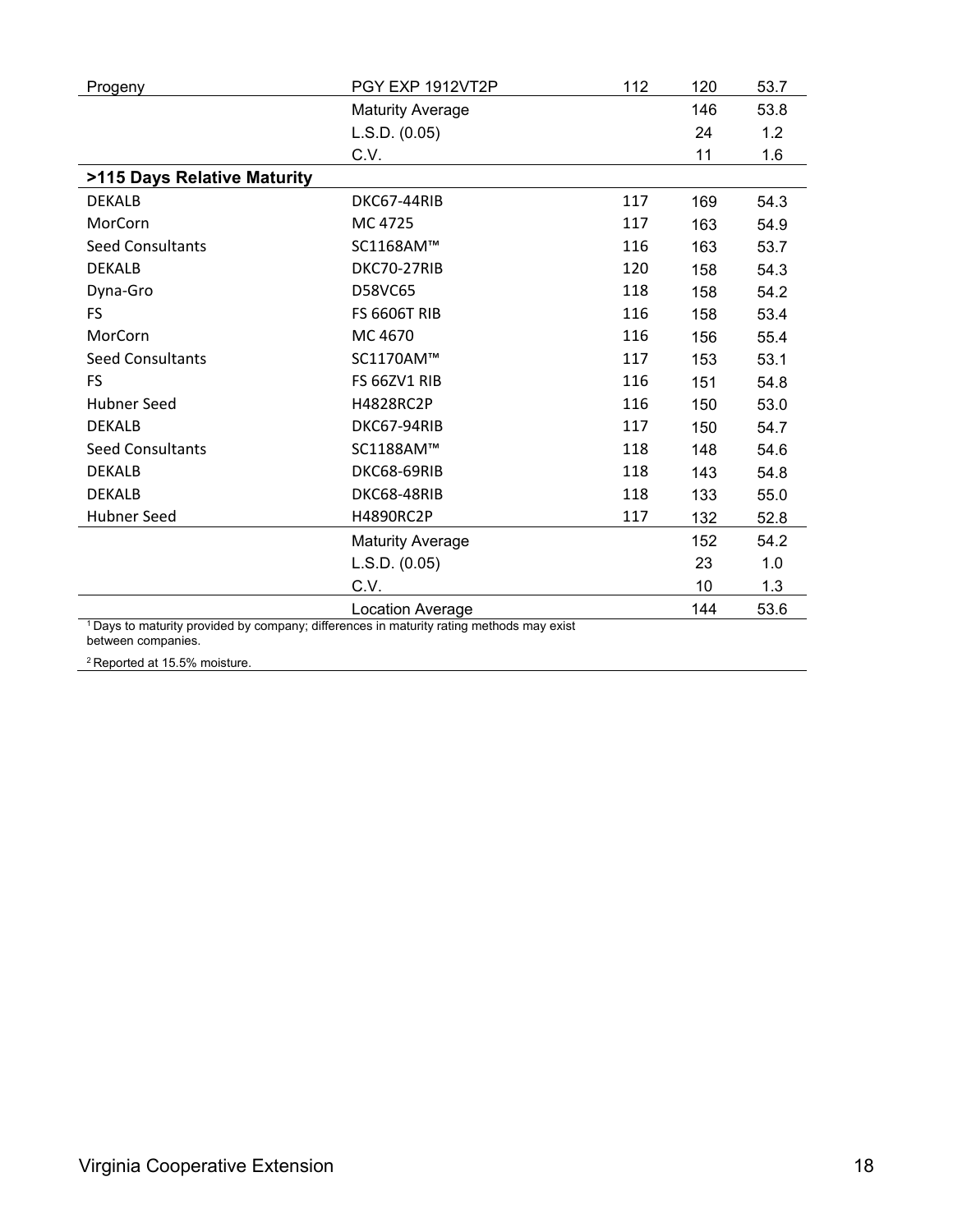|                                |                         | <b>DTM</b><br>per | Yield <sup>2</sup> | <b>Test</b><br>Wt. |
|--------------------------------|-------------------------|-------------------|--------------------|--------------------|
| <b>Brand/Company</b>           | <b>Hybrid</b>           | Co. <sup>1</sup>  | bu/A               | Ib/bu              |
| 108-111 Days Relative Maturity |                         |                   |                    |                    |
| <b>DEKALB</b>                  | DKC61-41RIB             | 111               | 101                | 51.0               |
| <b>DEKALB</b>                  | DKC59-82RIB             | 109               | 93                 | 51.3               |
| MorCorn                        | MC 3952                 | 109               | 91                 | 54.3               |
| <b>Hubner Seed</b>             | H4563RC2P               | 111               | 69                 | 53.1               |
| Hubner Seed                    | H09G056                 | 109               | 64                 | 51.6               |
|                                | <b>Maturity Average</b> |                   | 83                 | 52.2               |
|                                | L.S.D. (0.05)           |                   | 23                 | 1.9                |
|                                | C.V.                    |                   | 24                 | 2.7                |
| 112-115 Days Relative Maturity |                         |                   |                    |                    |
| Dyna-Gro                       | D54VC34                 | 114               | 127                | 53.4               |
| Progeny                        | PGY 2025DGVT2P          | 115               | 125                | 52.3               |
| Progeny                        | <b>PGY 9114VT2P</b>     | 114               | 117                | 54.6               |
| <b>DEKALB</b>                  | DKC65-95RIB             | 115               | 115                | 53.1               |
| <b>Hubner Seed</b>             | H4763RC2P               | 115               | 104                | 53.9               |
| Progeny                        | PGY 2015VT2P            | 115               | 94                 | 55.1               |
| MorCorn                        | MC 4319                 | 113               | 94                 | 51.5               |
| MorCorn                        | MC 4255                 | 112               | 87                 | 52.3               |
|                                | <b>Maturity Average</b> |                   | 108                | 53.3               |
|                                | L.S.D. (0.05)           |                   | 27                 | 1.7                |
|                                | C.V.                    |                   | 22                 | 1.6                |
| >115 Days Relative Maturity    |                         |                   |                    |                    |
| <b>DEKALB</b>                  | DKC70-27RIB             | 120               | 123                | 53.7               |
| MorCorn                        | MC 4725                 | 117               | 119                | 53.0               |
| <b>DEKALB</b>                  | DKC67-44RIB             | 117               | 115                | 53.4               |
| MorCorn                        | MC 4670                 | 116               | 115                | 54.7               |
| <b>Hubner Seed</b>             | H4828RC2P               | 116               | 114                | 53.1               |
| <b>Hubner Seed</b>             | H4890RC2P               | 117               | 102                | 52.8               |
| <b>DEKALB</b>                  | DKC68-69RIB             | 118               | 95                 | 54.1               |
|                                | <b>Maturity Average</b> |                   | 112                | 53.6               |
|                                | L.S.D. (0.05)           |                   | 21                 | 1.6                |

C.V. 2.6

Table 6. Corn yields at the Tidewater AREC at Holland, Virginia, two-year average, 2020 and 2021 - Virginia Tech Trials.

Location Average 101 53.0 1 Days to maturity provided by company; differences in maturity rating methods may exist between companies.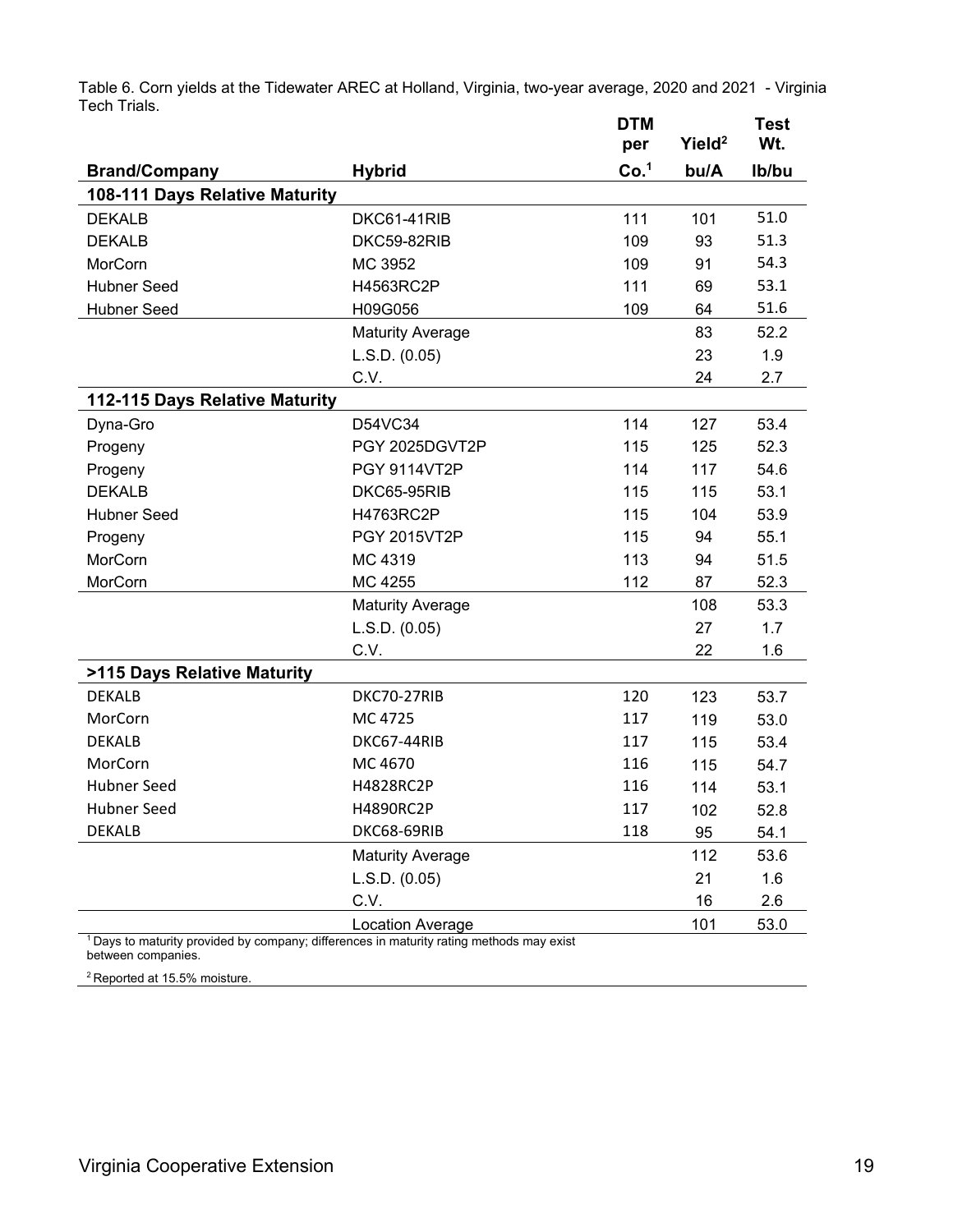Table 7. Corn yields under non-irrigated conditions at the Virginia Crop Improvement Foundation Seed Farm, Mt. Holly, Virginia in 2021 - Virginia Tech Trials. **DTM Test** 

|                                |                         | per              | Yield <sup>2</sup> | Wt.   |
|--------------------------------|-------------------------|------------------|--------------------|-------|
| <b>Brand/Company</b>           | <b>Hybrid</b>           | Co. <sup>1</sup> | bu/A               | Ib/bu |
| 108-111 Days Relative Maturity |                         |                  |                    |       |
| Progeny                        | PGY 2008VT2P            | 108              | 235                | 54.5  |
| <b>Hubner Seed</b>             | H09G056                 | 109              | 224                | 52.7  |
| <b>Seed Consultants</b>        | SC1112AM™               | 111              | 214                | 53.3  |
| <b>DEKALB</b>                  | DKC61-41RIB             | 111              | 206                | 53.0  |
| Augusta                        | A1259                   | 109              | 203                | 52.4  |
| <b>Hubner Seed</b>             | H4563RC2P               | 111              | 203                | 53.8  |
| Dyna-Gro                       | D52VC63                 | 111              | 197                | 55.2  |
| Progeny                        | PGY EXP 2010TRE         | 110              | 195                | 51.7  |
| MorCorn                        | MC 4161                 | 111              | 193                | 54.8  |
| Augusta                        | A1961                   | 111              | 182                | 53.2  |
| MorCorn                        | MC 3952                 | 109              | 182                | 54.2  |
| <b>Pioneer Brand</b>           | P1185AM                 | 111              | 181                | 55.9  |
| <b>Hubner Seed</b>             | H4390RC2P               | 108              | 180                | 54.4  |
| <b>FS</b>                      | <b>FS 6194V RIB</b>     | 111              | 177                | 53.5  |
| <b>DEKALB</b>                  | DKC59-82RIB             | 109              | 176                | 54.0  |
|                                | <b>Maturity Average</b> |                  | 197                | 53.8  |
|                                | L.S.D. (0.05)           |                  | 35                 | 1.7   |
|                                | C.V.                    |                  | 11                 | 2.1   |
| 112-115 Days Relative Maturity |                         |                  |                    |       |
| <b>Hubner Seed</b>             | H13G513                 | 113              | 229                | 52.2  |
| <b>FS</b>                      | <b>FS 6306T RIB</b>     | 113              | 216                | 55.2  |
| MorCorn                        | MC 4319                 | 113              | 216                | 53.9  |
| <b>DEKALB</b>                  | DKC65-95RIB             | 115              | 209                | 54.2  |
| Augusta                        | A3663                   | 113              | 208                | 53.3  |
| <b>DEKALB</b>                  | DKC64-65RIB             | 114              | 207                | 53.6  |
| Progeny                        | PGY 2025DGVT2P          | 115              | 207                | 53.2  |
| <b>Hubner Seed</b>             | H4763RC2P               | 115              | 207                | 53.5  |
| Progeny                        | PGY 9114VT2P            | 114              | 206                | 55.4  |
| <b>Pioneer Brand</b>           | P1506AM                 | 115              | 204                | 54.4  |
| <b>LG Seeds</b>                | LG5643VT2PRO            | 114              | 204                | 54.3  |
| Dyna-Gro                       | D54VC34                 | 114              | 204                | 54.8  |
| <b>DEKALB</b>                  | DKC62-89RIB             | 112              | 203                | 54.5  |
| <b>FS</b>                      | <b>FS 6595V RIB</b>     | 115              | 202                | 53.6  |
| MorCorn                        | MC 4311                 | 113              | 202                | 53.6  |
| Progeny                        | PGY EXP 112VT2P         | 112              | 201                | 53.5  |
| Dyna-Gro                       | D54VC14                 | 114              | 200                | 54.7  |
| Progeny                        | PGY EXP 1912VT2P        | 112              | 200                | 54.9  |
| Progeny                        | PGY 2012VT2P            | 112              | 199                | 53.7  |
| <b>FS</b>                      | <b>FS 65R87VT2P</b>     | 115              | 198                | 55.1  |
| MorCorn                        | MC 4255                 | 112              | 195                | 54.2  |
| <b>DEKALB</b>                  | DKC62-70RIB             | 112              | 194                | 55.1  |
| <b>Seed Consultants</b>        | SC1158AM™               | 115              | 194                | 54.8  |
| Virginia Cooperative Extension |                         |                  |                    |       |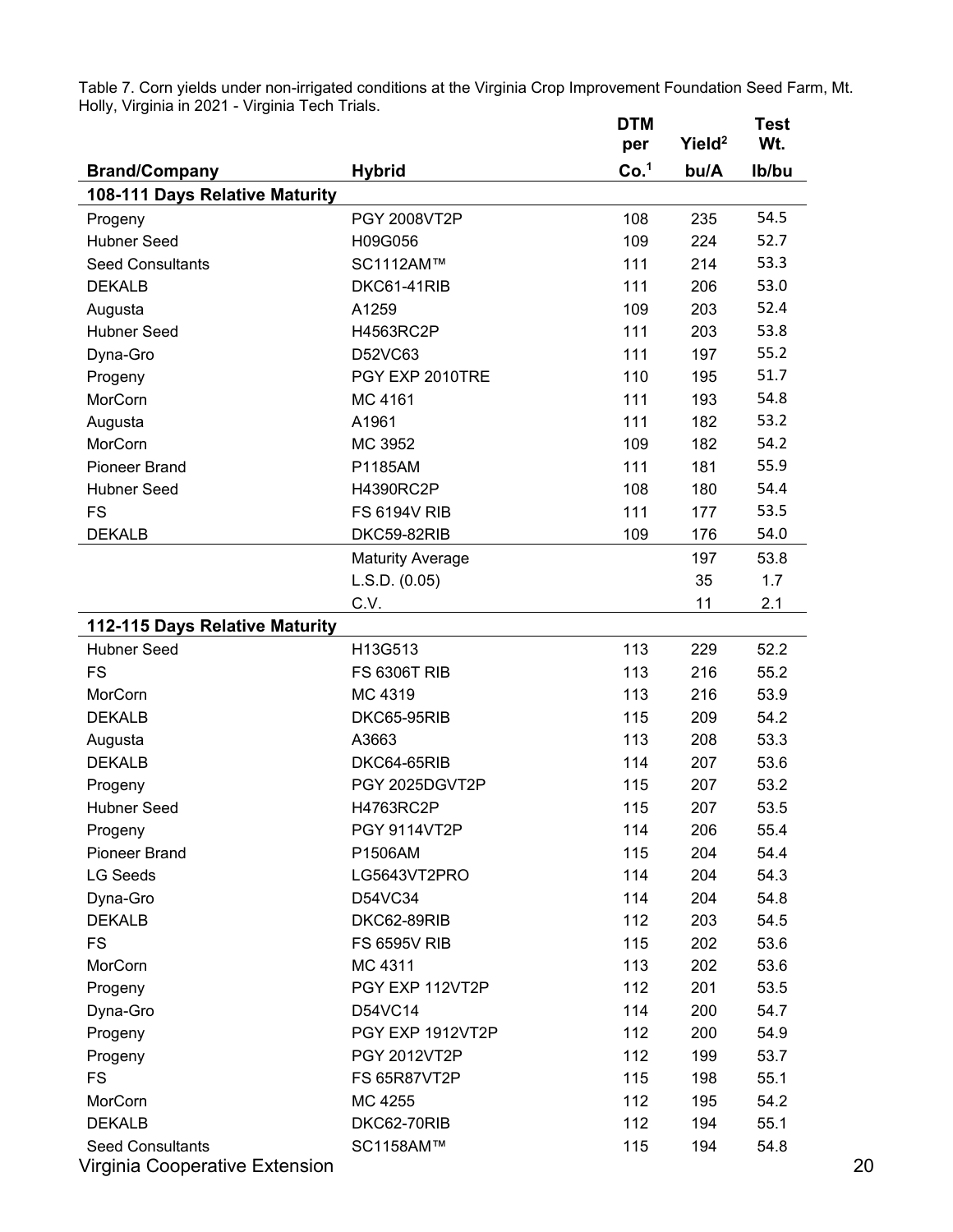| Progeny                                                                                             | <b>PGY 2015VT2P</b>     | 115 | 193 | 55.5 |
|-----------------------------------------------------------------------------------------------------|-------------------------|-----|-----|------|
| <b>DEKALB</b>                                                                                       | DKC65-84RIB             | 115 | 189 | 54.7 |
| <b>Seed Consultants</b>                                                                             | SC1122Q™                | 112 | 186 | 54.8 |
| <b>FS</b>                                                                                           | FS 62ZV1 RIB            | 112 | 185 | 54.5 |
| Progeny                                                                                             | PGY EXP 115TRE          | 115 | 179 | 53.3 |
| Augusta                                                                                             | A2362                   | 112 | 174 | 53.5 |
|                                                                                                     | <b>Maturity Average</b> |     | 200 | 54.2 |
|                                                                                                     | L.S.D. (0.05)           |     | 22  | 1.6  |
|                                                                                                     | C.V.                    |     | 8   | 2.0  |
| >115 Days Relative Maturity                                                                         |                         |     |     |      |
| <b>Seed Consultants</b>                                                                             | SC1188AM™               | 118 | 229 | 54.6 |
| <b>Seed Consultants</b>                                                                             | SC1170AM™               | 117 | 215 | 53.7 |
| <b>DEKALB</b>                                                                                       | DKC70-27RIB             | 120 | 215 | 54.3 |
| <b>Seed Consultants</b>                                                                             | SC1168AM™               | 116 | 214 | 55.4 |
| LG Seeds                                                                                            | LG66C44VT2PRO           | 116 | 211 | 54.3 |
| MorCorn                                                                                             | MC 4725                 | 117 | 210 | 55.0 |
| <b>Hubner Seed</b>                                                                                  | H4828RC2P               | 116 | 208 | 54.2 |
| <b>DEKALB</b>                                                                                       | DKC67-44RIB             | 117 | 204 | 53.6 |
| <b>DEKALB</b>                                                                                       | DKC67-94RIB             | 117 | 204 | 53.4 |
| <b>FS</b>                                                                                           | <b>FS 6606T RIB</b>     | 116 | 198 | 51.0 |
| <b>Hubner Seed</b>                                                                                  | H4890RC2P               | 117 | 197 | 54.9 |
| MorCorn                                                                                             | MC 4670                 | 116 | 190 | 55.6 |
| <b>DEKALB</b>                                                                                       | DKC68-48RIB             | 118 | 186 | 54.4 |
| <b>FS</b>                                                                                           | FS 66ZV1 RIB            | 116 | 184 | 55.7 |
| <b>DEKALB</b>                                                                                       | DKC68-69RIB             | 118 | 178 | 54.7 |
|                                                                                                     | <b>Maturity Average</b> |     | 203 | 54.3 |
|                                                                                                     | L.S.D. (0.05)           |     | 25  | 1.6  |
|                                                                                                     | C.V.                    |     | 9   | 2.0  |
|                                                                                                     | Location Average        |     | 200 | 54.1 |
| <sup>1</sup> Days to maturity provided by company; differences in maturity rating methods may exist |                         |     |     |      |

between companies.

<sup>2</sup> Reported at 15.5% moisture.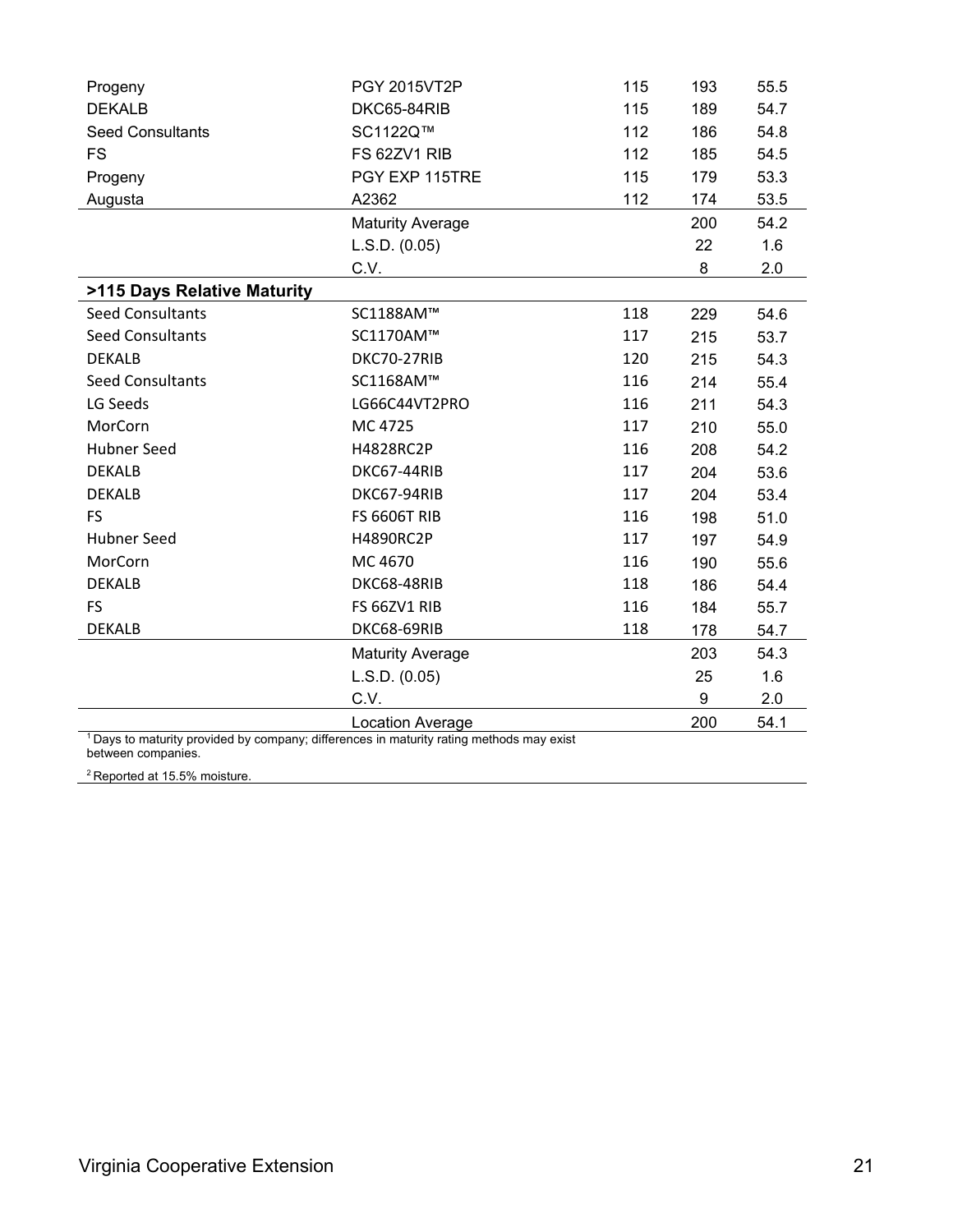Table 8. Corn yields under non-irrigated conditions at the Virginia Crop Improvement Foundation Seed Farm, Mt. Holly, Virginia two-year average, 2020 and 2021 - Virginia Tech Trials. **DTM Test** 

|                                |                         | DIM              |                    | l est |
|--------------------------------|-------------------------|------------------|--------------------|-------|
|                                |                         | per              | Yield <sup>2</sup> | Wt.   |
| <b>Brand/Company</b>           | <b>Hybrid</b>           | Co. <sup>1</sup> | bu/A               | Ib/bu |
| 108-111 Days Relative Maturity |                         |                  |                    |       |
| <b>DEKALB</b>                  | DKC61-41RIB             | 111              | 142                | 52.0  |
| <b>Hubner Seed</b>             | H4563RC2P               | 111              | 135                | 52.6  |
| MorCorn                        | MC 3952                 | 109              | 128                | 53.8  |
| <b>Hubner Seed</b>             | H09G056                 | 109              | 120                | 52.5  |
| <b>DEKALB</b>                  | DKC59-82RIB             | 109              | 119                | 52.5  |
|                                | <b>Maturity Average</b> |                  | 129                | 52.7  |
|                                | L.S.D. (0.05)           |                  | 18                 | 1.7   |
|                                | C.V.                    |                  | 8                  | 1.6   |
| 112-115 Days Relative Maturity |                         |                  |                    |       |
| <b>Seed Consultants</b>        | SC1158AM™               | 115              | 161                | 53.2  |
| <b>Hubner Seed</b>             | H4763RC2P               | 115              | 160                | 52.9  |
| Dyna-Gro                       | D54VC34                 | 114              | 155                | 52.6  |
| MorCorn                        | MC 4319                 | 113              | 153                | 52.8  |
| Dyna-Gro                       | D54VC14                 | 114              | 144                | 53.1  |
| <b>DEKALB</b>                  | DKC65-95RIB             | 115              | 140                | 52.3  |
| Progeny                        | PGY 2025DGVT2P          | 115              | 128                | 53.0  |
| MorCorn                        | MC 4255                 | 112              | 124                | 52.4  |
| Progeny                        | <b>PGY 9114VT2P</b>     | 114              | 119                | 53.8  |
| Progeny                        | PGY 2012VT2P            | 112              | 114                | 52.8  |
| Progeny                        | PGY 2015VT2P            | 115              | 109                | 53.5  |
|                                | <b>Maturity Average</b> |                  | 137                | 52.9  |
|                                | L.S.D. (0.05)           |                  | 32                 | 1.4   |
|                                | C.V.                    |                  | 15                 | 1.6   |
| >115 Days Relative Maturity    |                         |                  |                    |       |
| MorCorn                        | MC 4670                 | 116              | 147                | 52.6  |
| <b>DEKALB</b>                  | DKC67-44RIB             | 117              | 146                | 53.8  |
| <b>DEKALB</b>                  | DKC70-27RIB             | 120              | 144                | 53.0  |
| <b>Hubner Seed</b>             | H4890RC2P               | 117              | 136                | 53.1  |
| <b>Seed Consultants</b>        | SC1188AM™               | 118              | 136                | 52.7  |
| <b>Hubner Seed</b>             | H4828RC2P               | 116              | 133                | 52.2  |
| <b>DEKALB</b>                  | DKC68-69RIB             | 118              | 132                | 52.9  |
| <b>Seed Consultants</b>        | SC1168AM™               | 116              | 128                | 53.9  |
| MorCorn                        | MC 4725                 | 117              | 125                | 52.4  |
| <b>Seed Consultants</b>        | SC1170AM™               | 117              | 120                | 52.4  |
|                                | <b>Maturity Average</b> |                  | 135                | 52.9  |
|                                | L.S.D. (0.05)           |                  | 24                 | 1.0   |
|                                | C.V.                    |                  | 11                 | 1.2   |
|                                | Location Average        |                  | 133                | 52.8  |

<sup>1</sup> Days to maturity provided by company; differences in maturity rating methods may exist between companies.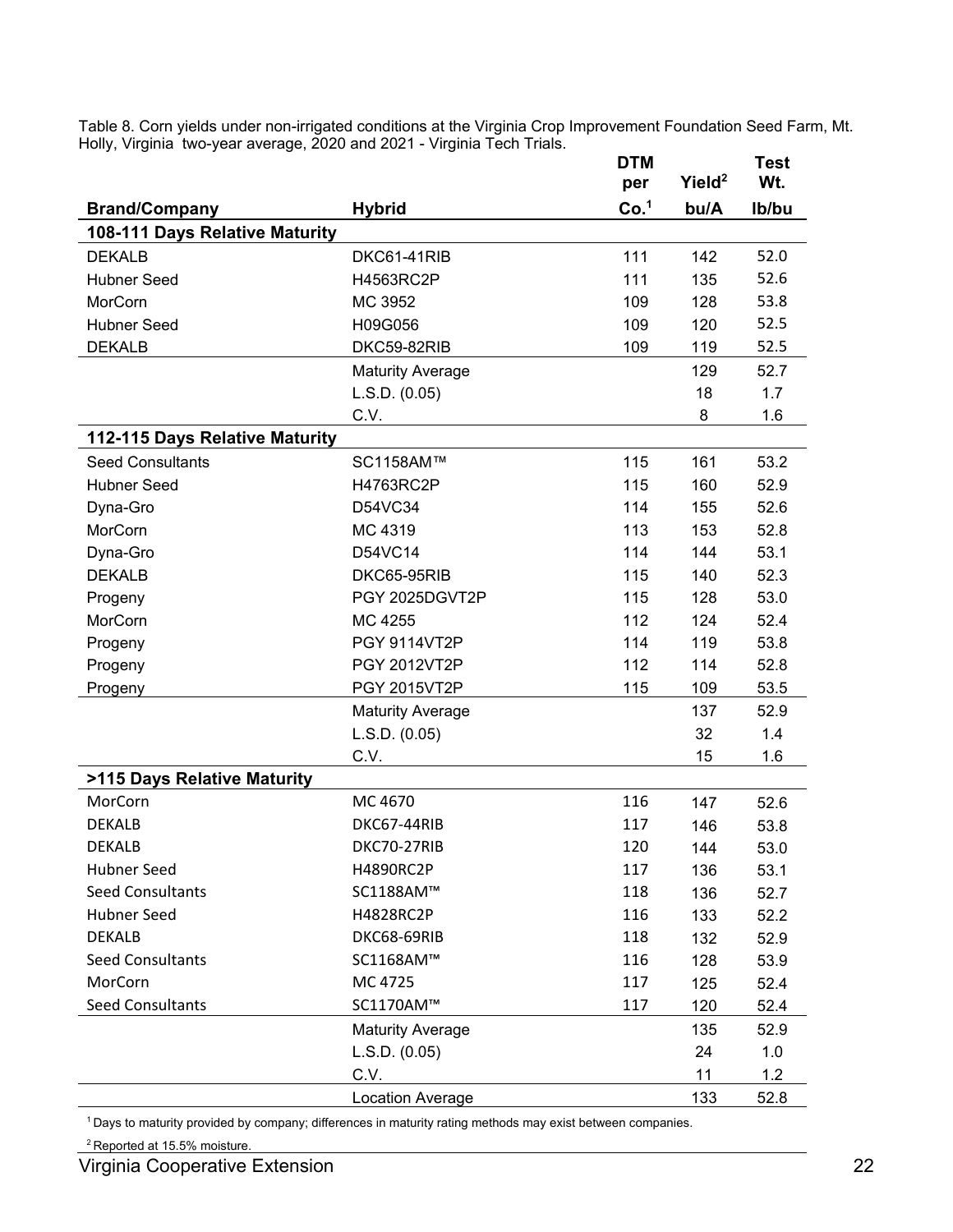Table 9. Corn yields under irrigation at the Virginia Crop Improvement Foundation Seed Farm, Mt. Holly, Virginia in 2021 - Virginia Tech Trials. **DTM Test** 

|                                                        |                         | ויו ש<br>per     | Yield <sup>2</sup> | 1 GSL<br>Wt. |
|--------------------------------------------------------|-------------------------|------------------|--------------------|--------------|
|                                                        |                         | Co. <sup>1</sup> | bu/A               | Ib/bu        |
| <b>Brand/Company</b><br>108-111 Days Relative Maturity | <b>Hybrid</b>           |                  |                    |              |
| <b>Seed Consultants</b>                                | SC1112AM™               | 111              | 303                | 54.9         |
| <b>Hubner Seed</b>                                     | H09G056                 | 109              | 298                | 53.0         |
| <b>DEKALB</b>                                          | DKC59-82RIB             | 109              | 287                | 53.5         |
|                                                        |                         |                  |                    | 53.2         |
| Progeny                                                | PGY EXP 2010TRE         | 110              | 287                |              |
| <b>DEKALB</b>                                          | DKC61-41RIB             | 111              | 287                | 52.4         |
| Augusta                                                | A1961                   | 111              | 286                | 53.7         |
| <b>Pioneer Brand</b>                                   | P1185AM                 | 111              | 280                | 56.4         |
| Augusta                                                | A1259                   | 109              | 273                | 53.6         |
| <b>Hubner Seed</b>                                     | H4563RC2P               | 111              | 273                | 55.5         |
| MorCorn                                                | MC 4161                 | 111              | 270                | 55.4         |
| <b>Hubner Seed</b>                                     | H4390RC2P               | 108              | 267                | 54.9         |
| MorCorn                                                | MC 3952                 | 109              | 258                | 55.5         |
| Dyna-Gro                                               | D52VC63                 | 111              | 258                | 54.6         |
| Progeny                                                | PGY 2008VT2P            | 108              | 252                | 54.5         |
| <b>FS</b>                                              | <b>FS 6194V RIB</b>     | 111              | 243                | 54.3         |
|                                                        | <b>Maturity Average</b> |                  | 275                | 54.3         |
|                                                        | L.S.D. (0.05)           |                  | 33                 | 1.4          |
|                                                        | C.V.                    |                  | 7                  | 1.9          |
| 112-115 Days Relative Maturity                         |                         |                  |                    |              |
| Dyna-Gro                                               | D54VC34                 | 114              | 314                | 55.3         |
| <b>Pioneer Brand</b>                                   | P1506AM                 | 115              | 298                | 55.6         |
| <b>Hubner Seed</b>                                     | H13G513                 | 113              | 296                | 54.3         |
| Dyna-Gro                                               | D54VC14                 | 114              | 290                | 55.0         |
| Progeny                                                | PGY 2025DGVT2P          | 115              | 286                | 54.2         |
| <b>FS</b>                                              | <b>FS 6306T RIB</b>     | 113              | 285                | 55.0         |
| <b>LG Seeds</b>                                        | LG5643VT2PRO            | 114              | 284                | 54.2         |
| <b>DEKALB</b>                                          | DKC62-70RIB             | 112              | 281                | 56.4         |
| <b>Seed Consultants</b>                                | SC1122Q™                | 112              | 278                | 54.6         |
| Progeny                                                | PGY 9114VT2P            | 114              | 277                | 56.4         |
| <b>DEKALB</b>                                          | DKC65-95RIB             | 115              | 277                | 54.4         |
| <b>DEKALB</b>                                          | DKC62-89RIB             | 112              | 274                | 54.7         |
| <b>FS</b>                                              | <b>FS 65R87VT2P</b>     | 115              | 274                | 55.8         |
|                                                        | PGY EXP 115TRE          |                  |                    |              |
| Progeny                                                |                         | 115              | 273                | 55.4         |
| Progeny                                                | PGY 2012VT2P            | 112              | 271                | 54.8         |
| Augusta                                                | A3663                   | 113              | 270                | 54.7         |
| MorCorn                                                | MC 4311                 | 113              | 269                | 54.4         |
| <b>FS</b>                                              | <b>FS 6595V RIB</b>     | 115              | 268                | 54.3         |
| <b>Hubner Seed</b>                                     | H4763RC2P               | 115              | 267                | 54.6         |
| <b>Seed Consultants</b>                                | SC1158AM™               | 115              | 267                | 55.7         |
| <b>DEKALB</b>                                          | DKC64-65RIB             | 114              | 265                | 54.9         |
| MorCorn                                                | MC 4319                 | 113              | 264                | 54.4         |
| Progeny                                                | PGY EXP 112VT2P         | 112              | 261                | 55.2         |
| Virginia Cooperative Extension                         |                         |                  |                    |              |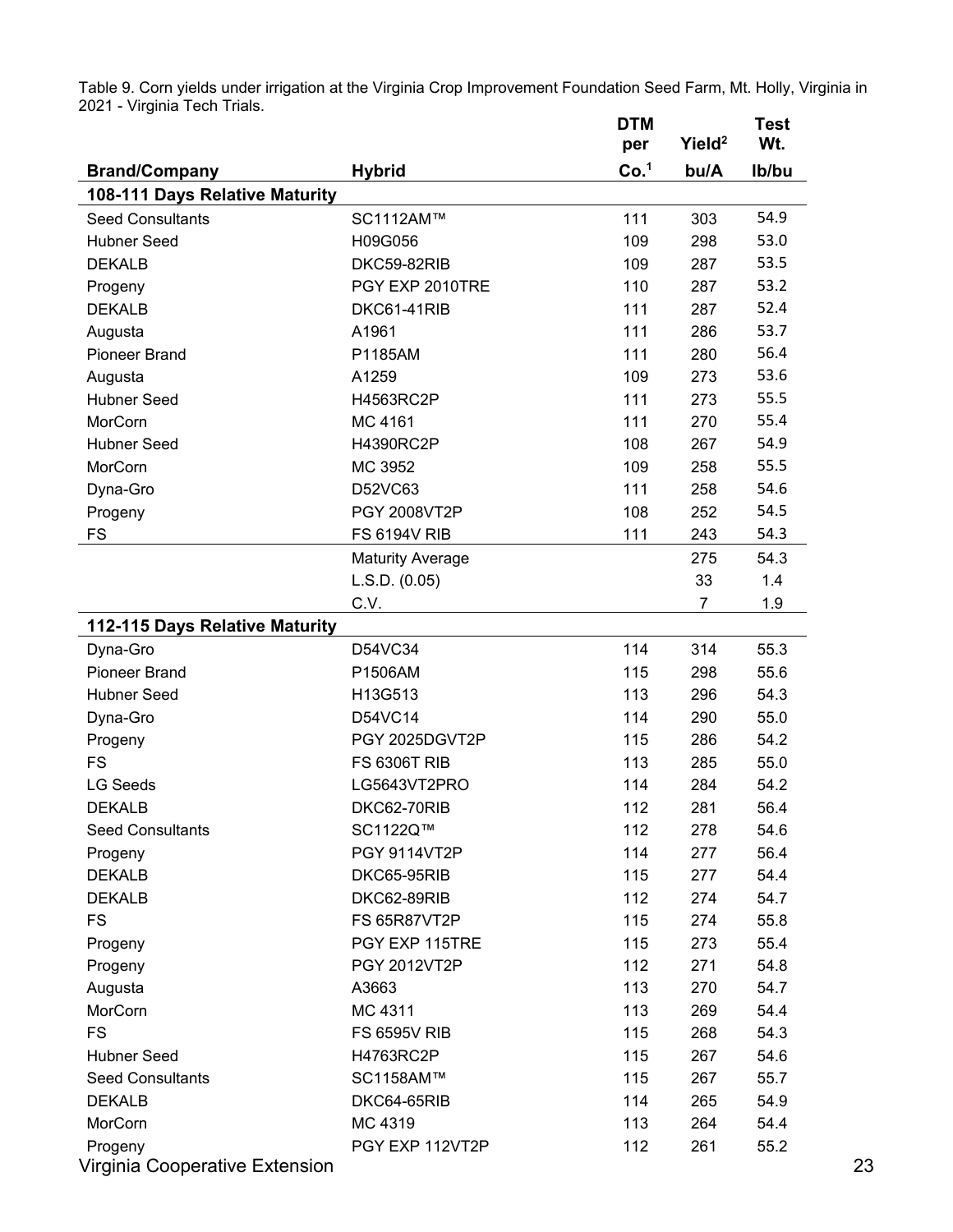| Augusta                                                                                             | A2362                   | 112 | 255   | 53.8 |
|-----------------------------------------------------------------------------------------------------|-------------------------|-----|-------|------|
| Progeny                                                                                             | PGY 2015VT2P<br>115     |     | 255   | 57.2 |
| Progeny                                                                                             | PGY EXP 1912VT2P        | 112 | 252   | 55.7 |
| MorCorn                                                                                             | MC 4255                 | 112 | 248   | 55.3 |
| <b>FS</b>                                                                                           | FS 62ZV1 RIB            | 112 | 248   | 55.0 |
| <b>DEKALB</b>                                                                                       | DKC65-84RIB             | 115 | 245   | 54.4 |
|                                                                                                     | <b>Maturity Average</b> |     | 272   | 55.0 |
|                                                                                                     | L.S.D. (0.05)           |     | 27    | 1.2  |
|                                                                                                     | C.V.                    |     | 8     | 1.6  |
| >115 Days Relative Maturity                                                                         |                         |     |       |      |
| <b>Seed Consultants</b>                                                                             | SC1168AM™               | 116 | 302   | 56.1 |
| <b>DEKALB</b>                                                                                       | DKC70-27RIB             | 120 | 302   | 56.1 |
| <b>Seed Consultants</b>                                                                             | SC1188AM™               | 118 | 293   | 55.2 |
| <b>DEKALB</b>                                                                                       | DKC68-69RIB             | 118 | 291   | 55.8 |
| MorCorn                                                                                             | MC 4725                 | 117 | 289   | 56.1 |
| <b>FS</b>                                                                                           | <b>FS 6606T RIB</b>     | 116 | 286   | 54.6 |
| <b>Seed Consultants</b>                                                                             | SC1170AM™               | 117 | 284   | 55.3 |
| LG Seeds                                                                                            | LG66C44VT2PRO           | 116 | 273   | 54.5 |
| <b>DEKALB</b>                                                                                       | DKC67-44RIB             | 117 | 273   | 55.5 |
| <b>DEKALB</b>                                                                                       | DKC68-48RIB             | 118 | 273   | 55.5 |
| <b>Hubner Seed</b>                                                                                  | H4828RC2P               | 116 | 271   | 55.6 |
| <b>DEKALB</b>                                                                                       | DKC67-94RIB             | 117 | 265   | 53.7 |
| <b>Hubner Seed</b>                                                                                  | H4890RC2P               | 117 | 263   | 56.0 |
| <b>FS</b>                                                                                           | FS 66ZV1 RIB            | 116 | 251   | 56.1 |
| MorCorn                                                                                             | MC 4670                 | 116 | 250   | 56.8 |
|                                                                                                     | <b>Maturity Average</b> |     | 278   | 55.5 |
|                                                                                                     | L.S.D. (0.05)           |     | 24    | 1.3  |
|                                                                                                     | C.V.                    |     | $\,6$ | 1.6  |
|                                                                                                     | <b>Location Average</b> |     | 275   | 55.0 |
| <sup>1</sup> Days to maturity provided by company; differences in maturity rating methods may exist |                         |     |       |      |

between companies.

<sup>2</sup> Reported at 15.5% moisture.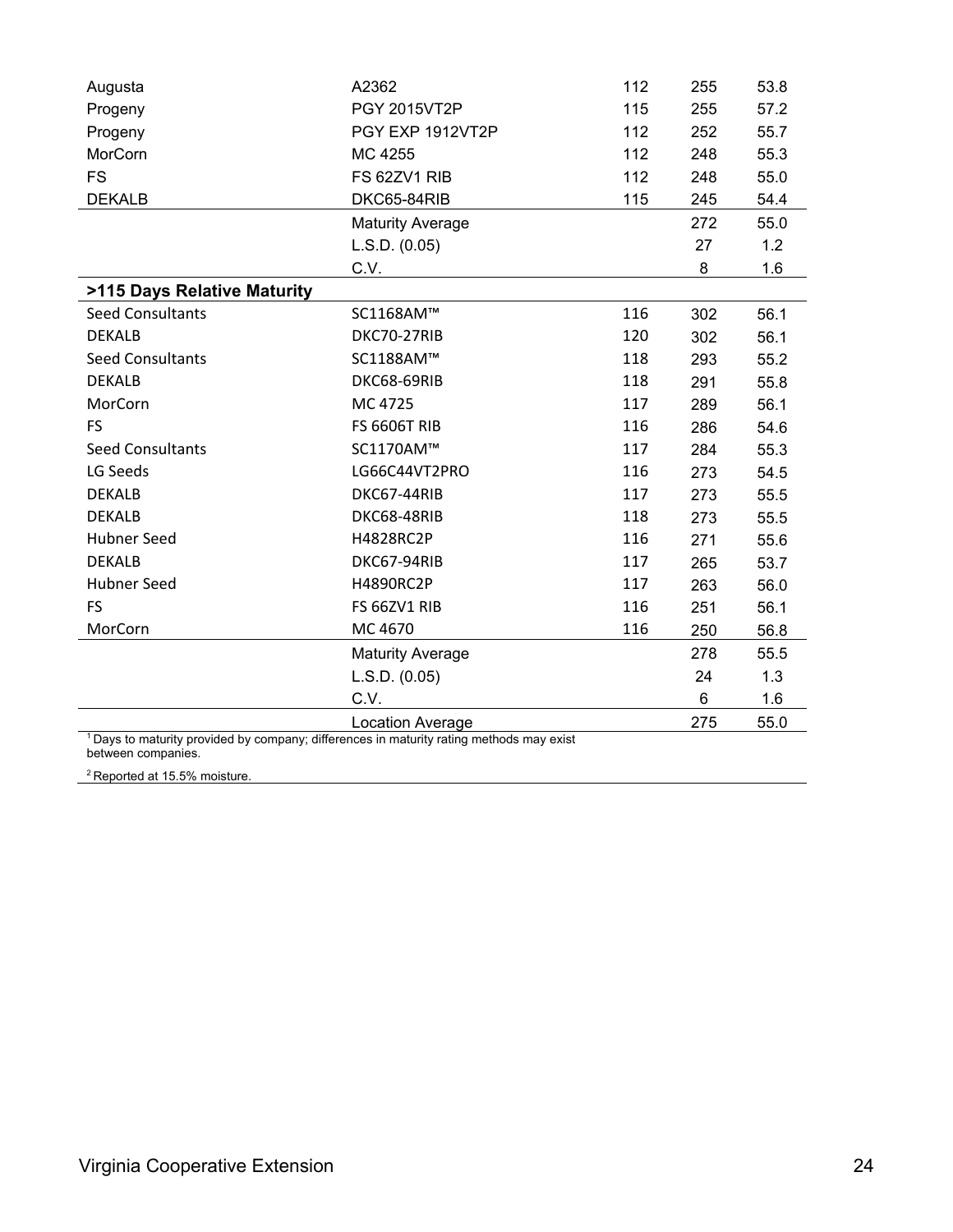|                                |                         | <b>DTM</b><br>per | Yield <sup>2</sup> | <b>Test</b><br>Wt. |
|--------------------------------|-------------------------|-------------------|--------------------|--------------------|
| <b>Brand/Company</b>           | <b>Hybrid</b>           | Co. <sup>1</sup>  | bu/A               | Ib/bu              |
| 108-111 Days Relative Maturity |                         |                   |                    |                    |
| <b>Seed Consultants</b>        | SC1112AM™               | 111               | 148                | 53.6               |
| <b>Pioneer Brand</b>           | P1185AM                 | 111               | 143                | 54.6               |
| Progeny                        | PGY EXP 2010TRE         | 110               | 140                | 51.4               |
| <b>Hubner Seed</b>             | H09G056                 | 109               | 133                | 52.3               |
| <b>Hubner Seed</b>             | H4390RC2P               | 108               | 133                | 53.7               |
| <b>DEKALB</b>                  | DKC59-82RIB             | 109               | 132                | 52.2               |
| <b>DEKALB</b>                  | DKC61-41RIB             | 111               | 129                | 52.7               |
| <b>Hubner Seed</b>             | H4563RC2P               | 111               | 127                | 52.7               |
| Dyna-Gro                       | D52VC63                 | 111               | 124                | 52.5               |
| <b>FS</b>                      | <b>FS 6194V RIB</b>     | 111               | 117                | 52.4               |
| <b>NK Brand</b>                | NK1082-5222             | 110               | 112                | 52.7               |
| Progeny                        | PGY 2008VT2P            | 108               | 107                | 53.9               |
|                                | <b>Maturity Average</b> |                   | 129                | 52.9               |
|                                | L.S.D. (0.05)           |                   | 19                 | 1.0                |
|                                | C.V.                    |                   | 13                 | 1.7                |
| 112-115 Days Relative Maturity |                         |                   |                    |                    |
| <b>FS</b>                      | <b>FS 6306T RIB</b>     | 113               | 144                | 53.0               |
| <b>FS</b>                      | <b>FS 65R87VT2P</b>     | 115               | 141                | 54.1               |
| <b>FS</b>                      | FS 62ZV1 RIB            | 112               | 138                | 53.3               |
| <b>DEKALB</b>                  | DKC65-95RIB             | 115               | 135                | 53.5               |
| <b>FS</b>                      | <b>FS 6595V RIB</b>     | 115               | 134                | 52.6               |
| <b>Seed Consultants</b>        | SC1158AM™               | 115               | 134                | 52.6               |
| Progeny                        | PGY EXP 1912VT2P        | 112               | 133                | 54.9               |
| <b>Hubner Seed</b>             | H4763RC2P               | 115               | 133                | 52.7               |
| <b>Hubner Seed</b>             | H13G513                 | 113               | 131                | 51.4               |
| Progeny                        | PGY EXP 115TRE          | 115               | 129                | 54.6               |
| Progeny                        | <b>PGY 2012VT2P</b>     | 112               | 127                | 52.8               |
| Dyna-Gro                       | D54VC34                 | 114               | 125                | 53.0               |
| <b>DEKALB</b>                  | DKC65-84RIB             | 115               | 124                | 53.3               |
| <b>DEKALB</b>                  | DKC62-70RIB             | 112               | 124                | 54.8               |
| <b>DEKALB</b>                  | DKC64-65RIB             | 114               | 123                | 53.6               |
| Progeny                        | PGY EXP 112VT2P         | 112               | 122                | 52.9               |
| Dyna-Gro                       | D54VC14                 | 114               | 122                | 53.3               |
| <b>LG Seeds</b>                | LG5643VT2PRO            | 114               | 120                | 54.4               |
| Progeny                        | <b>PGY 9114VT2P</b>     | 114               | 119                | 54.6               |
| Progeny                        | <b>PGY 2015VT2P</b>     | 115               | 118                | 55.9               |
| <b>Seed Consultants</b>        | SC1122Q™                | 112               | 115                | 53.6               |
| Progeny                        | PGY 2025DGVT2P          | 115               | 112                | 52.5               |
| <b>DEKALB</b>                  | DKC62-89RIB             | 112               | 111                | 53.7               |
| Pioneer Brand                  | P1506AM                 | 115               | 108                | 54.9               |
|                                | <b>Maturity Average</b> |                   | 126                | 53.6               |

Table 10. Corn yields at the Northern Piedmont Center at Orange, Virginia in 2021 - Virginia Tech Trials.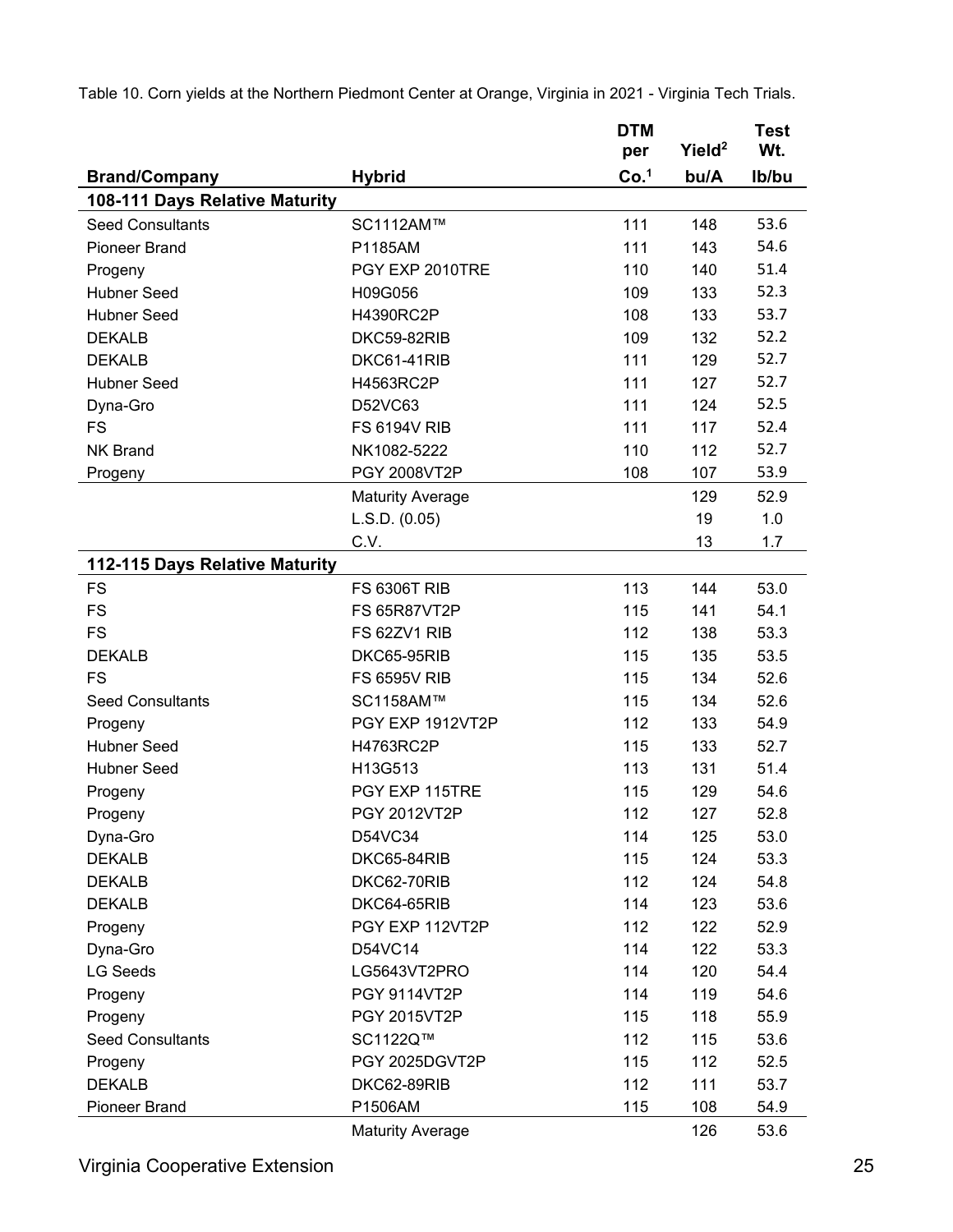|                             | L.S.D. (0.05)                                                                                       |     | 12  | 1.2  |
|-----------------------------|-----------------------------------------------------------------------------------------------------|-----|-----|------|
|                             | C.V.                                                                                                |     | 9   | 1.9  |
| >115 Days Relative Maturity |                                                                                                     |     |     |      |
| <b>FS</b>                   | <b>FS 6606T RIB</b>                                                                                 | 116 | 145 | 52.2 |
| <b>FS</b>                   | FS 66ZV1 RIB                                                                                        | 116 | 131 | 53.0 |
| <b>DEKALB</b>               | DKC68-48RIB                                                                                         | 118 | 129 | 53.6 |
| <b>Hubner Seed</b>          | H4828RC2P                                                                                           | 116 | 127 | 53.1 |
| LG Seeds                    | LG66C44VT2PRO                                                                                       | 116 | 125 | 53.4 |
| <b>DEKALB</b>               | DKC70-27RIB                                                                                         | 120 | 123 | 52.8 |
| Progeny                     | PGY 8116VT2P                                                                                        | 116 | 121 | 54.4 |
| <b>NK Brand</b>             | NK1748-3110                                                                                         | 117 | 120 | 52.6 |
| <b>DEKALB</b>               | DKC67-94RIB                                                                                         | 117 | 119 | 52.7 |
| <b>Seed Consultants</b>     | SC1168AM™                                                                                           | 116 | 118 | 53.9 |
| Progeny                     | <b>PGY 8116SS</b>                                                                                   | 116 | 116 | 53.5 |
| Hubner Seed                 | H4890RC2P                                                                                           | 117 | 116 | 53.6 |
| <b>NK Brand</b>             | NK1677-3110                                                                                         | 116 | 116 | 53.0 |
| <b>DEKALB</b>               | DKC68-69RIB                                                                                         | 118 | 112 | 54.3 |
| <b>Seed Consultants</b>     | SC1188AM™                                                                                           | 118 | 111 | 54.3 |
| <b>DEKALB</b>               | DKC67-44RIB                                                                                         | 117 | 111 | 54.0 |
| <b>Seed Consultants</b>     | SC1170AM™                                                                                           | 117 | 109 | 54.6 |
|                             | <b>Maturity Average</b>                                                                             |     | 121 | 53.5 |
|                             | L.S.D. (0.05)                                                                                       |     | 12  | 0.9  |
|                             | C.V.                                                                                                |     | 9   | 1.7  |
|                             | Location Average                                                                                    |     | 125 | 53.3 |
|                             | <sup>1</sup> Days to maturity provided by company; differences in maturity rating methods may exist |     |     |      |

between companies.

<sup>2</sup> Reported at 15.5% moisture.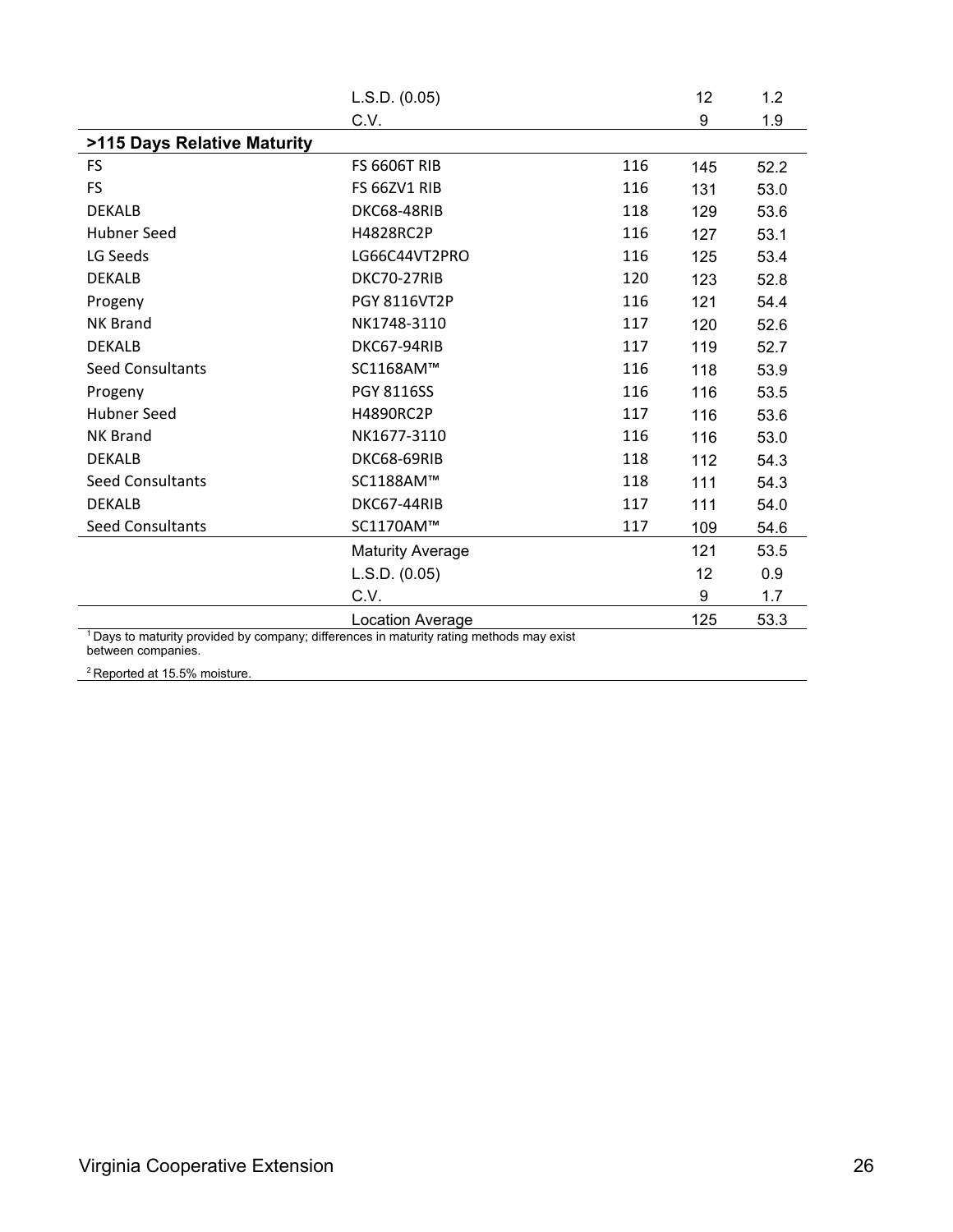Table 11. Corn yields at the Northern Piedmont Center at Orange, Virginia, two-year average, 2020 and 2021 - Virginia Tech Trials.

|                                                                                            |                         | <b>DTM</b><br>per | Yield <sup>2</sup> | <b>Test</b><br>Wt. |
|--------------------------------------------------------------------------------------------|-------------------------|-------------------|--------------------|--------------------|
|                                                                                            |                         | Co. <sup>1</sup>  | bu/A               |                    |
| <b>Brand/Company</b><br>108-111 Days Relative Maturity                                     | <b>Hybrid</b>           |                   |                    | Ib/bu              |
| <b>NK Brand</b>                                                                            | NK1082-5222             | 110               | 213                | 49.4               |
| <b>DEKALB</b>                                                                              | DKC59-82RIB             | 109               | 212                | 51.4               |
| <b>DEKALB</b>                                                                              | DKC61-41RIB             | 111               | 199                | 51.4               |
| <b>Hubner Seed</b>                                                                         | H09G056                 | 109               | 197                | 50.2               |
| <b>Hubner Seed</b>                                                                         | H4563RC2P               | 111               | 184                | 53.5               |
|                                                                                            | <b>Maturity Average</b> |                   | 201                | 51.2               |
|                                                                                            | L.S.D. (0.05)           |                   | 28                 | 2.9                |
|                                                                                            | C.V.                    |                   | 9                  | 3.3                |
| 112-115 Days Relative Maturity                                                             |                         |                   |                    |                    |
| <b>DEKALB</b>                                                                              | DKC65-95RIB             | 115               | 241                | 51.7               |
| <b>Hubner Seed</b>                                                                         | H4763RC2P               | 115               | 240                | 52.4               |
| Dyna-Gro                                                                                   | D54VC34                 | 114               | 236                | 51.1               |
| <b>Seed Consultants</b>                                                                    | SC1158AM™               | 115               | 232                | 52.5               |
| Dyna-Gro                                                                                   | D54VC14                 | 114               | 228                | 52.7               |
| Progeny                                                                                    | PGY 2025DGVT2P          | 115               | 223                | 51.1               |
| Progeny                                                                                    | <b>PGY 9114VT2P</b>     | 114               | 208                | 52.6               |
| Progeny                                                                                    | PGY 2015VT2P            | 115               | 207                | 53.3               |
|                                                                                            | <b>Maturity Average</b> |                   | 227                | 52.2               |
|                                                                                            | L.S.D. (0.05)           |                   | 24                 | 1.4                |
|                                                                                            | C.V.                    |                   | 6                  | 1.3                |
| >115 Days Relative Maturity                                                                |                         |                   |                    |                    |
| <b>Seed Consultants</b>                                                                    | SC1188AM™               | 118               | 251                | 51.5               |
| <b>NK Brand</b>                                                                            | NK1748-3110             | 117               | 246                | 50.9               |
| <b>Seed Consultants</b>                                                                    | SC1170AM™               | 117               | 244                | 51.4               |
| <b>DEKALB</b>                                                                              | DKC67-44RIB             | 117               | 234                | 52.2               |
| <b>NK Brand</b>                                                                            | NK1677-3110             | 116               | 228                | 49.8               |
| <b>DEKALB</b>                                                                              | DKC70-27RIB             | 120               | 225                | 52.1               |
| <b>Hubner Seed</b>                                                                         | H4828RC2P               | 116               | 222                | 52.2               |
| <b>Seed Consultants</b>                                                                    | SC1168AM™               | 116               | 221                | 51.0               |
| <b>Hubner Seed</b>                                                                         | H4890RC2P               | 117               | 220                | 52.6               |
| <b>DEKALB</b>                                                                              | DKC68-69RIB             | 118               | 215                | 52.1               |
| Progeny                                                                                    | <b>PGY 8116SS</b>       | 116               | 193                | 52.4               |
|                                                                                            | <b>Maturity Average</b> |                   | 227                | 51.6               |
|                                                                                            | L.S.D. (0.05)           |                   | 39                 | 1.4                |
|                                                                                            | C.V.                    |                   | 10                 | 1.4                |
| $1$ Days to maturity provided by company; differences in maturity rating methods may exist | Location Average        |                   | 218                | 51.7               |

1 Days to maturity provided by company; differences in maturity rating methods may exist between companies.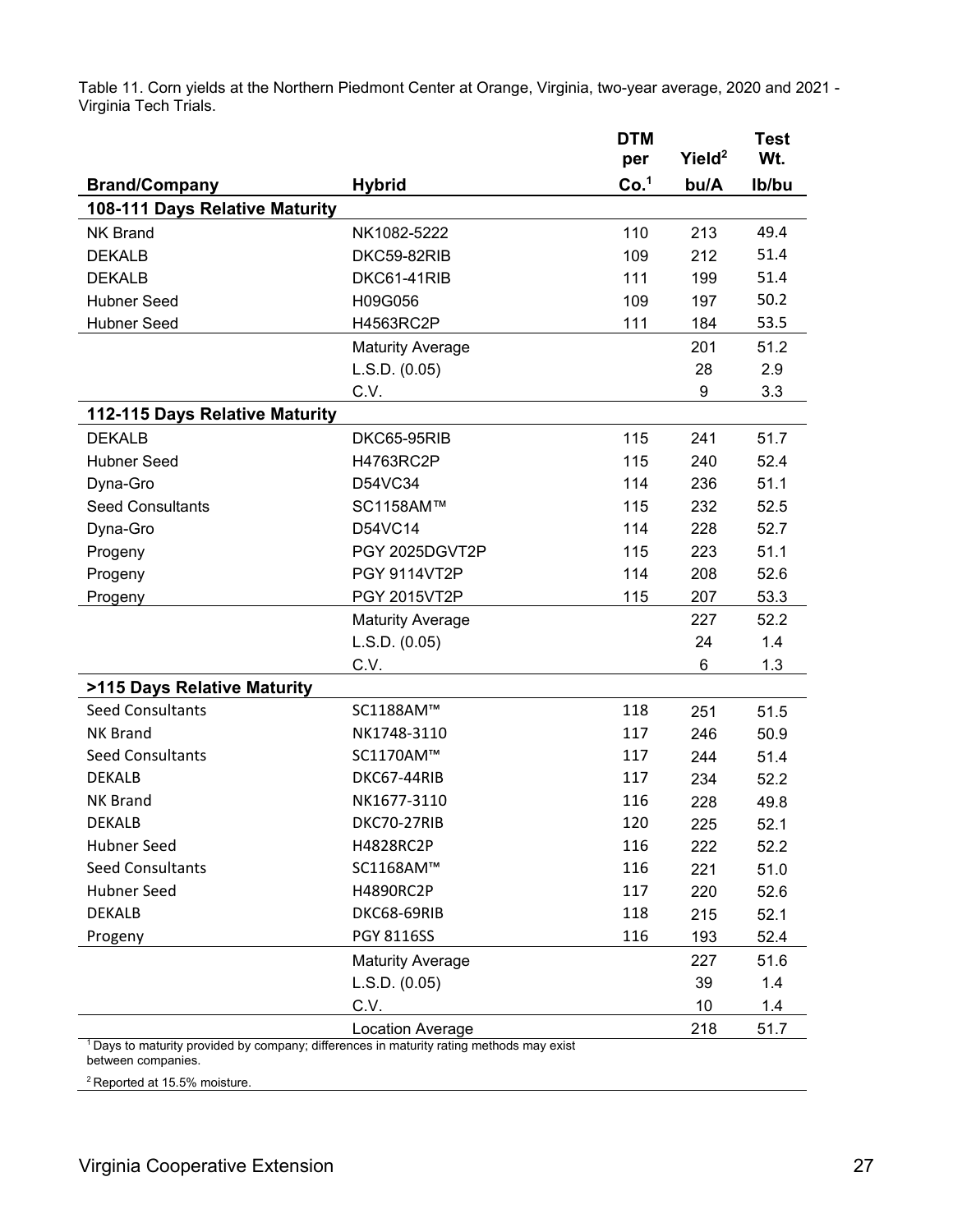|  |  |  | Table 12. Corn yields at Kentland Farm at Blacksburg, Virginia in 2020 - Virginia Tech Trials. |  |  |  |  |
|--|--|--|------------------------------------------------------------------------------------------------|--|--|--|--|
|--|--|--|------------------------------------------------------------------------------------------------|--|--|--|--|

|                                |                         | <b>DTM</b>       |                    |              | Test  |
|--------------------------------|-------------------------|------------------|--------------------|--------------|-------|
|                                |                         | per              | Yield <sup>2</sup> | <b>Moist</b> | Wt.   |
| <b>Brand/Company</b>           | <b>Hybrid</b>           | Co. <sup>1</sup> | bu/A               | $\%$         | Ib/bu |
| 108-111 Days Relative Maturity |                         |                  |                    |              |       |
| Progeny                        | PGY EXP 2010TRE         | 110              | 242                | 18.0         | 51.9  |
| <b>Hubner Seed</b>             | H09G056                 | 109              | 240                | 18.5         | 50.4  |
| <b>Seed Consultants</b>        | SC1112AM™               | 111              | 224                | 21.1         | 51.0  |
| <b>Hubner Seed</b>             | H4563RC2P               | 111              | 220                | 19.1         | 52.0  |
| <b>DEKALB</b>                  | DKC61-41RIB             | 111              | 219                | 18.1         | 50.1  |
| <b>DEKALB</b>                  | DKC59-82RIB             | 109              | 217                | 18.5         | 51.4  |
| <b>Hubner Seed</b>             | H4390RC2P               | 108              | 211                | 18.2         | 51.5  |
| <b>NK Brand</b>                | NK1082-5222             | 110              | 207                | 21.1         | 50.1  |
| <b>Pioneer Brand</b>           | P1185AM                 | 111              | 201                | 18.8         | 54.7  |
| Progeny                        | PGY 2008VT2P            | 108              | 201                | 17.6         | 51.6  |
|                                | <b>Maturity Average</b> |                  | 218                | 18.9         | 51.5  |
|                                | L.S.D. (0.05)           |                  | 20                 | 1.8          | 1.4   |
|                                | C.V.                    |                  | 6                  | 6.5          | 1.8   |
| 112-115 Days Relative Maturity |                         |                  |                    |              |       |
| Progeny                        | PGY 2025DGVT2P          | 115              | 249                | 21.5         | 50.9  |
| Progeny                        | PGY 2012VT2P            | 112              | 245                | 21.3         | 50.6  |
| <b>DEKALB</b>                  | DKC65-95RIB             | 115              | 240                | 20.3         | 52.2  |
| <b>DEKALB</b>                  | DKC62-89RIB             | 112              | 233                | 18.5         | 51.6  |
| <b>DEKALB</b>                  | DKC62-70RIB             | 112              | 231                | 19.1         | 53.7  |
| <b>Hubner Seed</b>             | H13G513                 | 113              | 228                | 19.2         | 51.8  |
| Progeny                        | PGY EXP 115TRE          | 115              | 227                | 21.1         | 52.6  |
| Progeny                        | <b>PGY 9114VT2P</b>     | 114              | 225                | 20.1         | 52.5  |
| Progeny                        | PGY EXP 1912VT2P        | 112              | 224                | 19.5         | 51.1  |
| Progeny                        | PGY EXP 112VT2P         | 112              | 219                | 18.6         | 52.1  |
| <b>FS</b>                      | <b>FS 6406X RIB</b>     | 114              | 218                | 20.6         | 52.5  |
| <b>FS</b>                      | <b>FS 65R87SS</b>       | 115              | 217                | 21.3         | 51.0  |
| <b>DEKALB</b>                  | DKC65-84RIB             | 115              | 216                | 22.8         | 50.5  |
| <b>FS</b>                      | <b>FS 6595X RIB</b>     | 115              | 214                | 22.3         | 52.4  |
| <b>DEKALB</b>                  | DKC64-65RIB             | 114              | 210                | 22.0         | 51.6  |
| <b>FS</b>                      | FS 62ZX1 RIB            | 112              | 209                | 20.0         | 51.4  |
| <b>Seed Consultants</b>        | SC1122Q™                | 112              | 206                | 20.1         | 52.3  |
| <b>Hubner Seed</b>             | H4763RC2P               | 115              | 204                | 22.8         | 51.1  |
| Pioneer Brand                  | P1506AM                 | 115              | 199                | 23.3         | 53.6  |
| <b>Seed Consultants</b>        | SC1158AM™               | 115              | 199                | 21.2         | 52.2  |
| Progeny                        | PGY 2015VT2P            | 115              | 196                | 19.8         | 53.7  |
|                                | <b>Maturity Average</b> |                  | 220                | 20.7         | 52.0  |
|                                | L.S.D. (0.05)           |                  | 23                 | 2.1          | 1.4   |
|                                | C.V.                    |                  | 7                  | 7.2          | 1.9   |
| >115 Days Relative Maturity    |                         |                  |                    |              |       |
| <b>DEKALB</b>                  | DKC68-69RIB             | 118              | 231                | 25.2         | 51.3  |
| <b>DEKALB</b>                  | DKC68-48RIB             | 118              | 230                | 21.9         | 50.7  |
| Progeny                        | <b>PGY 8116VT2P</b>     | 116              | 229                | 21.7         | 51.8  |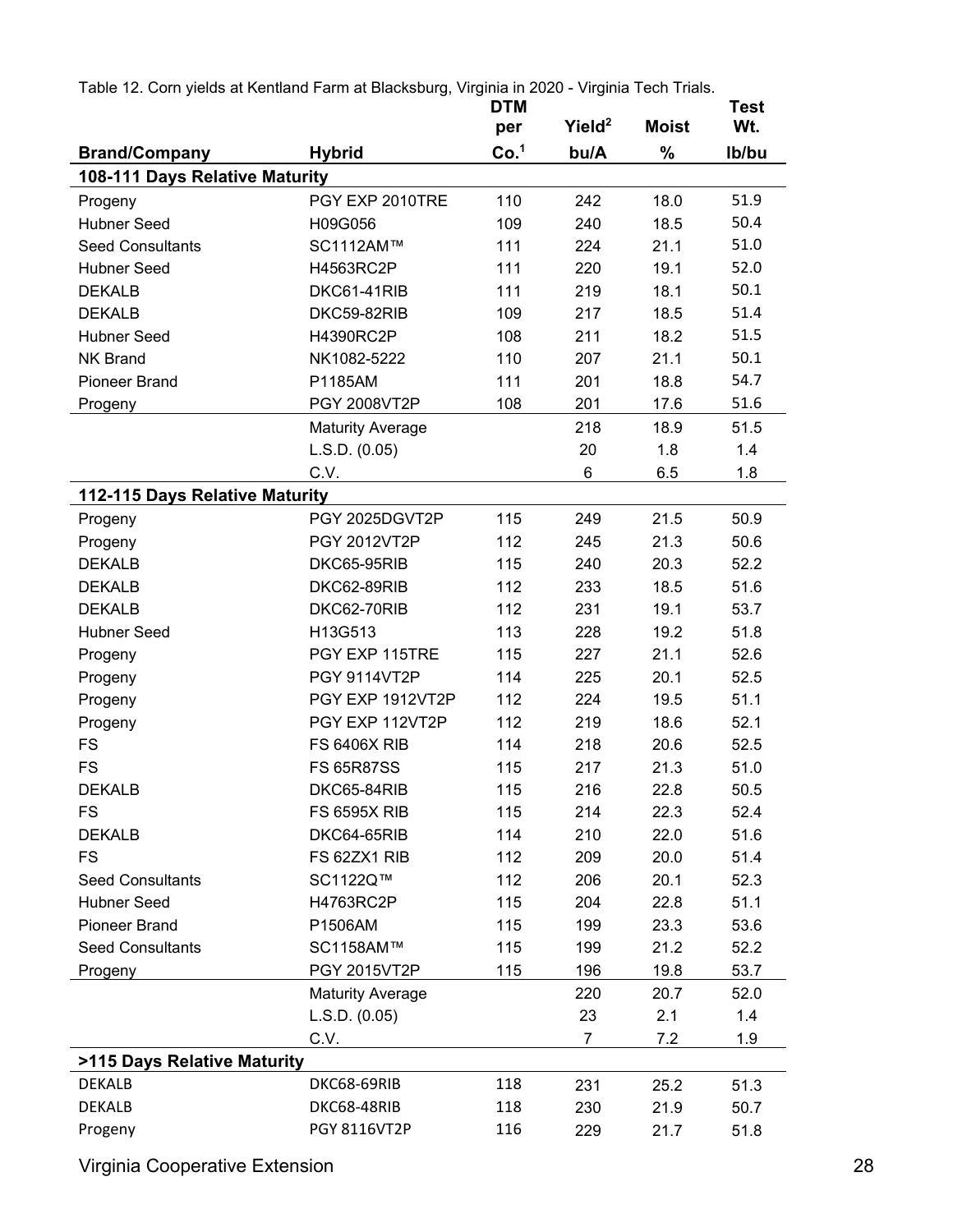| <b>DEKALB</b>           | DKC70-27RIB             | 120 | 229 | 25.2 | 51.1 |
|-------------------------|-------------------------|-----|-----|------|------|
| <b>DEKALB</b>           | DKC67-44RIB             | 117 | 228 | 20.9 | 52.9 |
| Hubner Seed             | <b>H4890RC2P</b>        | 117 | 220 | 23.3 | 51.8 |
| <b>Seed Consultants</b> | SC1170AM™               | 117 | 215 | 21.7 | 51.7 |
| <b>DEKALB</b>           | DKC67-94RIB             | 117 | 212 | 22.3 | 51.2 |
| <b>NK Brand</b>         | NK1677-3110             | 116 | 210 | 22.5 | 50.9 |
| <b>NK Brand</b>         | NK1748-3110             | 117 | 209 | 22.7 | 50.2 |
| Hubner Seed             | H4828RC2P               | 116 | 207 | 21.9 | 51.1 |
| Progeny                 | <b>PGY 8116SS</b>       | 116 | 204 | 21.4 | 51.0 |
| <b>Seed Consultants</b> | SC1188AM™               | 118 | 203 | 20.8 | 53.6 |
| <b>Seed Consultants</b> | SC1168AM™               | 116 | 199 | 18.8 | 52.4 |
|                         | <b>Maturity Average</b> |     | 216 | 22.2 | 51.5 |
|                         | L.S.D. (0.05)           |     | 23  | 1.9  | 1.2  |
|                         | C.V.                    |     | 7   | 5.9  | 1.6  |
|                         | Location Average        |     | 218 | 20.6 | 51.6 |

1 Days to maturity provided by company; differences in maturity rating methods may exist between companies.

<sup>2</sup> Reported at 15.5% moisture.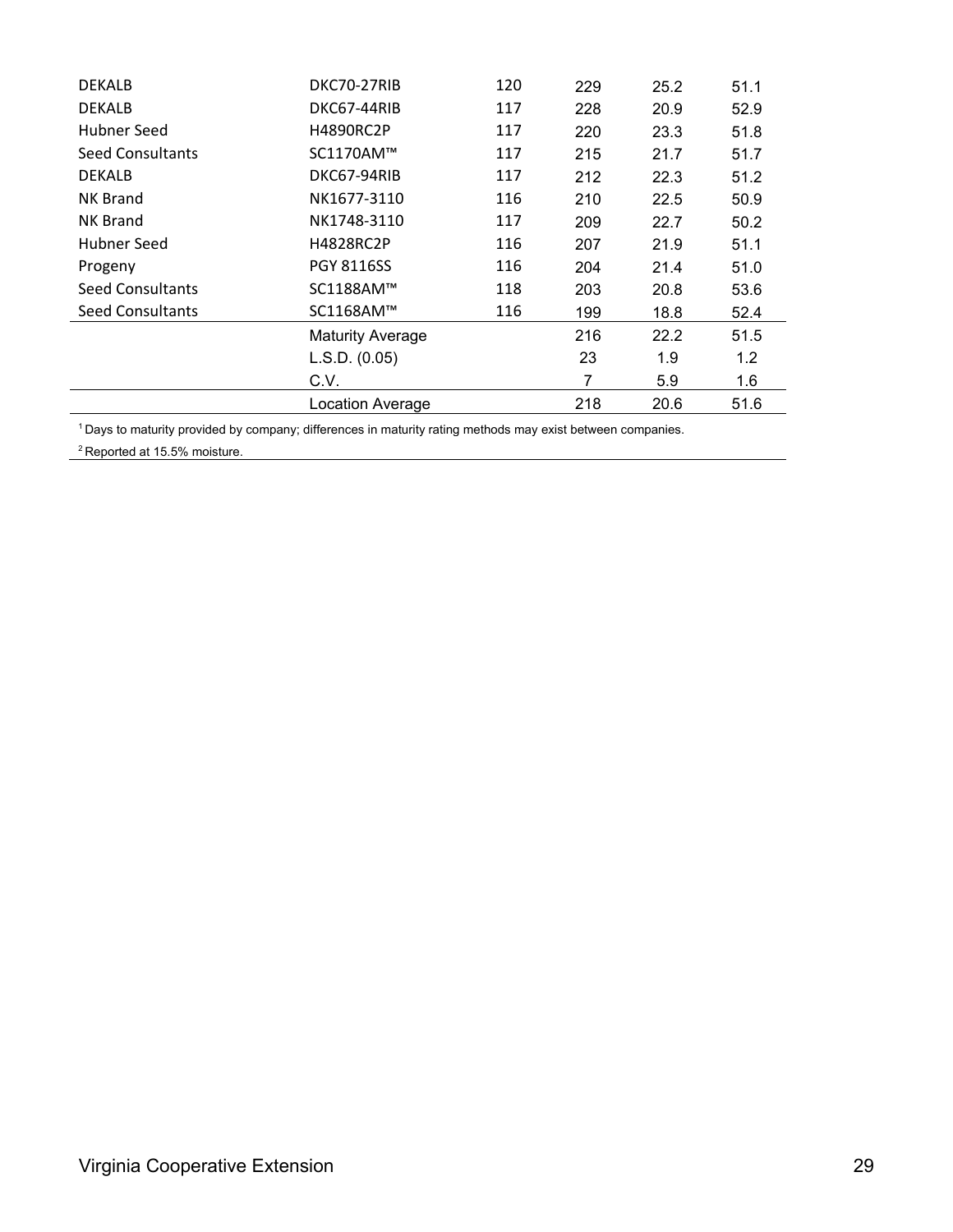|                                |                         | <b>DTM</b>       |                    |              | <b>Test</b> |
|--------------------------------|-------------------------|------------------|--------------------|--------------|-------------|
|                                |                         | per              | Yield <sup>2</sup> | <b>Moist</b> | Wt.         |
| <b>Brand/Company</b>           | <b>Hybrid</b>           | Co. <sup>1</sup> | bu/A               | $\%$         | Ib/bu       |
| 108-111 Days Relative Maturity |                         |                  |                    |              |             |
| Progeny                        | PGY EXP 2010TRE         | 110              | 242                | 18.0         | 51.9        |
| <b>Hubner Seed</b>             | H09G056                 | 109              | 240                | 18.5         | 50.4        |
| <b>Seed Consultants</b>        | SC1112AM™               | 111              | 224                | 21.1         | 51.0        |
| <b>Hubner Seed</b>             | H4563RC2P               | 111              | 220                | 19.1         | 52.0        |
| <b>DEKALB</b>                  | DKC61-41RIB             | 111              | 219                | 18.1         | 50.1        |
| <b>DEKALB</b>                  | DKC59-82RIB             | 109              | 217                | 18.5         | 51.4        |
| <b>Hubner Seed</b>             | H4390RC2P               | 108              | 211                | 18.2         | 51.5        |
| <b>NK Brand</b>                | NK1082-5222             | 110              | 207                | 21.1         | 50.1        |
| <b>Pioneer Brand</b>           | P1185AM                 | 111              | 201                | 18.8         | 54.7        |
| Progeny                        | PGY 2008VT2P            | 108              | 201                | 17.6         | 51.6        |
|                                | <b>Maturity Average</b> |                  | 218                | 18.9         | 51.5        |
|                                | L.S.D. (0.05)           |                  | 20                 | 1.8          | 1.4         |
|                                | C.V.                    |                  | 6                  | 6.5          | 1.8         |
| 112-115 Days Relative Maturity |                         |                  |                    |              |             |
| Progeny                        | PGY 2025DGVT2P          | 115              | 249                | 21.5         | 50.9        |
| Progeny                        | PGY 2012VT2P            | 112              | 245                | 21.3         | 50.6        |
| <b>DEKALB</b>                  | DKC65-95RIB             | 115              | 240                | 20.3         | 52.2        |
| <b>DEKALB</b>                  | DKC62-89RIB             | 112              | 233                | 18.5         | 51.6        |
| <b>DEKALB</b>                  | DKC62-70RIB             | 112              | 231                | 19.1         | 53.7        |
| <b>Hubner Seed</b>             | H13G513                 | 113              | 228                | 19.2         | 51.8        |
| Progeny                        | PGY EXP 115TRE          | 115              | 227                | 21.1         | 52.6        |
| Progeny                        | <b>PGY 9114VT2P</b>     | 114              | 225                | 20.1         | 52.5        |
| Progeny                        | PGY EXP 1912VT2P        | 112              | 224                | 19.5         | 51.1        |
| Progeny                        | PGY EXP 112VT2P         | 112              | 219                | 18.6         | 52.1        |
| <b>FS</b>                      | <b>FS 6406X RIB</b>     | 114              | 218                | 20.6         | 52.5        |
| <b>FS</b>                      | <b>FS 65R87SS</b>       | 115              | 217                | 21.3         | 51.0        |
| <b>DEKALB</b>                  | DKC65-84RIB             | 115              | 216                | 22.8         | 50.5        |
| <b>FS</b>                      | <b>FS 6595X RIB</b>     | 115              | 214                | 22.3         | 52.4        |
| <b>DEKALB</b>                  | DKC64-65RIB             | 114              | 210                | 22.0         | 51.6        |
| <b>FS</b>                      | FS 62ZX1 RIB            | 112              | 209                | 20.0         | 51.4        |
| <b>Seed Consultants</b>        | SC1122Q™                | 112              | 206                | 20.1         | 52.3        |
| <b>Hubner Seed</b>             | H4763RC2P               | 115              | 204                | 22.8         | 51.1        |
| <b>Pioneer Brand</b>           | P1506AM                 | 115              | 199                | 23.3         | 53.6        |
| <b>Seed Consultants</b>        | SC1158AM™               | 115              | 199                | 21.2         | 52.2        |
| Progeny                        | PGY 2015VT2P            | 115              | 196                | 19.8         | 53.7        |
|                                | <b>Maturity Average</b> |                  | 220                | 20.7         | 52.0        |
|                                | L.S.D. (0.05)           |                  | 23                 | 2.1          | 1.4         |
|                                | C.V.                    |                  | $\overline{7}$     | 7.2          | 1.9         |
| >115 Days Relative Maturity    |                         |                  |                    |              |             |
| DEKALB                         | DKC68-69RIB             | 118              | 231                | 25.2         | 51.3        |
| Dyna-Gro                       | D52VC63                 | 111              | 230                | 21.9         | 50.7        |
| Progeny                        | PGY 8116VT2P            | 116              | 229                | 21.7         | 51.8        |
| Virginia Cooperative Extension |                         |                  |                    |              |             |

Table 13. Two-year average corn yields at Kentland Farm in Blacksburg, Virginia, 2019 and 2020 - Virginia Tech Trials.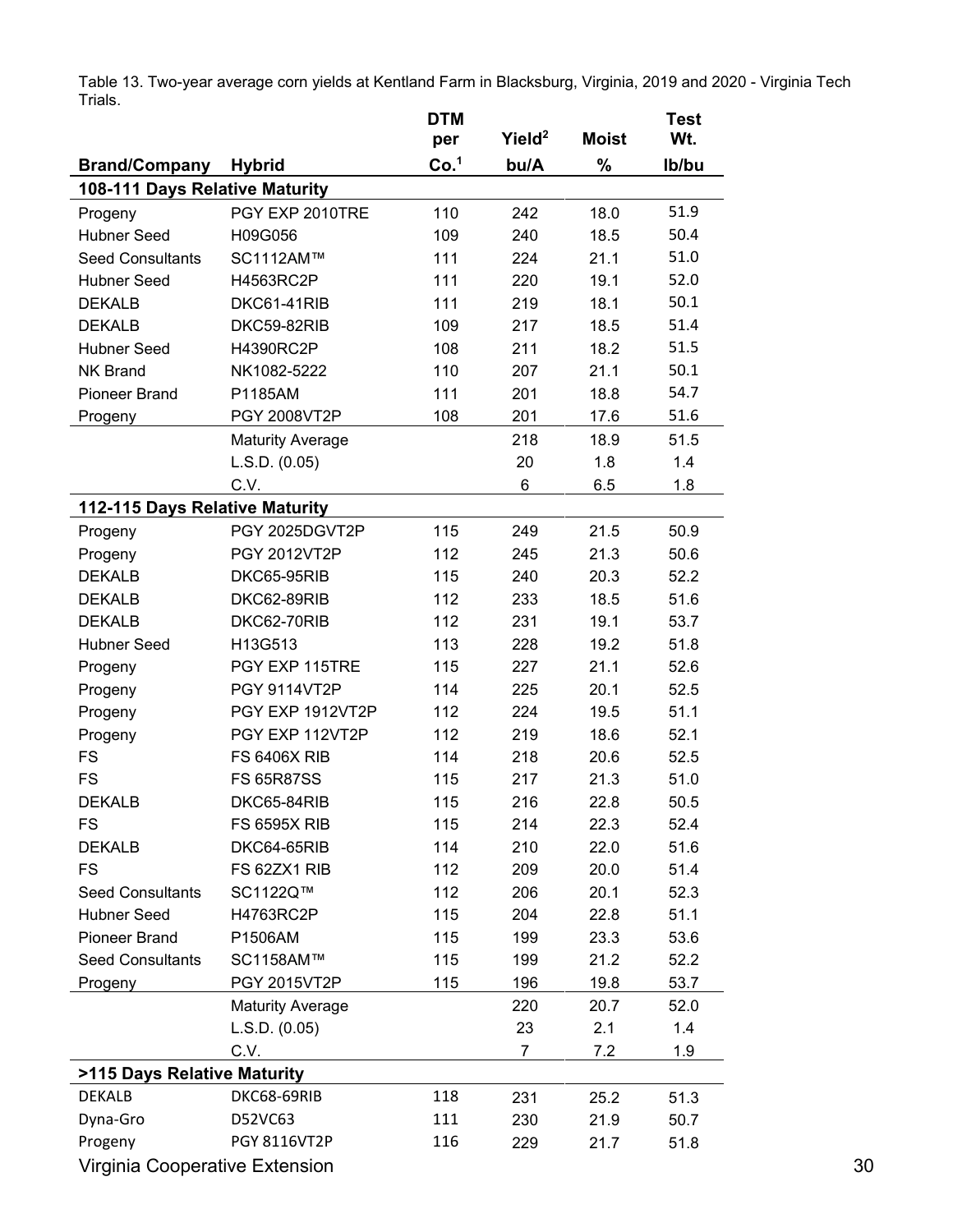| <b>DEKALB</b>           | DKC70-27RIB             | 120 | 229 | 25.2 | 51.1 |
|-------------------------|-------------------------|-----|-----|------|------|
| <b>DEKALB</b>           | DKC67-44RIB             | 117 | 228 | 20.9 | 52.9 |
| Hubner Seed             | <b>H4890RC2P</b>        | 117 | 220 | 23.3 | 51.8 |
| <b>Seed Consultants</b> | SC1170AM™               | 117 | 215 | 21.7 | 51.7 |
| <b>DEKALB</b>           | DKC68-48RIB             | 118 | 212 | 22.3 | 51.2 |
| <b>NK Brand</b>         | NK1677-3110             | 116 | 210 | 22.5 | 50.9 |
| <b>NK Brand</b>         | NK1748-3110             | 117 | 209 | 22.7 | 50.2 |
| Hubner Seed             | <b>H4828RC2P</b>        | 116 | 207 | 21.9 | 51.1 |
| Progeny                 | <b>PGY 8116SS</b>       | 116 | 204 | 21.4 | 51.0 |
| Seed Consultants        | SC1188AM™               | 118 | 203 | 20.8 | 53.6 |
| <b>Seed Consultants</b> | SC1168AM™               | 116 | 199 | 18.8 | 52.4 |
|                         | <b>Maturity Average</b> |     | 216 | 22.2 | 51.5 |
|                         | L.S.D. (0.05)           |     | 23  | 1.9  | 1.2  |
|                         | C.V.                    |     | 7   | 5.9  | 1.6  |
|                         | Location Average        |     | 218 | 20.6 | 51.6 |

1 Days to maturity provided by company; differences in maturity rating methods may exist between companies.

<sup>2</sup> Reported at 15.5% moisture.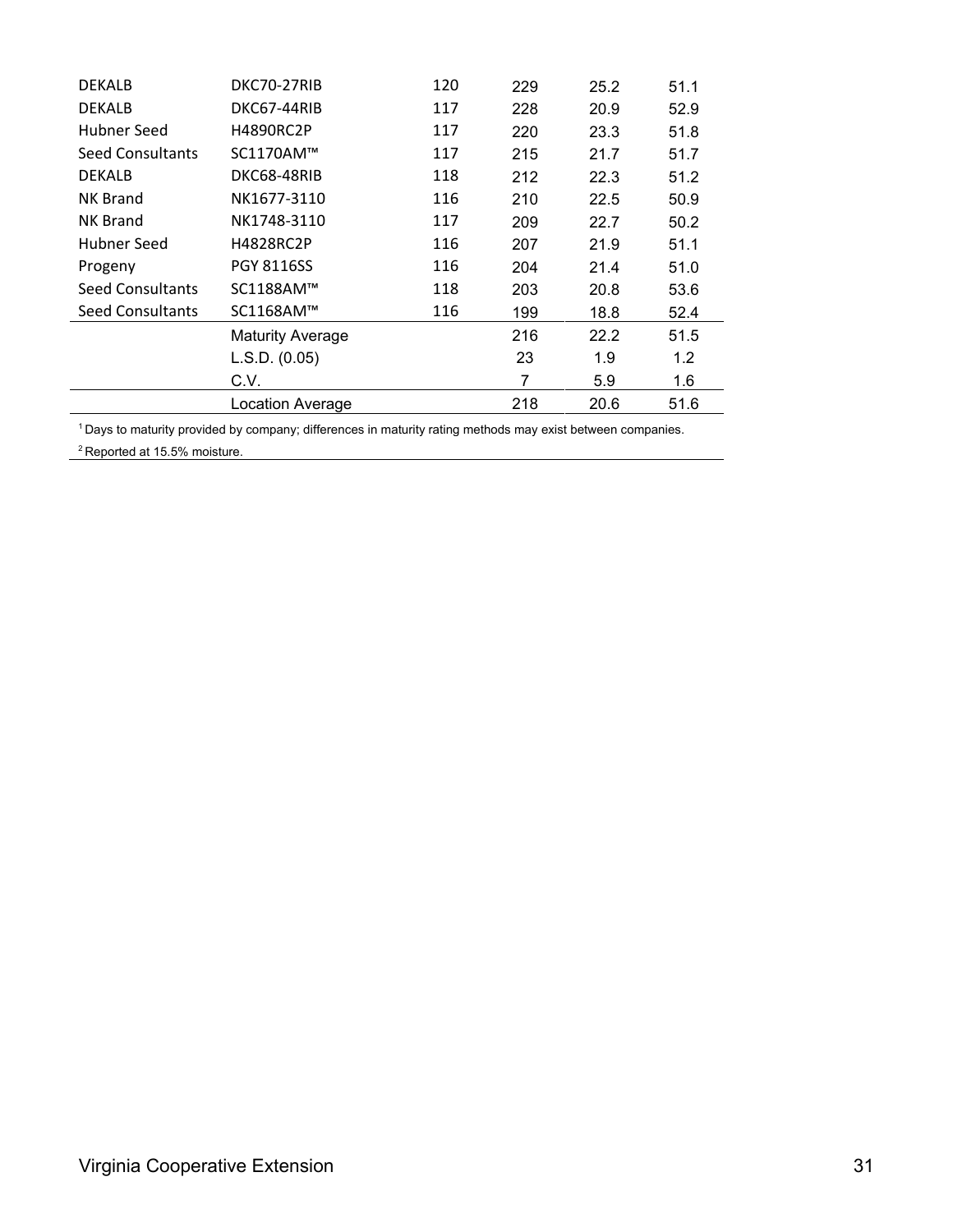Table 14. Corn yields at Shenandoah Valley site in 2021 - Virginia Tech Trials.

|                                |                         | DTM per          | Yield <sup>2</sup> | Moist | <b>Test Wt.</b> |
|--------------------------------|-------------------------|------------------|--------------------|-------|-----------------|
| <b>Brand/Company</b>           | <b>Hybrid</b>           | Co. <sup>1</sup> | bu/A               | %     | Ib/bu           |
| 108-111 Days Relative Maturity |                         |                  |                    |       |                 |
| <b>Seed Consultants</b>        | SC1112AM™               | 111              | 298                | 20.5  | 53.7            |
| Mid-Atlantic                   | MA8110TREC              | 111              | 289                | 21.3  | 53.7            |
| <b>DEKALB</b>                  | DKC59-82RIB             | 109              | 275                | 21.2  | 52.7            |
| <b>Hubner Seed</b>             | H09G056                 | 109              | 270                | 20.3  | 50.7            |
| Progeny                        | PGY 2008VT2P            | 108              | 266                | 19.3  | 52.7            |
| <b>Hubner Seed</b>             | H4563RC2P               | 111              | 260                | 22.4  | 53.2            |
| Progeny                        | PGY EXP 2010TRE         | 110              | 253                | 19.2  | 53.1            |
| Augusta                        | A1961                   | 111              | 251                | 19.6  | 51.5            |
| Augusta                        | A1259                   | 109              | 249                | 21.6  | 51.4            |
| Mid-Atlantic                   | MA5083DCEZ              | 108              | 248                | 19.9  | 51.3            |
| <b>Pioneer Brand</b>           | P1185AM                 | 111              | 247                | 18.9  | 54.9            |
| <b>DEKALB</b>                  | DKC61-41RIB             | 111              | 240                | 20.7  | 52.4            |
| <b>Hubner Seed</b>             | H4390RC2P               | 108              | 236                | 20.9  | 52.9            |
| Mid-Atlantic                   | MA8106VT2PRIB           | 110              | 224                | 19.7  | 54.9            |
| <b>NK Brand</b>                | NK1082-5222             | 110              | 172                | 19.6  | 52.0            |
|                                | <b>Maturity Average</b> |                  | 252                | 20.3  | 52.7            |
|                                | L.S.D. (0.05)           |                  | 25                 | 1.6   | 3.8             |
|                                | C.V.                    |                  | $\overline{7}$     | 5.5   | 1.8             |
| 112-115 Days Relative Maturity |                         |                  |                    |       |                 |
| <b>Hubner Seed</b>             | H13G513                 | 113              | 270                | 21.5  | 52.7            |
| Pioneer Brand                  | P1506AM                 | 115              | 264                | 25.9  | 52.6            |
| <b>DEKALB</b>                  | DKC65-95RIB             | 115              | 263                | 20.9  | 53.4            |
| Mid-Atlantic                   | MA5155GT3VIP            | 115              | 263                | 26.6  | 53.1            |
| <b>FS</b>                      | <b>FS 6406X RIB</b>     | 114              | 261                | 22.6  | 53.2            |
| <b>Hubner Seed</b>             | H4763RC2P               | 115              | 261                | 21.8  | 52.9            |
| Mid-Atlantic                   | MA8128VT2PRIB           | 112              | 258                | 20.9  | 53.5            |
| Progeny                        | PGY EXP 115TRE          | 115              | 256                | 23.3  | 53.5            |
| Mid-Atlantic                   | MA8158SSRIB             | 115              | 250                | 22.0  | 53.9            |
| Progeny                        | PGY 2012VT2P            | 112              | 249                | 20.8  | 53.2            |
| <b>FS</b>                      | <b>FS 65R87SS</b>       | 115              | 247                | 21.2  | 52.7            |
| Seed Consultants               | SC1122Q™                | 112              | 246                | 20.6  | 53.6            |
| Progeny                        | PGY EXP 1912VT2P        | 112              | 246                | 19.8  | 53.9            |
| <b>LG Seeds</b>                | LG5643VT2PRO            | 114              | 245                | 21.7  | 51.6            |
| Progeny                        | PGY 2015VT2P            | 115              | 244                | 20.2  | 54.5            |
| <b>DEKALB</b>                  | DKC64-65RIB             | 114              | 242                | 22.0  | 53.1            |
| Progeny                        | PGY 2025DGVT2P          | 115              | 240                | 23.4  | 51.4            |
| <b>DEKALB</b>                  | DKC62-89RIB             | 112              | 239                | 22.2  | 53.2            |
| <b>FS</b>                      | FS 62ZX1 RIB            | 112              | 239                | 19.1  | 53.7            |
| Progeny                        | PGY EXP 112VT2P         | 112              | 238                | 22.2  | 52.3            |
| Progeny                        | PGY 9114VT2P            | 114              | 238                | 20.4  | 53.9            |

Virginia Cooperative Extension 32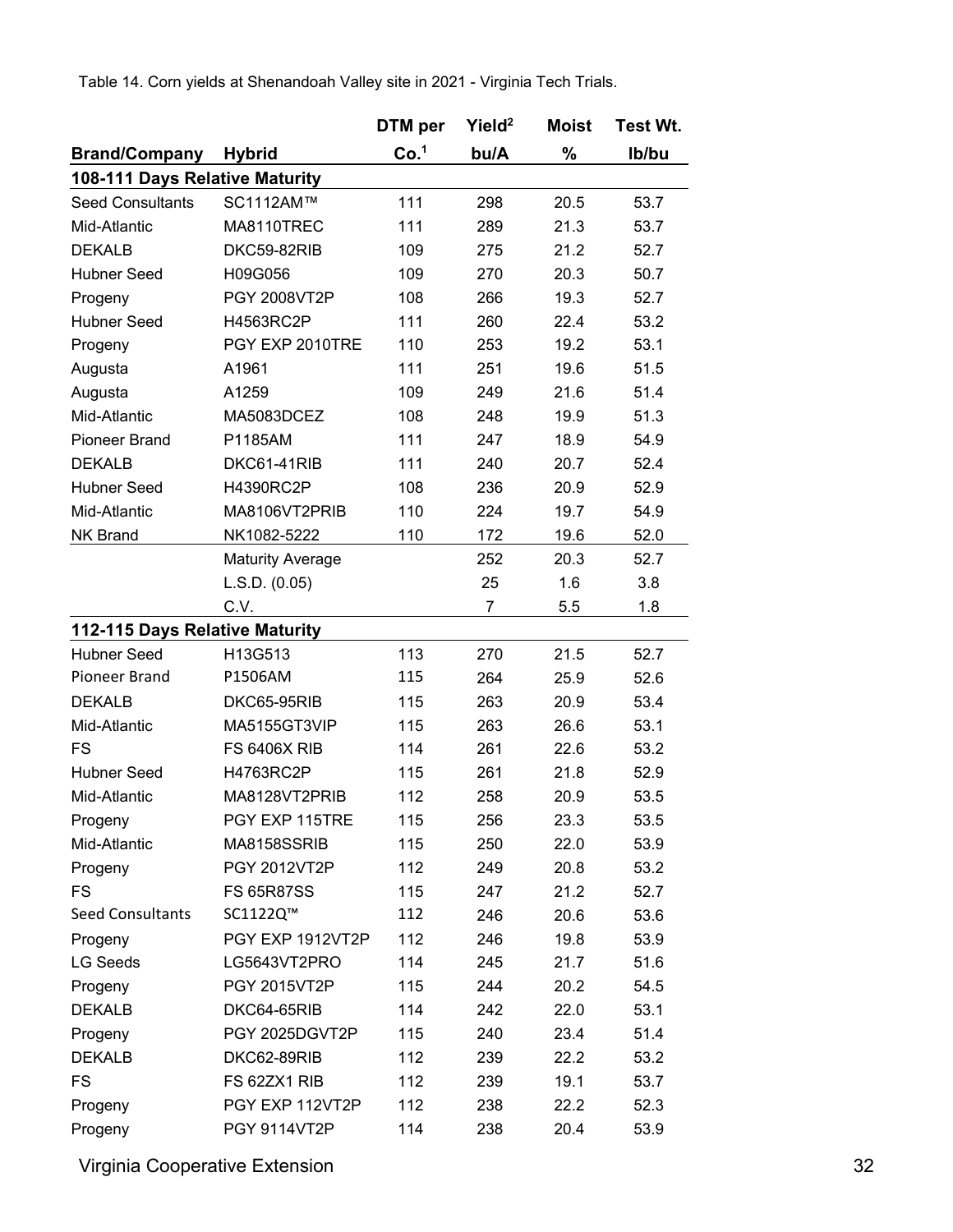| Augusta                     | A4463                   | 113 | 237 | 20.4 | 53.7 |
|-----------------------------|-------------------------|-----|-----|------|------|
| <b>DEKALB</b>               | DKC62-70RIB             | 112 | 236 | 21.6 | 53.1 |
| Mid-Atlantic                | MA8141DGVT2PRIB         | 114 | 235 | 24.4 | 52.6 |
| <b>FS</b>                   | <b>FS 6595X RIB</b>     | 115 | 231 | 23.7 | 53.3 |
| <b>Seed Consultants</b>     | SC1158AM™               | 115 | 227 | 22.1 | 53.0 |
| <b>DEKALB</b>               | DKC65-84RIB             | 115 | 220 | 20.2 | 53.6 |
|                             | <b>Maturity Average</b> |     | 246 | 21.9 | 53.1 |
|                             | L.S.D. (0.05)           |     | 21  | 1.8  | 1.4  |
|                             | C.V.                    |     | 9   | 5.7  | 1.8  |
| >115 Days Relative Maturity |                         |     |     |      |      |
| <b>DEKALB</b>               | DKC70-27RIB             | 120 | 292 | 24.1 | 54.4 |
| <b>Seed Consultants</b>     | SC1170AM™               | 117 | 274 | 23.3 | 52.0 |
| <b>Hubner Seed</b>          | H4890RC2P               | 117 | 270 | 22.0 | 57.2 |
| <b>Seed Consultants</b>     | SC1188AM™               | 118 | 267 | 24.1 | 53.5 |
| <b>DEKALB</b>               | DKC68-69RIB             | 118 | 265 | 24.8 | 53.3 |
| <b>NK Brand</b>             | NK1748-3110             | 117 | 264 | 24.0 | 51.2 |
| <b>DEKALB</b>               | DKC67-44RIB             | 117 | 257 | 21.0 | 52.2 |
| <b>NK Brand</b>             | NK1677-3110             | 116 | 255 | 23.0 | 50.7 |
| Mid-Atlantic                | MA5161DCVIPEZ           | 116 | 254 | 24.3 | 51.3 |
| <b>Hubner Seed</b>          | H4828RC2P               | 116 | 253 | 22.4 | 54.6 |
| Progeny                     | PGY 9114VT2P            | 114 | 242 | 24.0 | 53.3 |
| <b>DEKALB</b>               | DKC67-94RIB             | 117 | 241 | 22.5 | 52.7 |
| <b>Seed Consultants</b>     | SC1168AM™               | 116 | 237 | 21.5 | 52.9 |
| LG Seeds                    | LG66C44VT2PRO           | 116 | 236 | 22.9 | 57.4 |
| Progeny                     | <b>PGY 8116SS</b>       | 116 | 233 | 20.9 | 53.9 |
| <b>DEKALB</b>               | DKC68-48RIB             | 118 | 228 | 21.8 | 53.3 |
|                             | <b>Maturity Average</b> |     | 254 | 22.9 | 53.3 |
|                             | L.S.D. (0.05)           |     | 21  | 2.2  | 4.8  |
|                             | C.V.                    |     | 11  | 6.6  | 6.3  |
|                             | <b>Location Average</b> |     | 251 | 22   | 53.1 |

1 Days to maturity provided by company; differences in maturity rating methods may exist between companies.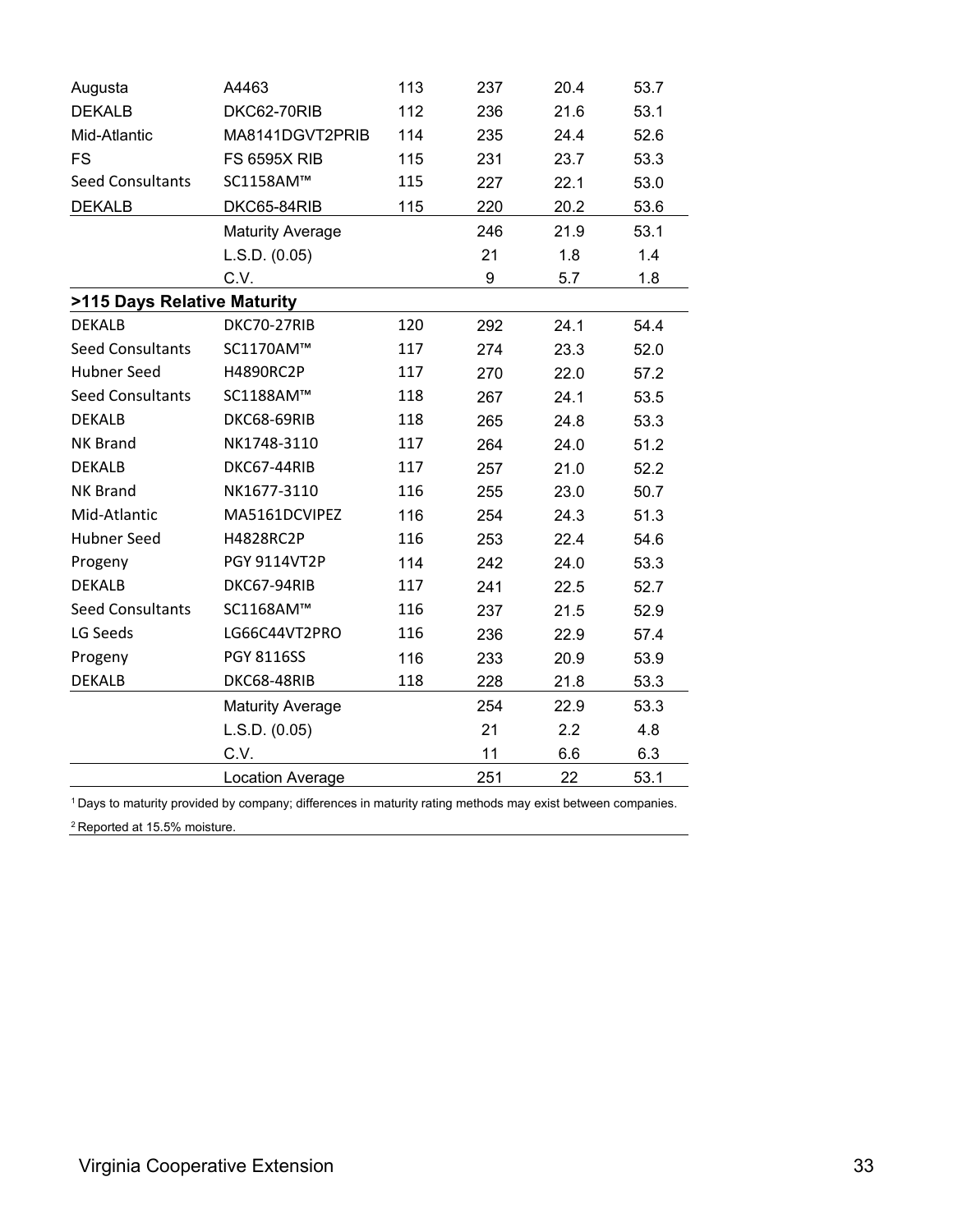|                                |                         | <b>DTM</b><br>per | Yield <sup>2</sup> | <b>Moist</b> | <b>Test</b><br>Wt. |
|--------------------------------|-------------------------|-------------------|--------------------|--------------|--------------------|
| <b>Brand/Company</b>           | <b>Hybrid</b>           | Co. <sup>1</sup>  | bu/A               | $\%$         | Ib/bu              |
| 108-111 Days Relative Maturity |                         |                   |                    |              |                    |
| <b>NK Brand</b>                | NK1082-5222             | 110               | 155                | 16.8         | 52.9               |
| Mid-Atlantic                   | MA8106VT2PRIB           | 110               | 154                | 17.2         | 54.4               |
| <b>DEKALB</b>                  | DKC59-82RIB             | 109               | 142                | 15.9         | 55.2               |
| <b>Hubner Seed</b>             | H4563RC2P               | 111               | 138                | 18.6         | 54.0               |
| <b>Hubner Seed</b>             | H09G056                 | 109               | 126                | 20.4         | 54.0               |
|                                | <b>Maturity Average</b> |                   | 143                | 17.8         | 54.1               |
|                                | L.S.D. (0.05)           |                   | 24                 | 3.6          | 1.5                |
|                                | C.V.                    |                   | 11                 | 15.7         | 1.0                |
| 112-115 Days Relative Maturity |                         |                   |                    |              |                    |
| Progeny                        | <b>PGY 2012VT2P</b>     | 112               | 173                | 15.7         | 54.1               |
| Augusta                        | A4463                   | 113               | 173                | 17.2         | 53.3               |
| Mid-Atlantic                   | MA8141DGVT2PRIB         | 114               | 165                | 19.4         | 53.3               |
| <b>DEKALB</b>                  | DKC65-95RIB             | 115               | 165                | 17.0         | 55.6               |
| Mid-Atlantic                   | MA8158SSRIB             | 115               | 164                | 18.6         | 55.8               |
| <b>Hubner Seed</b>             | H4763RC2P               | 115               | 164                | 19.3         | 54.5               |
| Mid-Atlantic                   | MA8128VT2PRIB           | 112               | 164                | 17.3         | 54.2               |
| Progeny                        | <b>PGY 9114VT2P</b>     | 114               | 158                | 16.9         | 56.0               |
| Progeny                        | PGY 2025DGVT2P          | 115               | 153                | 18.5         | 54.3               |
| Mid-Atlantic                   | MA5155GT3VIP            | 115               | 150                | 19.6         | 55.5               |
| Progeny                        | PGY 2015VT2P            | 115               | 139                | 15.2         | 57.1               |
| <b>Seed Consultants</b>        | SC1158AM™               | 115               | 129                | 18.8         | 52.9               |
|                                | <b>Maturity Average</b> |                   | 158                | 17.8         | 54.7               |
|                                | L.S.D. (0.05)           |                   | 19                 | 2.0          | 1.7                |
|                                | C.V.                    |                   | 11                 | 6.7          | 1.8                |
| >115 Days Relative Maturity    |                         |                   |                    |              |                    |
| <b>Hubner Seed</b>             | H4828RC2P               | 116               | 180                | 18.2         | 54.3               |
| <b>DEKALB</b>                  | DKC67-44RIB             | 117               | 176                | 17.2         | 54.7               |
| <b>DEKALB</b>                  | DKC70-27RIB             | 120               | 163                | 20.0         | 53.4               |
| <b>Hubner Seed</b>             | H4890RC2P               | 117               | 163                | 18.9         | 55.2               |
| <b>NK Brand</b>                | NK1748-3110             | 117               | 151                | 18.5         | 53.0               |
| <b>DEKALB</b>                  | DKC68-69RIB             | 118               | 149                | 21.0         | 53.5               |
| <b>Seed Consultants</b>        | SC1168AM™               | 116               | 148                | 20.0         | 53.0               |
| <b>Seed Consultants</b>        | SC1170AM™               | 117               | 134                | 18.2         | 54.7               |
| NK Brand                       | NK1677-3110             | 116               | 130                | 18.3         | 53.1               |
| Progeny                        | <b>PGY 8116SS</b>       | 116               | 127                | 15.5         | 56.1               |
| <b>Seed Consultants</b>        | SC1188AM™               | 118               | 110                | 20.6         | 53.3               |
|                                | <b>Maturity Average</b> |                   | 148                | 18.8         | 54.0               |
|                                | L.S.D. (0.05)           |                   | 19                 | 1.8          | 1.7                |
|                                | C.V.                    |                   | 17                 | 6.2          | 2.0                |
|                                | Location Average        |                   | 150                | 18.1         | 54.3               |

Table 15. Two-year average corn yields at Shenandoah Valley site, 2020 and 2021 - Virginia Tech Trials.